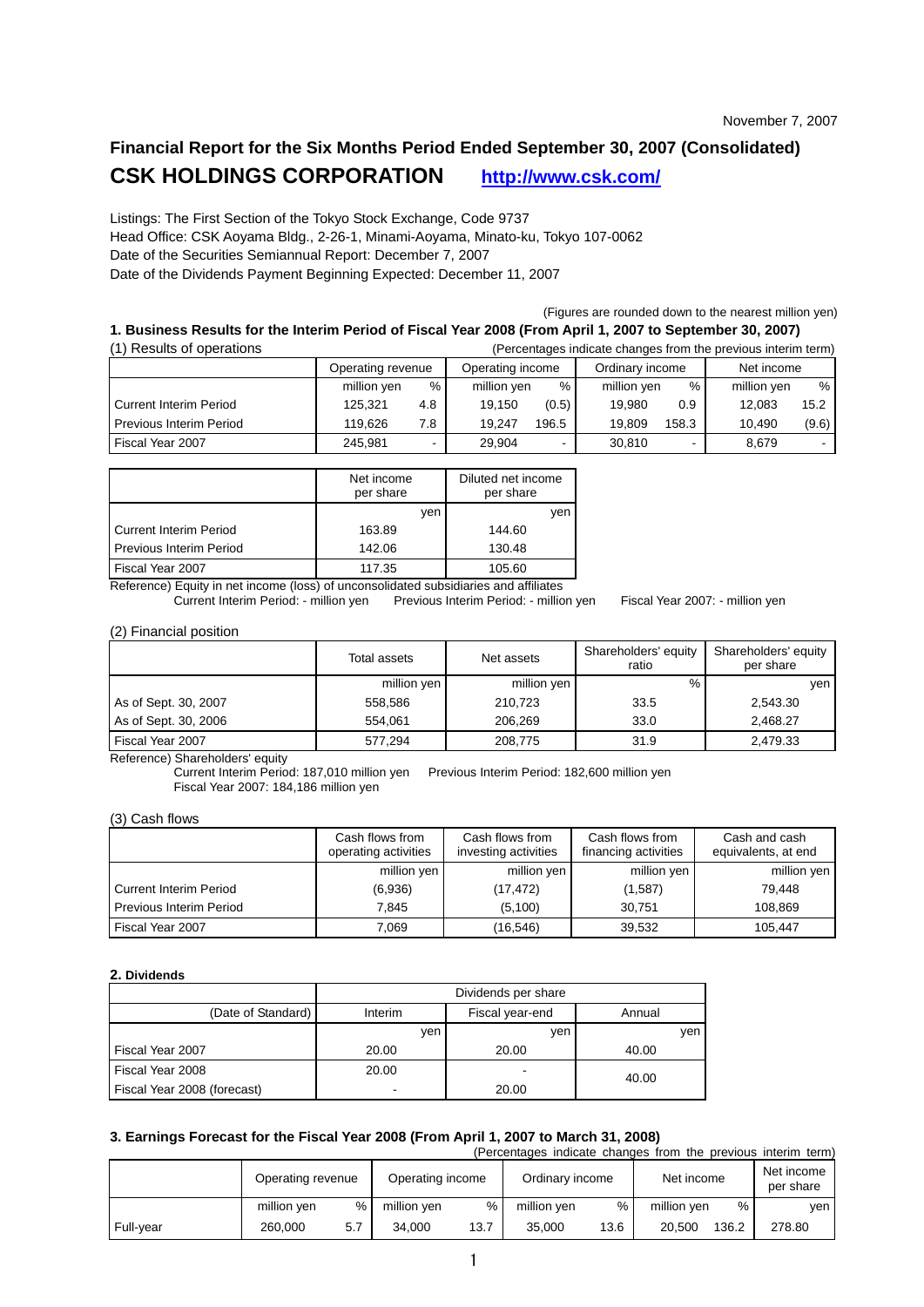### **4. Other**

**(1) Changes in the state of material subsidiaries during the period (Changes regarding specific companies accompanying changes in the scope of consolidation) : None** 

#### **(2) Changes on the basis of consolidated financial statements preparation**

- ① Related to accounting standard revisions etc. : Yes
- ② Other changes : None

Note: For further details, refer to "Significant Accounting Policies of Consolidated Financial Statements" on page 20.

#### **(3) Outstanding shares (Common shares)**

- ① Number of shares outstanding at the end of fiscal year (Including treasury stock)
	- Current Interim Period: 78,670,524 shares Previous Interim Period: 78,126,412 shares Fiscal Year 2007: 78,437,124 shares
- ② Number of treasury stock

Current Interim Period: 5,139,885 shares Previous Interim Period: 4,147,111 shares Fiscal Year 2007: 4,148,356 shares

Note: For an explanation of the number of shares used for computing net income per share (Consolidated), please refer to "Per Share Information" on page 33.

### **(Reference) Non-consolidated results**

(Figures are rounded down to the nearest million yen)

# **1. Non-consolidated results for the Interim Period of Fiscal Year 2008 (From April 1, 2007 to September 30, 2007)**

(1) Results of operations

|  |  | (Percentages indicate changes from the previous term) |  |  |
|--|--|-------------------------------------------------------|--|--|
|  |  |                                                       |  |  |

|                                | Operating revenue |        | Operating income |                          | Ordinary income |        | Net income  |        |
|--------------------------------|-------------------|--------|------------------|--------------------------|-----------------|--------|-------------|--------|
|                                | million yen       | %      | million yen      | %                        | million yen     | %      | million yen | %      |
| <b>Current Interim Period</b>  | 5.554             | (51.7) | 966              | (87.8)                   | 1.694           | (81.8) |             | (99.9) |
| <b>Previous Interim Period</b> | 11.511            | (79.4) | 7.923            | 266.4                    | 9.326           | 84.0   | 8.957       | (40.0) |
| Fiscal Year 2007               | 15,583            |        | 8.367            | $\overline{\phantom{0}}$ | 10.785          | ۰      | 7.625       |        |

|                          | Net income<br>per share |
|--------------------------|-------------------------|
|                          | ven                     |
| I Current Interim Period | 0.11                    |
| Previous Interim Period  | 121.31                  |
| Fiscal Year 2007         | 103.10                  |

#### (2) Financial position

|                      | Total assets | Net assets  | Shareholders' equity<br>ratio | Shareholders' equity<br>per share |
|----------------------|--------------|-------------|-------------------------------|-----------------------------------|
|                      | million yen  | million yen | %                             | ven                               |
| As of Sept. 30, 2007 | 317.633      | 162.453     | 51.1                          | 2,209.33                          |
| As of Sept. 30, 2006 | 315.750      | 169.628     | 53.7                          | 2,292.91                          |
| Fiscal Year 2007     | 331,321      | 170.018     | 51.3                          | 2,288.61                          |

Reference) Shareholders' equity

Current Interim Period: 162,453 million yen Previous Interim Period: 169,628 million yen Fiscal Year 2007: 170,018 million yen

※ Explanation of the appropriate use of performance forecasts and other related items

Since descriptions about future events, for instance, earnings forecast for March, 2008 are estimation, results may differ from

this estimation due to changes of several economic conditions. For further details, refer to "Consolidated forecasts for the fiscal

year ending March 31, 2008" on page 7.

**\* This financial report has been translated from the Japanese "Kessan Tanshin (including attachments)", which has been prepared in accordance with accounting principles generally accepted in Japan, for reference purposes only.**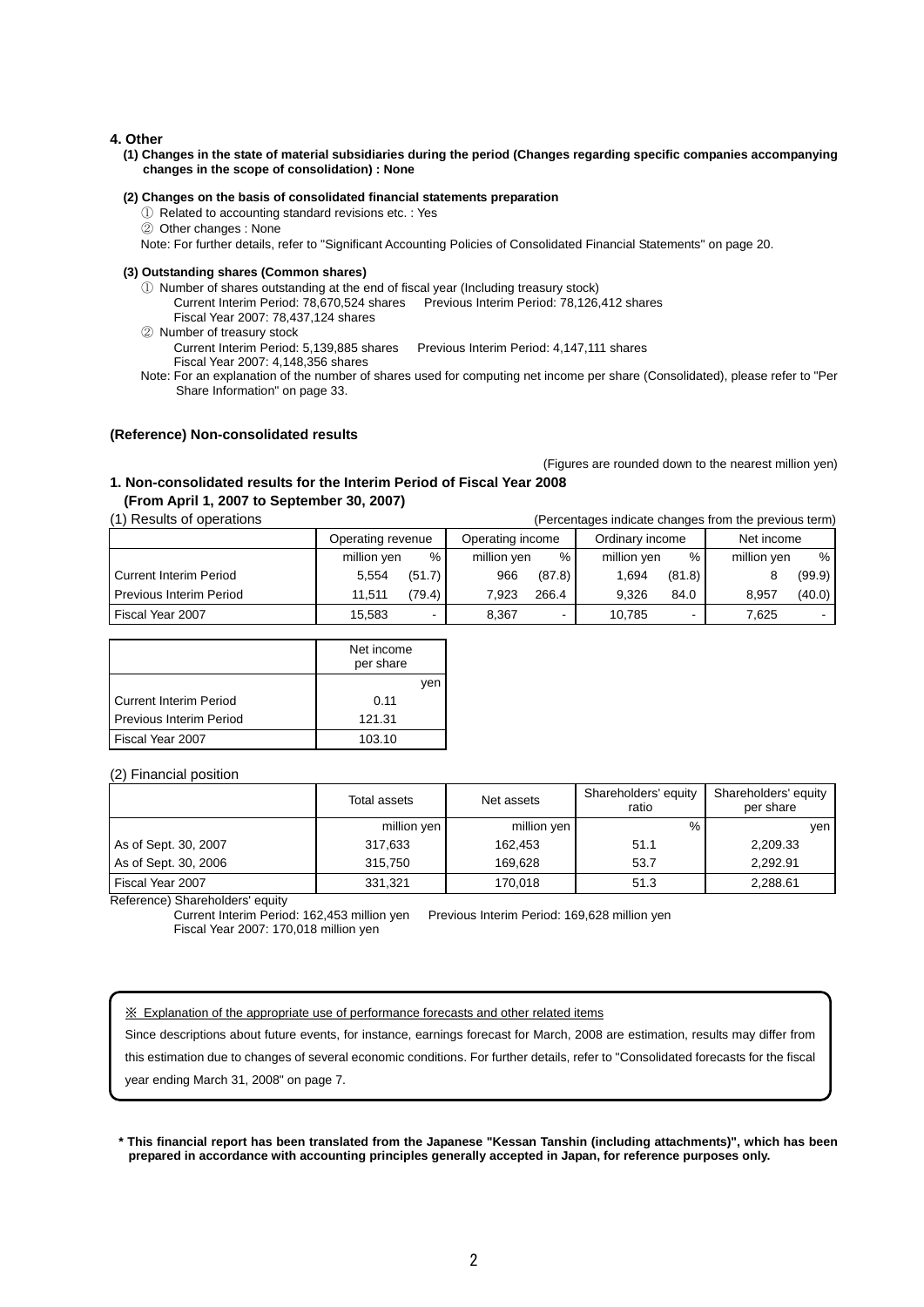# **1. Operating Results**

# **(1) Analysis of Operating Results**

## ① **Overview of operations**

During the interim period under review, the Japanese economy continued its moderate recovery, underpinned by higher corporate profits, a firming trend in capital expenditure, and a positive employment situation. However, consumer spending remained weak, and with concerns about a slowdown in the U.S. economy caused by the sub-prime loan issue, the economy as a whole will need to be strong to continue its current expansion.

In IT services business, IT-related capital spending increased steadily as corporate earnings grew, although clients are making stronger demands with regard to delivery, quality and price, in pursuit of the highest possible productivity. Meanwhile, the shift to a new generation of IT engineers and the maturation of the industry itself are becoming acknowledged as important management issues.

In financial services business, the investment environment has been favorable, due to the improved economic environment and higher corporate profits. In securities business related field, the equity markets performed well until early July, but since mid-July they have been volatile, with political confusion in Japan relating to the House of Councilors election, the U.S. sub-prime loan issue and other factors causing major Japanese and overseas equity markets to fall rapidly across the board. In prepaid cards business, demand grew from corporations making increased use of prepaid cards as sales promotion tools and hospitality programs for stockholders as the membership network expanded, and there was also growth in the use of such cards as gifts.

In the context of this business environment, we have been implementing measures relating to three management policies: "I. Transforming into being a comprehensive service provider" and "II. Ensuring management transparency and shareholder returns," and "III. Achieving sustainability (the continuous development of society)" during the interim period of the present consolidated business year. Details of our activities can be found from page 5 onwards.

Operating revenue during the interim period under review increased 4.8% to ¥125.32 billion. Operating income decreased 0.5% to ¥19.15 billion; ordinary income increased 0.9% to ¥19.98 billion; and net income increased 15.2% to ¥12.08 billion.



Operating revenue increased 4.8% to ¥125.32 billion due, in IT services business, to steady expansion in systems integration in the technology services domain and strong performance in systems testing and other verification services in the business services domain, as well as higher revenue from securities business and financial services business.

Operating income decreased 0.5% to ¥19.15 billion, as a result of higher upfront investment costs in the securities business in pursuit of medium-term expansion and costs for the establishment of CSK-RB SECURITIES CORPORATION to provide comprehensive securities services to regional financial institutions, costs for development of Group-wide information infrastructure, and other factors, despite an increase in income of 14.5% in the IT services business and an increase of 10.2% in the financial services business.

Ordinary income increased 0.9% to ¥19.98 billion, due to the factors affecting operating income, as well as an improvement in non-operating expenses.

Net income increased 15.2% to ¥12.08 billion, due to the factors affecting ordinary income, as well as the reversal of the prior year's income taxes in line with a decision by the tax authorities on our tax correction objection, and other factors.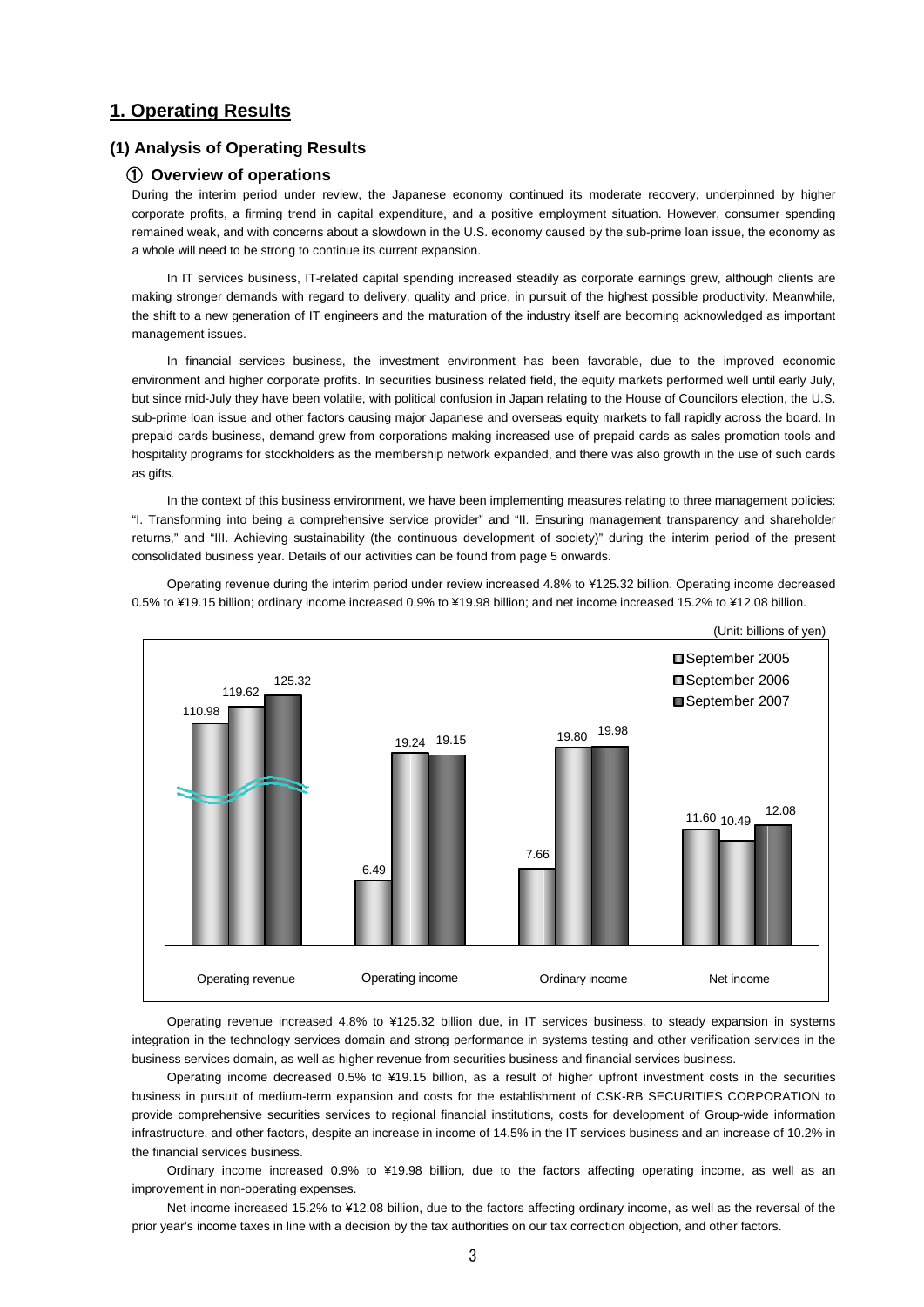### <**Results by segment**>

An outline of the services provided by each business segment is shown below, followed by results for each segment.



#### 〔**IT services business**〕

Operating revenue increased 3.9% to ¥96.14 billion, supported, in technology services, by steady expansions in systems integration mainly for the finance, insurance, communications, electric-appliance, distribution and travel industries, and in business services by verification services for the mobile phone, communications and digital appliance industries, contact center-related BPO services for the manufacturing, mail order and service industries, and ASP services for the fashion business, a new business started recently.

Operating income increased 14.5% to ¥8.83 billion, in effect a record high in this business for the second consecutive interim period. Higher revenue in technology services and improved production efficiency in systems integration offset new business establishment costs and call center-related equipment investment in the business services field.

BPO (Business Process Outsourcing) = Consigning operations to an outside company to improve efficiency and quality and promote differentiation

ASP (Application Service Provider) = Provision of business-use applications to customers through networks

### 〔**Financial services business**〕

Operating revenue increased 11.7% to ¥17.10 billion, benefiting from further favorable returns from investments in real estate and equities via anonymous associations. Operating income increased 10.2% to ¥13.45 billion. Along with computer services, this segment is contributing as a stable and efficient source of Group revenues.

#### 〔**Securities business**〕

Operating revenue in this segment increased 16.0% to ¥12.74 billion, due to steady growth in handling fees for share offerings and sales and other fees received, as well as a substantial increase in income from trading of equities and bonds.

An operating loss of ¥0.39 billion was recorded for the period, compared to operating income of ¥0.28 billion in the previous interim period. This was due to factors such as higher trading-related costs in line with increased foreign exchange margin transactions, higher upfront investment from a medium to long term perspective, such as real estate-related costs and administrative costs, and costs for the establishment of CSK-RB SECURITIES CORPORATION.

#### 〔**Prepaid card business**〕

Operating revenue decreased 13.9% to ¥1.26 billion, due to the issuance by major convenience stores during the interim period under review of similar prepaid cards, despite progress in introducing prepaid cards to new business types such as bookstores, service businesses and sports shops and higher sales as promotional tools and hospitality programs for stockholders.

An operating loss of ¥0.03 billion was recorded for the period, compared to an operating loss of ¥0.09 billion in the previous interim period. The improvement was due to strong performance in prepaid cards for use as gifts, a highly profitable area, cost-cutting initiatives, and others. Ordinary income increased 42.8% to ¥0.67 billion, due in part to the recording of prepaid card hoard profit as non-operating income.

The afore-mentioned segment based sales also include inter-segment sales. For details please see page 29, Segment Information.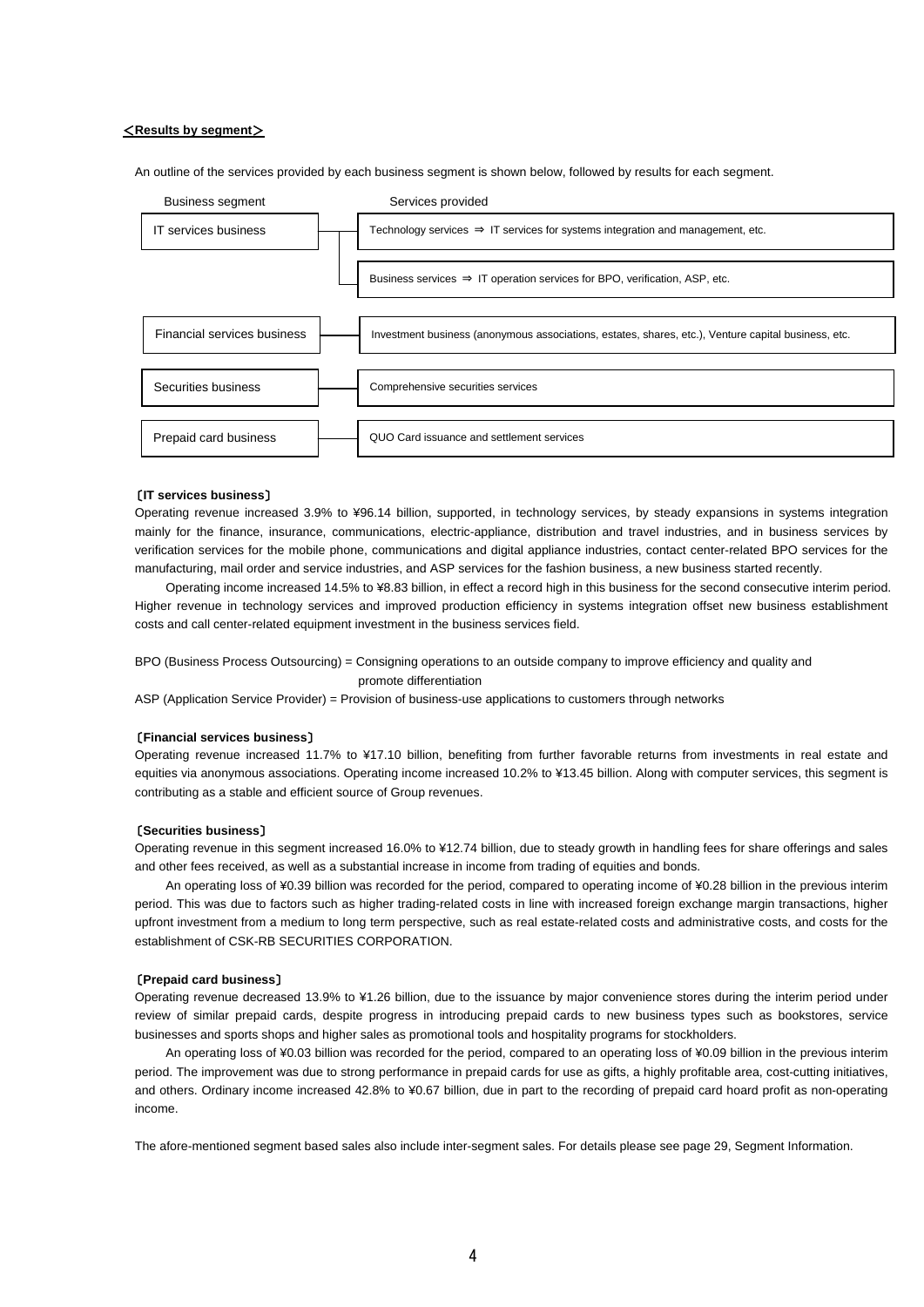# ② **Management initiatives implemented during this interim period**

 Specific initiatives undertaken during this interim period in relation to the management policies outlined on page 3 include the following.

### **I Transforming into being a comprehensive service provider**

## **1) IT services business**

i) In the IT services business segment, we reorganized the following Group companies in the technology services segment, seeking prompter and more appropriate decision making and greater efficiency and aiming to develop a Group system that facilitates smoother cooperation. The new system started operation in July 2007. Furthermore, we centralized the corporate staff functions of the companies subject to the reorganization at CSK ADMINISTRATION SERVICE CORPORATION, targeting unification and strengthening of internal control systems and greater efficiency in administration.



ii) In the IT services business segment, we are also centralizing and integrating the technical support business of Group companies in the business services segment, aiming to strengthen productivity and quality competitiveness and achieve further growth and development. The new system will start operation in January 2008. Furthermore, we centralized the corporate staff functions of the companies subject to the reorganization at CSK ADMINISTRATION SERVICE CORPORATION, targeting unification and strengthening of internal control systems and greater efficiency in administration.



CCO・・・・・CSK Communications

SWC・・・・・ServiceWare Corporation

SWkyusyu ・・ServiceWare Kyushu Corporation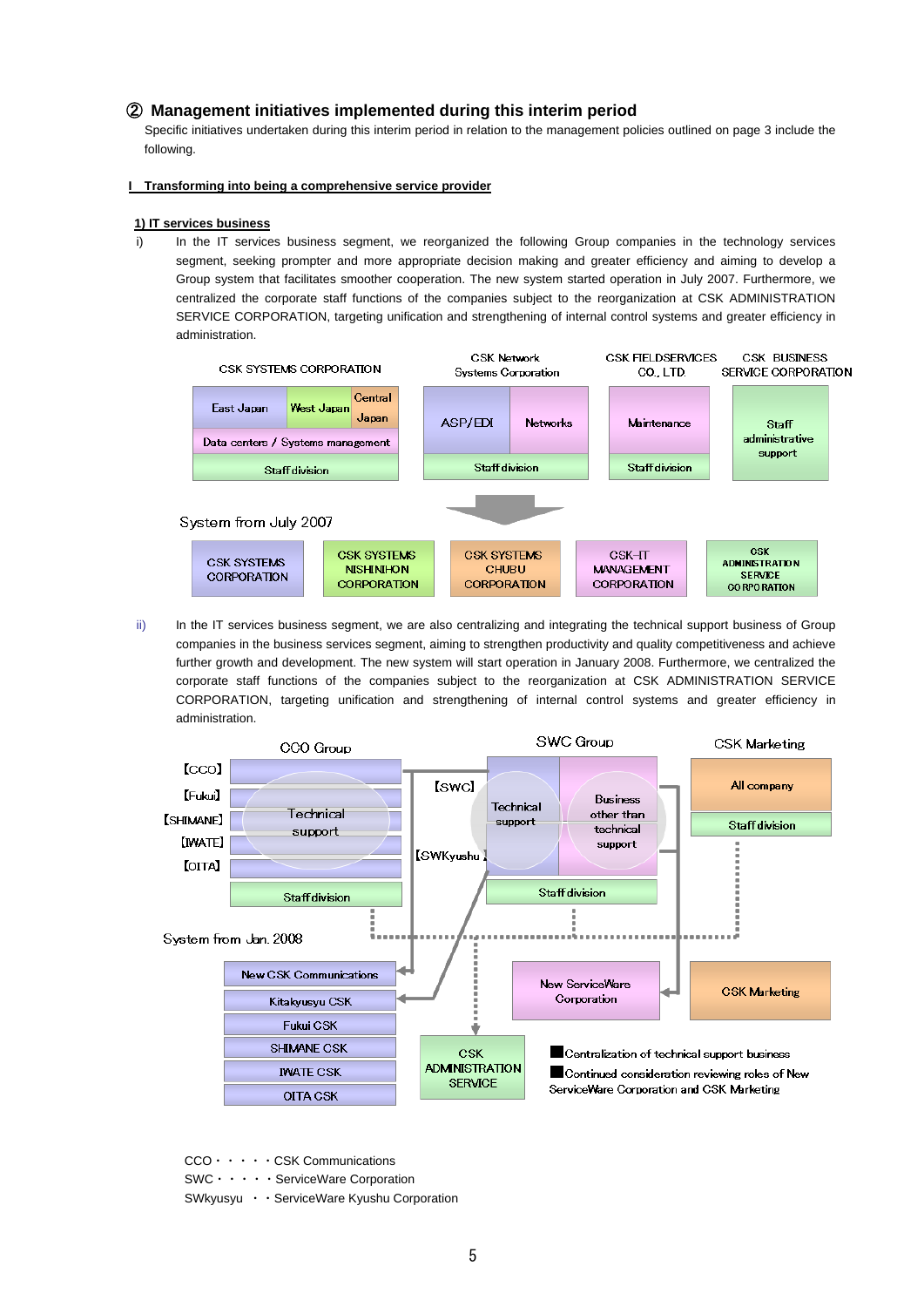Through these business reorganizations in both technology services and business services, in IT services business we intend to pursue business using a system classified into the following functions.



- iii) The new securities system "ESTREX," a focus project being undertaken by CSK Group ("the Group"), started full-fledged operation of back-office systems within the Group in October 2007. Development of front-office systems and the infrastructure and management base is also proceeding according to plan.
- iv) In IT services business, we carried out the following joint initiatives/new service development projects.
	- In July 2007, we concluded a business and capital alliance with Bit-isle Inc., which is strong in Internet data center business for small and medium-sized enterprises, aiming to expand and enhance our customer base in the IT outsourcing (ITO) services field.
	- In order to provide a host of e-commerce systems and services, we formed an alliance with Xavel, Inc., which manages some of Japan's largest mobile commerce sites and fashion commerce sites, and from April 2007 began operations through a joint venture company, CSK PRESCENDO CORPORATION.
	- We ran a booth at FIT2007 (Financial Information Technology 2007), displaying our various services in the financial and securities fields.

## **2) Financial services , securities and prepaid card business**

- i) In financial services, we made active investment based on appropriate management and monitoring systems, aiming to make a stable contribution to profits.
- ii) CSK-RB SECURITIES CORPORATION completed its registration as a securities company in June 2007, and started business activities. The company will provide support for regional financial institutions in establishment of securities subsidiaries, securities systems and operational support, investment information, and product planning, product provision, sales and training support in a unified and comprehensive manner.

Furthermore, in November 2007 Plaza Capital Management Co., Ltd. started to provide commodity investment advisory services, as part of our drive to expand our operations in the financial services business.

- iii) In the securities business operations of our consolidated subsidiary Cosmo Securities Co., Ltd., we strived to expand our investment trust, foreign exchange margin transaction, and foreign equity products, and actively carried out various sales initiatives such as holding lectures and seminars, in order to meet retail customers' diverse asset management needs, while also ensuring that information is provided to customers more actively than before.
- iv) In the prepaid card business, we have introduced prepaid card systems for a major bookstore chain and to service industry companies, new developments aimed at making use of cards more widespread and improving customers' convenience.

### **3) Initiatives under holding company structure**

In October 2007 we received approval from Yokohama City to operate business in the Minato Mirai 21 development area, where we plan to establish our new head office building. Through this head office relocation we aim to achieve more efficient business operations by bringing together the offices of various Group companies that were spread throughout Tokyo, and develop a base for CSR and research and development.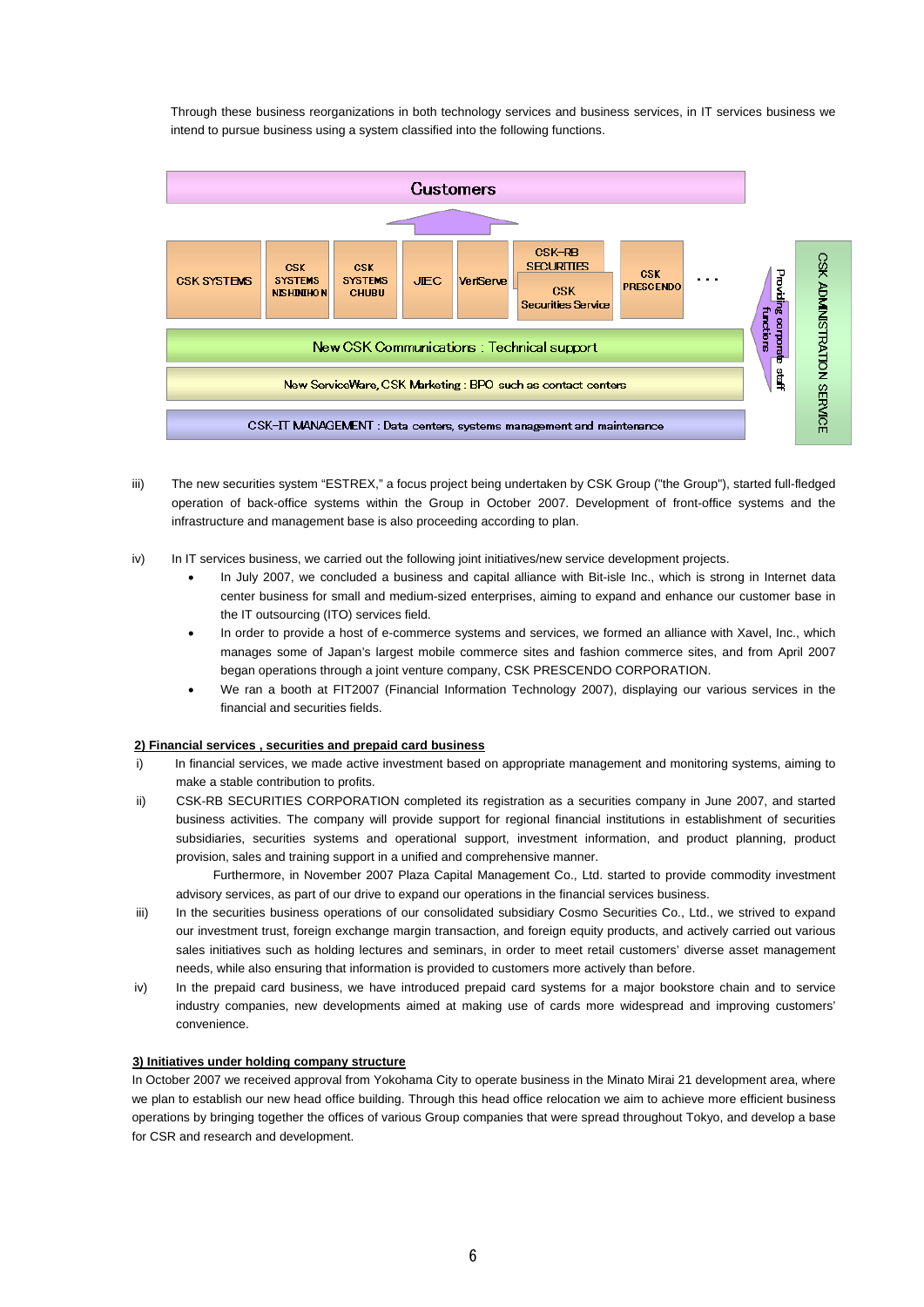### **II Ensuring management transparency and shareholder returns**

#### **1) Ensuring management transparency**

As a result of the shift to a holding company structure in October 2005, the Group's overall framework has been finalized, which will serve as the foundation for ensuring management transparency. Nevertheless, with the objective of further improving management transparency, we are working to develop the systems of the Group as a whole, by putting in place expert organizations and other measures, aiming to build or develop the internal control systems required by the Corporate Law and the Financial Instruments and Exchange Law.

#### **2) Shareholder returns policy**

In April 2005, CSK HOLDINGS CORPORATION ("the Company") formulated and announced a consolidated financial positionlinked shareholder returns policy based on Dividends on Equity (DOE\*), and has been allocating dividends based on this policy.

 In the interim period under review, the Company repurchased 1 million of our own shares as treasury stock for ¥4.40 billion, in order to improve capital efficiency and enable a flexible capital policy that can respond to changes in the operating environment.

\*DOE = Total amount of dividend paid / [average of shareholders' equity at start and end of fiscal year] X 100

#### **III Achieving sustainability (the continuous development of society)**

In June 2007, we opened CSK Tama Center, a base for research and CSR activities, in the Tama region of Tokyo. CSK Tama Center will contribute to the Group's sustainability(the continuous development of society) initiatives, function as a new base for Group communications, and serve as a space for creating a new corporate culture and values.

 Furthermore, CSK Institute for Sustainability, Ltd. (CSK-IS), the Group's think tank for conducting research and development on the theme of sustainability, held the CSK-IS International Symposium to commemorate the completion of the construction of CSK Tama Center. The symposium featured speeches by and panel discussions involving many of the leading Japanese and overseas experts on the necessary conditions for the sustainable development of the planet and the human race, and active debate, consideration and recommendations on the topic of sustainability.

 In order to contribute also to sustainability in the international community, the Group has also decided to participate in the UN Global Compact\*.

\*UN Global Compact: Ten principles regarding corporate social responsibility proposed by the United Nations, covering human rights, labor standards, environment and anti-corruption.

## ③ **Consolidated forecasts for the fiscal year ending March 31, 2008**

We forecast that operating revenue will rise 5.7% compared to that of the previous interim period, taking into account steady IT investment demand and based on the provision of systems integration in the technology services field and BPO and ASP services in the business services field.

 At the operating income and ordinary income level, improved earnings in the technology services field are expected to contribute to performance, and these earnings should absorb costs for establishing a new company in the business services field along with upfront expenses for business expansion, with the result that earnings in the IT services business are forecast to increase considerably. The financial service, securities, and prepaid card businesses are forecast to continue their stable contribution to earnings. As a result of the above factors, overall operating income is forecast to increase 13.7% and ordinary income is forecast to increase 13.6%, in line with the increase in operating income. These increases would represent the second consecutive year of record operating and ordinary income levels.

 Net income is forecast to increase by 136.2%, supported by the factors increasing ordinary income, along with the absence of the tax correction of ¥6.21 billion that negatively impacted results in the previous fiscal year.

(millions of yen)

|                                                                   | Operating revenue | Operating income | Ordinary income | Net income |
|-------------------------------------------------------------------|-------------------|------------------|-----------------|------------|
| Full year ending March 31, 2008                                   | 260.000           | 34.000           | 35,000          | 20,500     |
| Reference: Actual results for fiscal year<br>ended March 31, 2007 | 245.981           | 29.904           | 30.810          | 8,679      |

Note: The above forecasts are forward-looking statements based on management assumptions, estimates and plans current as of the publication date of this material. As these assumptions, estimates and plans are subject to a number of risks relating to the economy, the operating environment and other factors, actual results may be materially different. For an outline of risks relevant to the operation of the Group please see page 9, (4) Business and operational risks.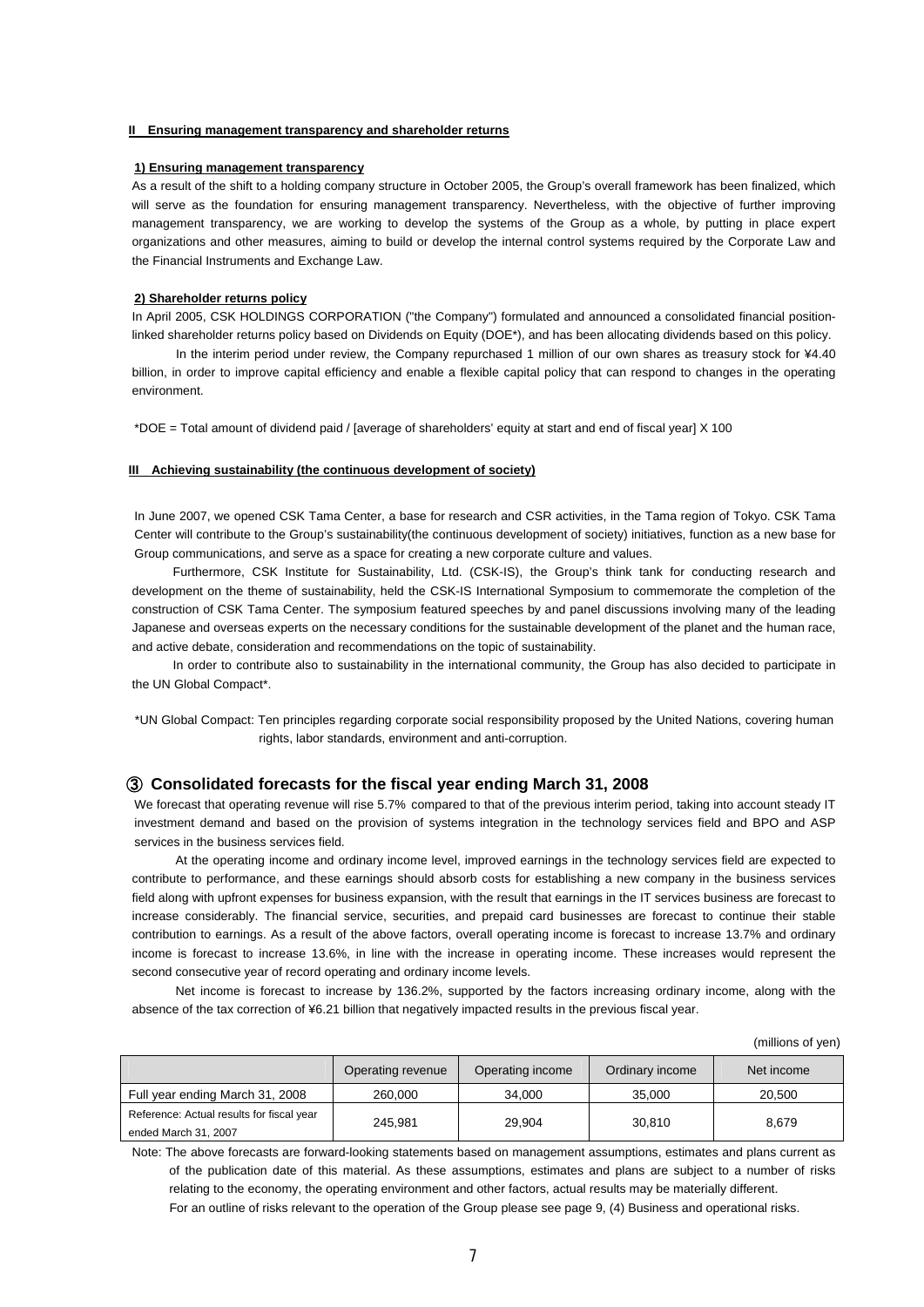# **(2) Analysis of financial position and cash flows**

# ① **Assets, liabilities and net assets**

#### **Assets decreased ¥18.70 billion (3.2%) to ¥558.58 billion**

Current assets decreased ¥23.49 billion. Although assets under "Investments related to financial services" increased, current assets in securities business decreased. Fixed assets increased ¥4.78 billion. Principal factors included an increase in buildings and structures and land accompanying the acquisition of new office facilities as business expanded and acquisitions for the CSK Tama Center, along with an increase in intangible fixed assets due to progress made in developing the "New Securities Systems Project".

#### **Liabilities decreased ¥20.65 billion (5.6%) to ¥347.86 billion**

Current liabilities decreased ¥17.59 billion, due to factors such as a reduction of liabilities in the securities business and a reduction in "Accrued income taxes" due to the payment of income tax. Long-term liabilities decreased ¥3.18 billion, due to factors including the advance partial redemption of euro yen zero coupon convertible bonds due 2011, and a reduction in longterm deferred tax liabilities.

#### **Net assets increased by ¥1.94 billion (0.9%) to ¥210.72 billion**

Factors that decreased net assets included a reduction in "Net unrealized gains on securities" and the acquisition of treasury stock. Factors that increased net assets included net income recorded for the interim period, along with an increase in Common stock and Capital surplus arising from the exercise of stock options. As a result, net assets as of September 30, 2007 was ¥210.72 billion. (For detailed information on net assets, please see page 16, Interim Consolidated Statements of Changes in Net Assets.)

# ② **Cash flows**

# **Cash flows from operating activities**

### **Minus ¥6.93 billion (decrease of ¥14.78 billion)**

Although cash inflow increased from corporate tax refunds and increased "Liabilities related to financial services" in the financial services business, outflows arising from an increase in "Investments related to financial services" under management that accompanied an increase in new investment projects resulted in a decrease of ¥14.78 billion in operating cash flow.

#### **Cash flows from investing activities**

#### **Minus ¥17.47 billion (decrease of ¥12.37 billion)**

Although cash was received from the sale of investment securities, outflows for the acquisition of fixed assets accompanying the acquisition of new office facilities as business expanded and acquisitions for the CSK Tama Center, along with the fact that in the period under review no major asset sales took place, meant that cash flow from investing activities was ¥12.37 billion lower than in the previous interim period.

#### **Cash flow from financing activities**

#### **Minus ¥1.58 billion (decrease of ¥32.33 billion)**

Factors influencing the ¥32.33 billion reduction in cash flow from financing activities included the acquisition of treasury stock during the period, and the absence of the issuance (No.7 unsecured convertible-bond-type-bonds with stock acquisition rights) that featured in the previous interim period.

#### **Cash and cash equivalents**

### **¥79.44 billion (decrease of ¥29.42 billion or 27.0%)**

Reflecting the cash flows described above, cash and cash equivalents as of September 30, 2007 amounted to ¥79.44 billion, a decrease of ¥29.42 billion compared to September 30, 2006.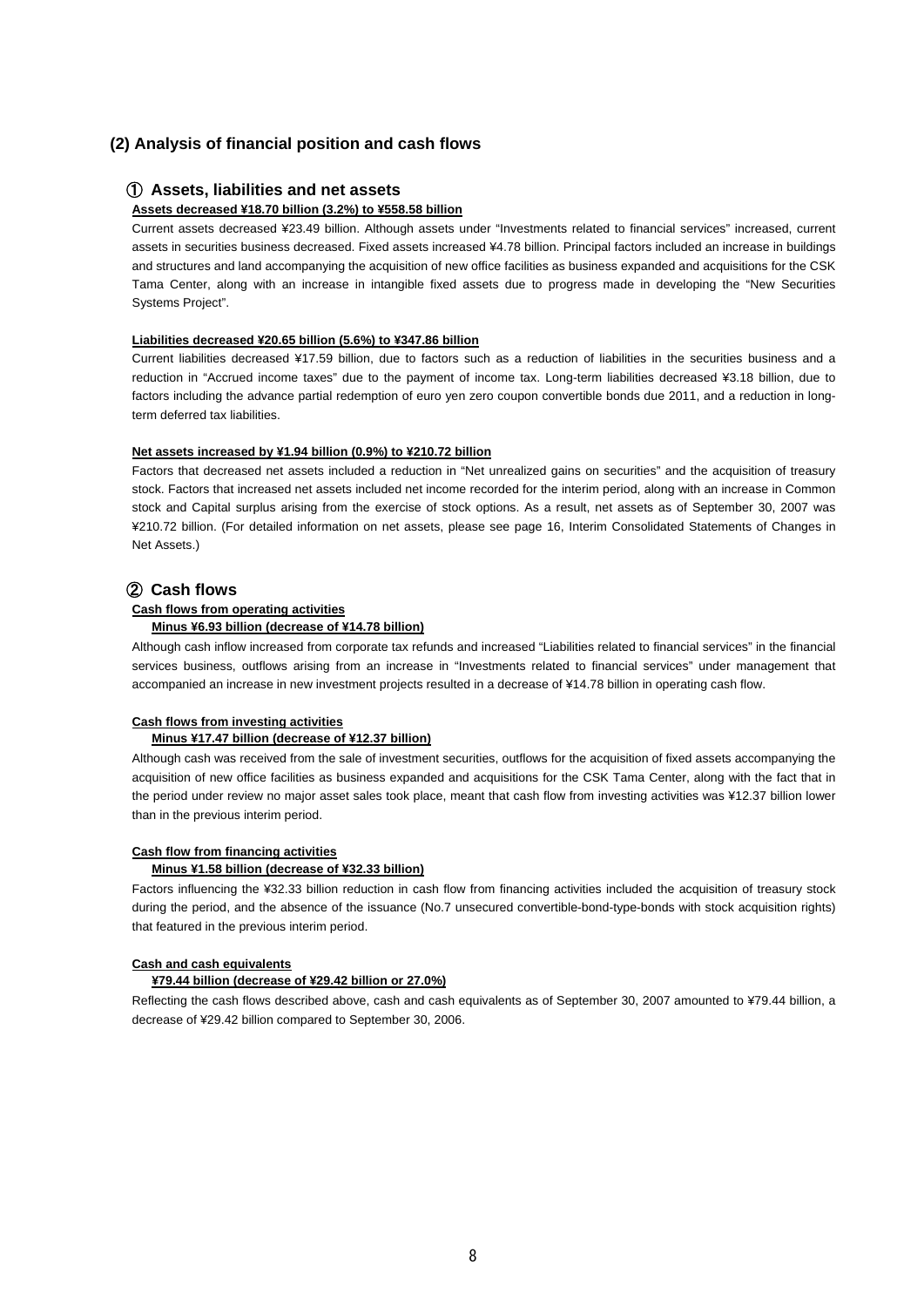Recent trends in cash flow-related indices are as follows:

|                                           | Mar. 31, 2006 | Mar. 31, 2007 | Sept. 30, 2006 | Sept. 30, 2007 |
|-------------------------------------------|---------------|---------------|----------------|----------------|
| Equity ratio (%)                          | 33.1          | 31.9          | 33.0           | 33.5           |
| Equity ratio based on<br>market price (%) | 79.3          | 63.6          | 66.0           | 59.1           |
| Debt service coverage<br>(years)          |               | 27.3          |                |                |
| Interest coverage ratio<br>(times)        |               | 4.9           | 13.4           |                |

Notes: A) Equity ratio = (Total shareholders' equity  $+$  Total valuation and translation adjustments)  $\diagup$  total assets

B) Equity ratio based on market price = Market capitalization  $\diagup$  total assets

C) Debt service coverage = Interest-bearing debt operating cash flow

D) Interest coverage ratio = Operating cash flow interest paid

\* All indices are calculated from consolidated financial results figures.

\* Cash flow is Net cash provided by operating activities from the consolidated statements of cash flows.

Interest-bearing debt is the interest-bearing portion of liabilities recorded on the consolidated balance sheet.

- \* Market capitalization = Market price on last trading day of specified period  $\times$  total shares outstanding at end of period (excluding treasury stock).
- \* Debt service coverage and interest coverage ratio for the fiscal year ended March 2006 is not recorded because operating cash flow for that period was negative.
- \* Debt service coverage is not recorded for the interim periods of the fiscal year ended March 2007 and the fiscal year ending March 2008, as operating cash flow is a half-year period.
- \* Interest coverage ratio for the interim period of the fiscal year ending March 2008 is not recorded because operating cash flow for that period was negative.

## **(3) Shareholder returns and dividends**

The Group has adopted a consolidated financial position-linked shareholder returns policy based on Dividends On Equity, based on overall consideration of: consolidated performance, which reflects the results of group business activities; business investment requirements, relating to sources of future growth; interest-bearing debt, which is one measure of financial soundness; and trends in social economics.

During the interim period under review, a treasury stock buyback was implemented, from the twin perspectives of increasing shareholder value by using treasury stocks as part of flexible capital policies, and raising shareholders' equity per share by materially reducing the number of shares outstanding.

Based on the shareholder policy, the planned annual dividend for the year ending March 31, 2008 is ¥40 per share, comprising an interim dividend of ¥20 and a year-end dividend of ¥20.

### **(4) Business and operational risks**

The Group has in place a range of measures to reduce foreseeable risks to the management of a company. Nevertheless, a range of factors, including business or related risks and the economic and social environment, could impact negatively on the Group's business performance or financial position despite the adoption of risk management measures.

The risk items recognized and outlined below comprise those risks that as of the compiling of this report are perceived to be the most significant risks in each business segment.

#### **A. IT services business: Risk of unprofitable projects, defects or systems failure**

The Group's systems integration operations face the risk of unprofitable projects and the requirement for defect correction measures due to miscalculations at the start of projects regarding the scale, specifications or others matters related to projects.

In systems management, systems may fail or be damaged by computer viruses or other unforeseen causes, with the associated risk that contract-related claims or damages could materially impact the Group financial performance.

In BPO, where a considerable number of new types of services are being offered, the Group faces the risk of being materially disadvantaged by insufficiently formed contracts, misunderstandings with regard to the scope of services, or other such factors.

The Group takes the utmost care in its handling of confidential and personal information, but nevertheless faces the risk that if security issues arise they could have a significant impact on the management of and trust held in the Group.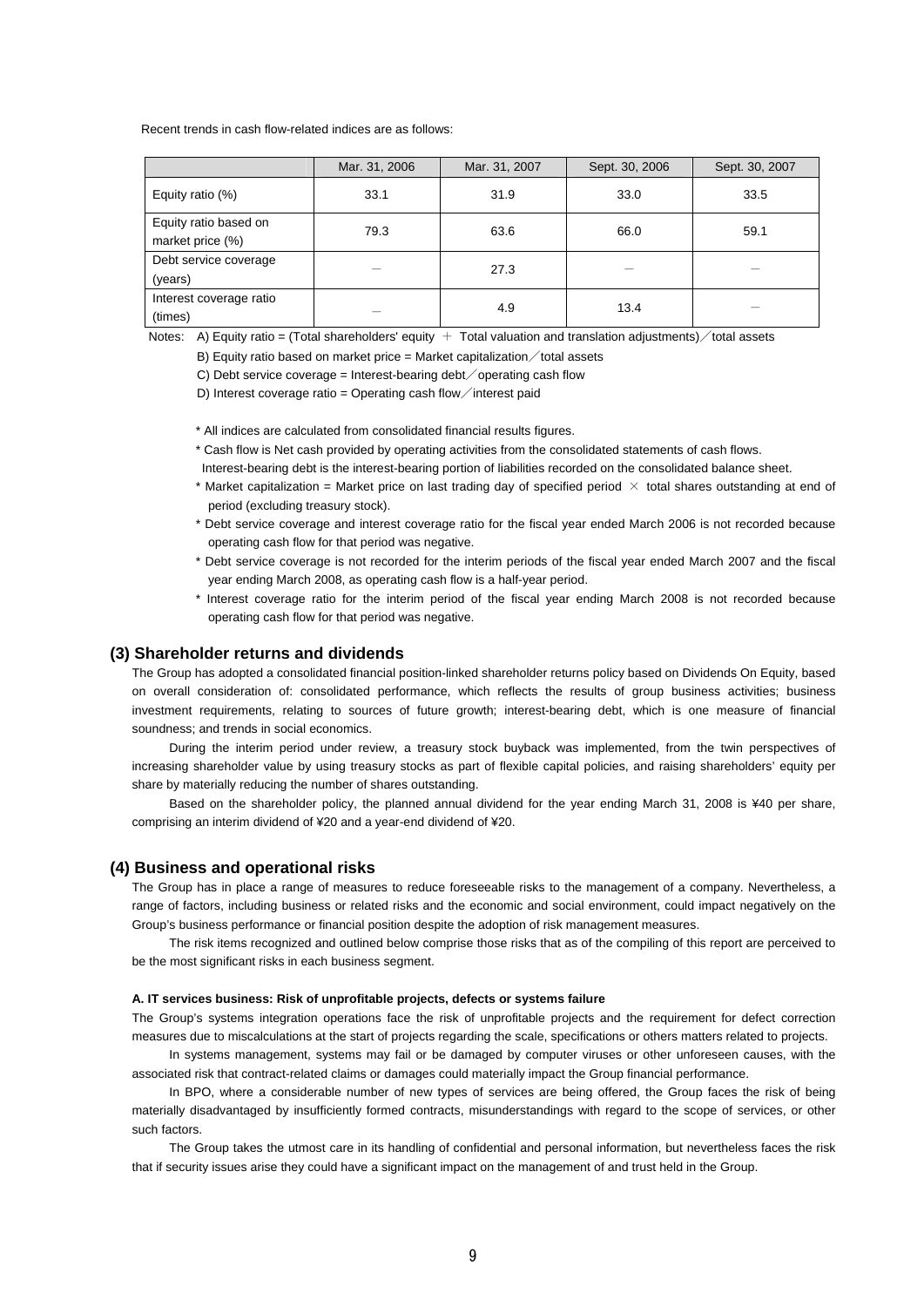### **B. Financial services business**

In selecting investment targets for venture companies, investing in real-estate-related projects through anonymous associations, and selecting investment targets for share or other acquisitions, the Group makes use of a specialist structure to assess investment risk. However, factors such as unforeseen changes to the investment environment, mean that there is a risk that return on investments could be delayed, investment returns could be lower than planned or fail to be realized, and the materialization of such risk could have a negative impact on the Group's business performance or financial position.

### **C. Securities business**

Risks in this area are classified into market-related risks (such as credit risk, market risk and liquidity risk), operational risks, information-related risk, and business continuity risks. The Group takes a range of measures to minimize such risks, but should such risks materialize on a scale larger than foreseen, or if unforeseen risks should materialize, such events could have a negative impact on the Group's business performance or financial position.

#### **D. Prepaid card business**

In prepaid cards, risks include fraudulent use of cards, competitive activity from banks, credit and other card companies, or a decline in card usage. The materialization of such risks could have a negative impact on the Group's business performance or financial position.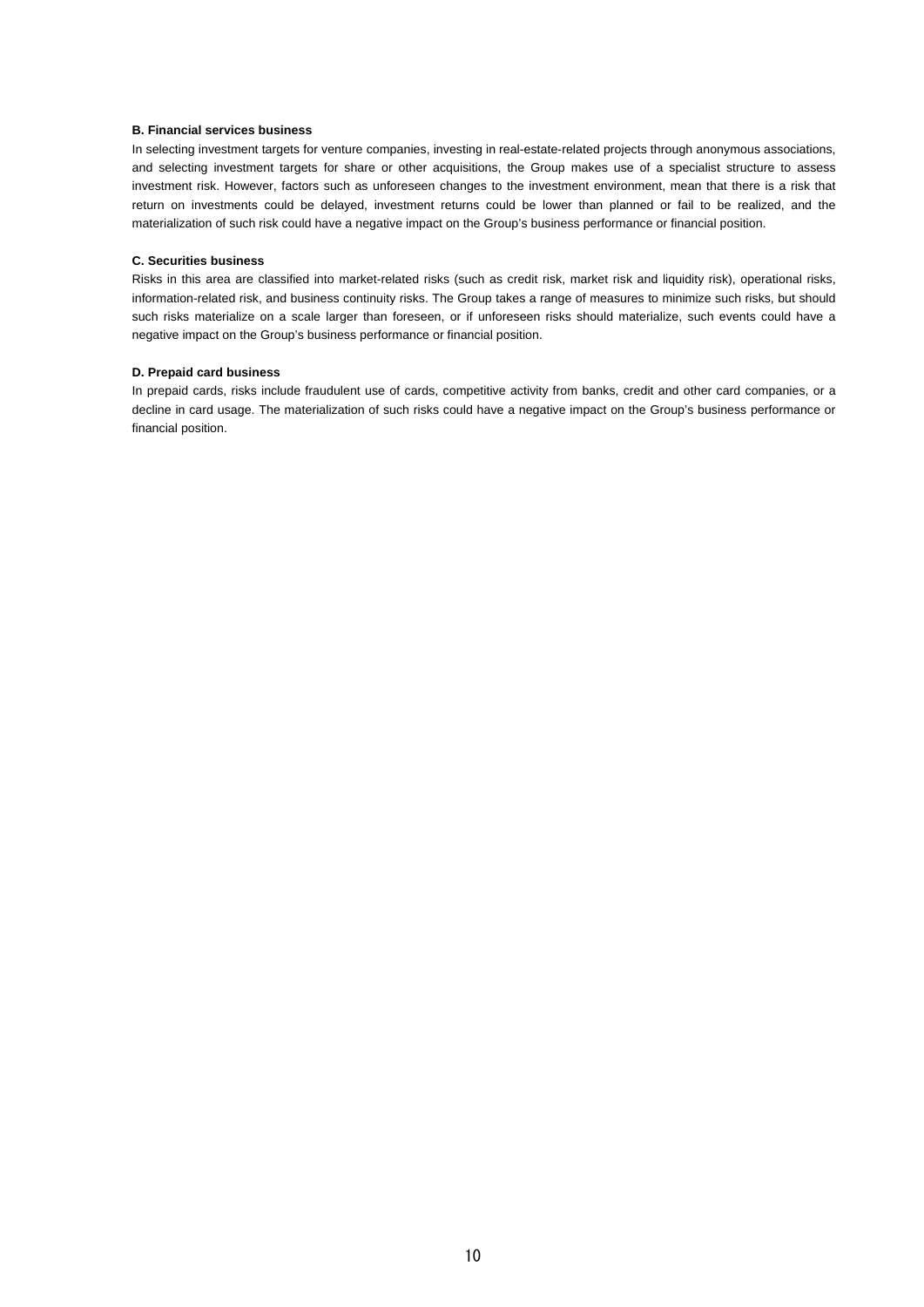# **2. Corporate Group**

Segment categories and major group companies are as follows:



The chart shows the subsidiaries whose stocks are directly held by CSK HOLDINGS CORPORATION.

Name of listed (public offering) consolidated subsidiaries and listed stock exchange: JIEC Co., Ltd. : Section 2 of Tokyo Stock Exchange VeriServe Corporation : Mothers of Tokyo Stock Exchange

Cosmo Securities Co., : Section 1 of Tokyo Stock Exchange, Osaka Stock Exchange and Nagoya Stock Exchange

- Note 1 On July 1, 2007, the Company implemented company separation. The method to be used is a company separation and absorption, with CSK SYSTEMS CORPORATION as the separaring company and CSK SYSTEMS NISHINIHON CORPORATION which is changed its corporate name from CSK Systems Nishinihon Preparatory Corporation, CSK SYSTEMS CHUBU CORPORATION which is changed its corporate name from CSK Systems Chubu Preparatory Corporation, CSK-IT MANAGEMENT CORPORATION which is changed its corporate name from CSK Network Systems Corporation and marged with CSK FIELD SERVESES CO., LTD. on the same day as the succeeding companies.
- Note 2 On July 1, 2007, CSK BUSINESS SERVICE CORPORATION changed its corporate name to CSK ADMINISTRATION SERVICE CORPORATION
- Note 3 CSK Institute for Sustainability, Ltd. is carriving on financial services in addition to R&D.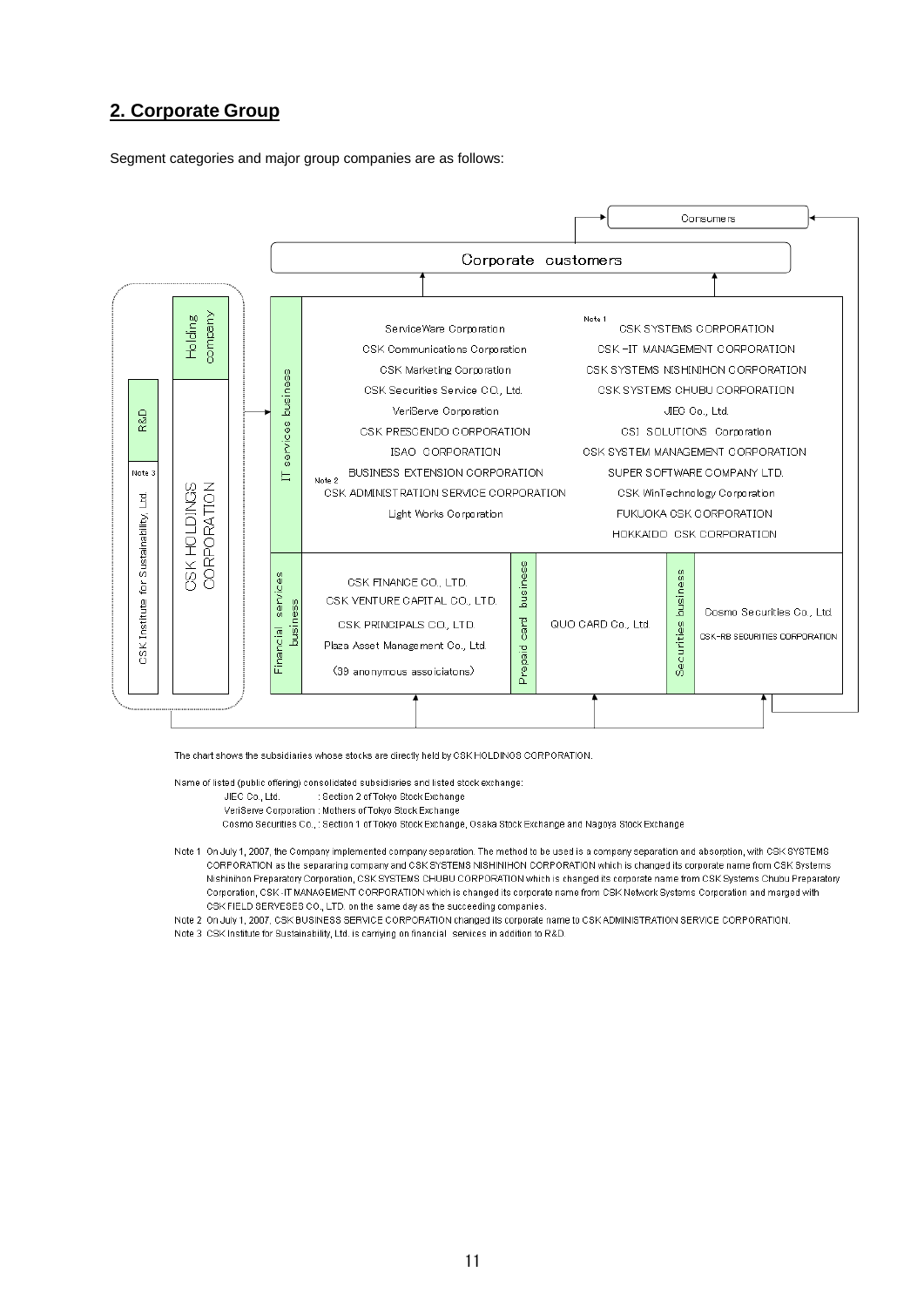# **3. Management Policies**

Because there is no change to the Management Policies section contained in the financial results for the fiscal year ended March 31, 2007 (as announced on May 9, 2007), the following topics have been omitted from this report: Fundamental Management Policy; Management Targets; Basic Medium- and Long-term Strategy; and Tasks Ahead.

This information regarding Management Policies can be accessed online as follows: CSK HOLDINGS CORPORATION: http://www.csk.com/ir\_e/finance/fr/index.html Tokyo Stock Exchange: http://www.tse.or.jp/listing/compsearch/index.htmI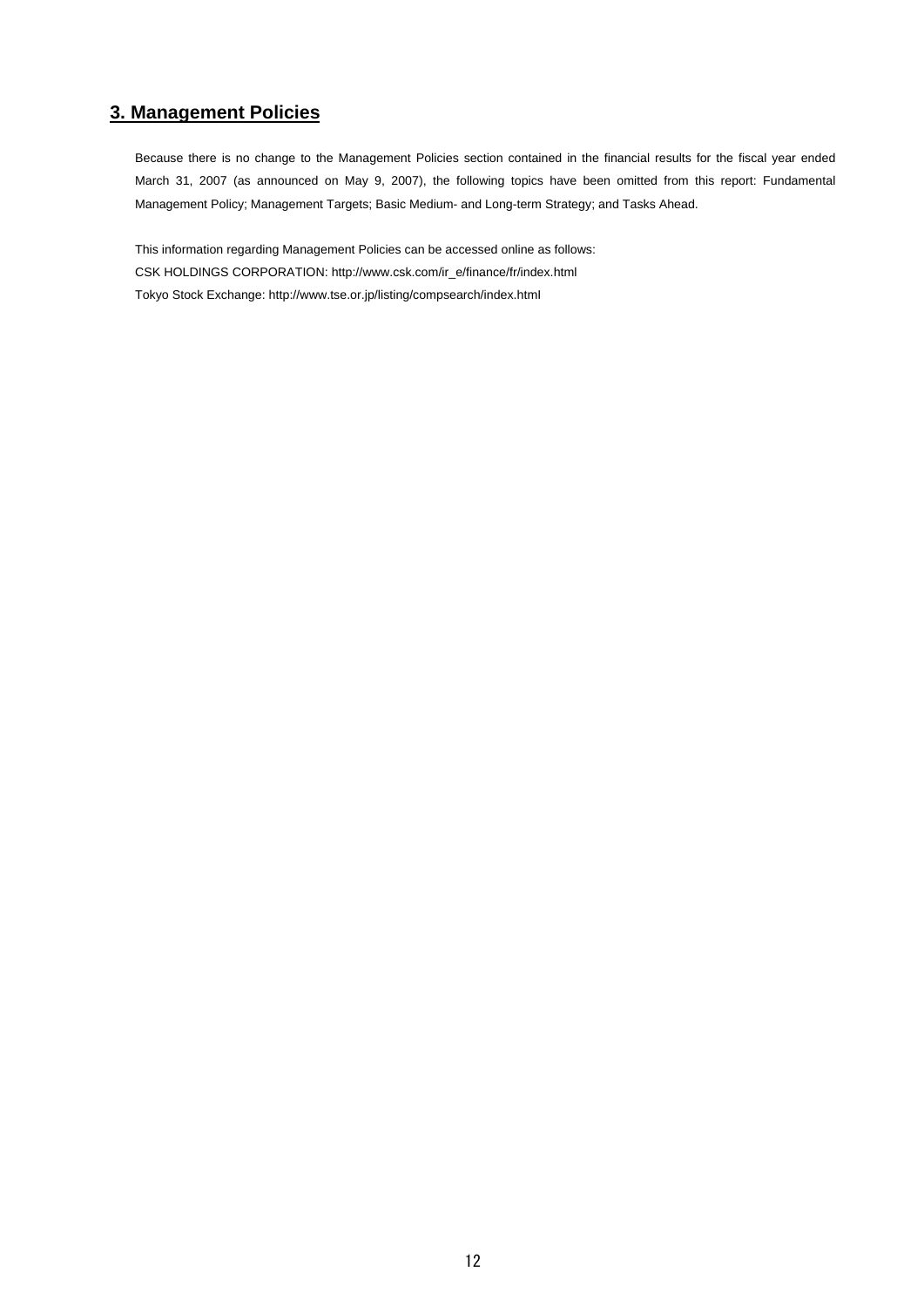# **Consolidated Balance Sheets**

|                                                                 |                                               |               |                              |                           |                       |               |                                   | (millions of yen) |
|-----------------------------------------------------------------|-----------------------------------------------|---------------|------------------------------|---------------------------|-----------------------|---------------|-----------------------------------|-------------------|
| Period                                                          | Fiscal year 2007<br>1st half                  |               | Fiscal year 2008<br>1st half |                           | Fiscal year 2007      |               | Increase(Decrease)<br>compared to |                   |
|                                                                 | (As of Sept. 30, 2006) (As of Sept. 30, 2007) |               |                              |                           | (As of Mar. 31, 2007) |               | fiscal year 2007                  |                   |
| Account                                                         | Amount                                        | % of<br>total | Amount                       | $\frac{1}{6}$ of<br>total | Amount                | % of<br>total | Amount                            | Change            |
| Assets                                                          |                                               | $\frac{0}{0}$ |                              | %                         |                       | %             |                                   | $\frac{9}{6}$     |
| <b>Current assets</b>                                           |                                               |               |                              |                           |                       |               |                                   |                   |
| 1 Cash and time deposits                                        | 111,997                                       |               | 86,294                       |                           | 108,405               |               | (22, 110)                         |                   |
| 2 Notes and accounts receivable                                 | 27,813                                        |               | 29,517                       |                           | 33,688                |               | (4, 170)                          |                   |
| 3 Marketable securities                                         | 4,153                                         |               | 7,296                        |                           | 7,207                 |               | 89                                |                   |
| 4 Venture capital investments                                   | 3,172                                         |               | 4,092                        |                           | 2,137                 |               | 1,955                             |                   |
| 5 Inventories                                                   | 9,149                                         |               | 5,037                        |                           | 4,819                 |               | 217                               |                   |
| 6 Investments related to financial<br>services                  | 100,381                                       |               | 145,951                      |                           | 110,842               |               | 35,108                            |                   |
| 7 Cash segregated as deposits<br>related to securities business | 46,265                                        |               | 37,789                       |                           | 46,394                |               | (8,605)                           |                   |
| 8 Trading assets related to<br>securities business              | 12,342                                        |               | 12,692                       |                           | 15,679                |               | (2,986)                           |                   |
| 9 Receivables related to margin<br>transactions                 | 91,446                                        |               | 72,156                       |                           | 91,105                |               |                                   |                   |
| 10 Other current assets                                         | 41,765                                        |               | 38,955                       |                           | 45,883                |               | (18, 949)<br>(6,928)              |                   |
| Allowance for losses on<br>investment securities                |                                               |               | (1,003)                      |                           | (3,868)               |               | 2,865                             |                   |
| Allowance for doubtful accounts                                 | (39)                                          |               | (244)                        |                           | (265)                 |               | 20                                |                   |
| <b>Total current assets</b>                                     | 448,447                                       | 80.9          | 438,535                      | 78.5                      | 462,029               | 80.0          | (23, 493)                         | (5.1)             |
| II Fixed assets                                                 |                                               |               |                              |                           |                       |               |                                   |                   |
| 1 Tangible fixed assets                                         |                                               |               |                              |                           |                       |               |                                   |                   |
| (1) Buildings and structures                                    | 7,399                                         |               | 13,828                       |                           | 8,712                 |               | 5,116                             |                   |
| $(2)$ Land                                                      | 10,001                                        |               | 12,419                       |                           | 10,831                |               | 1,588                             |                   |
| (3) Other tangible fixed assets                                 | 5,894                                         |               | 4,989                        |                           | 7,423                 |               | (2, 433)                          |                   |
| Total tangible fixed assets                                     | 23,295                                        | 4.2           | 31,237                       | 5.6                       | 26,966                | 4.7           | 4,270                             | 15.8              |
|                                                                 |                                               |               |                              |                           |                       |               |                                   |                   |
| 2 Intangible fixed assets                                       |                                               |               |                              |                           |                       |               |                                   |                   |
| (1) Goodwill<br>(2) Other intangible fixed assets               | 352<br>8,879                                  |               | 733<br>17,020                |                           | 848<br>13,191         |               | (114)<br>3,828                    |                   |
| Total intangible fixed assets                                   | 9,232                                         | 1.7           | 17,753                       | 3.2                       | 14,039                | 2.4           | 3,713                             | 26.5              |
|                                                                 |                                               |               |                              |                           |                       |               |                                   |                   |
| 3 Investments and other assets                                  |                                               |               |                              |                           |                       |               |                                   |                   |
| (1) Investments in securities                                   | 59,097                                        |               | 55,360                       |                           | 60,040                |               | (4,680)                           |                   |
| (2) Prepaid pension costs                                       | 3,313                                         |               | 3,262                        |                           | 3,324                 |               | (62)                              |                   |
| (3) Deferred income taxes                                       | 1,511                                         |               | 2,904                        |                           | 1,967                 |               | 937                               |                   |
| $(4)$ Other<br>Allowance for doubtful                           | 11,073                                        |               | 11,343                       |                           | 10,778                |               | 565                               |                   |
| accounts                                                        | (1,909)                                       |               | (1, 811)                     |                           | (1, 852)              |               | 41                                |                   |
| Total investments and other                                     |                                               |               |                              |                           |                       |               |                                   |                   |
| assets                                                          | 73,086                                        | 13.2          | 71,059                       | 12.7                      | 74,258                | 12.9          | (3, 199)                          | (4.3)             |
| <b>Total fixed assets</b>                                       | 105,614                                       | 19.1          | 120,051                      | 21.5                      | 115,265               | 20.0          | 4,785                             | 4.2               |
| <b>Total assets</b>                                             | 554,061                                       | 100.0         | 558,586                      | 100.0                     | 577,294               | 100.0         | (18, 708)                         | (3.2)             |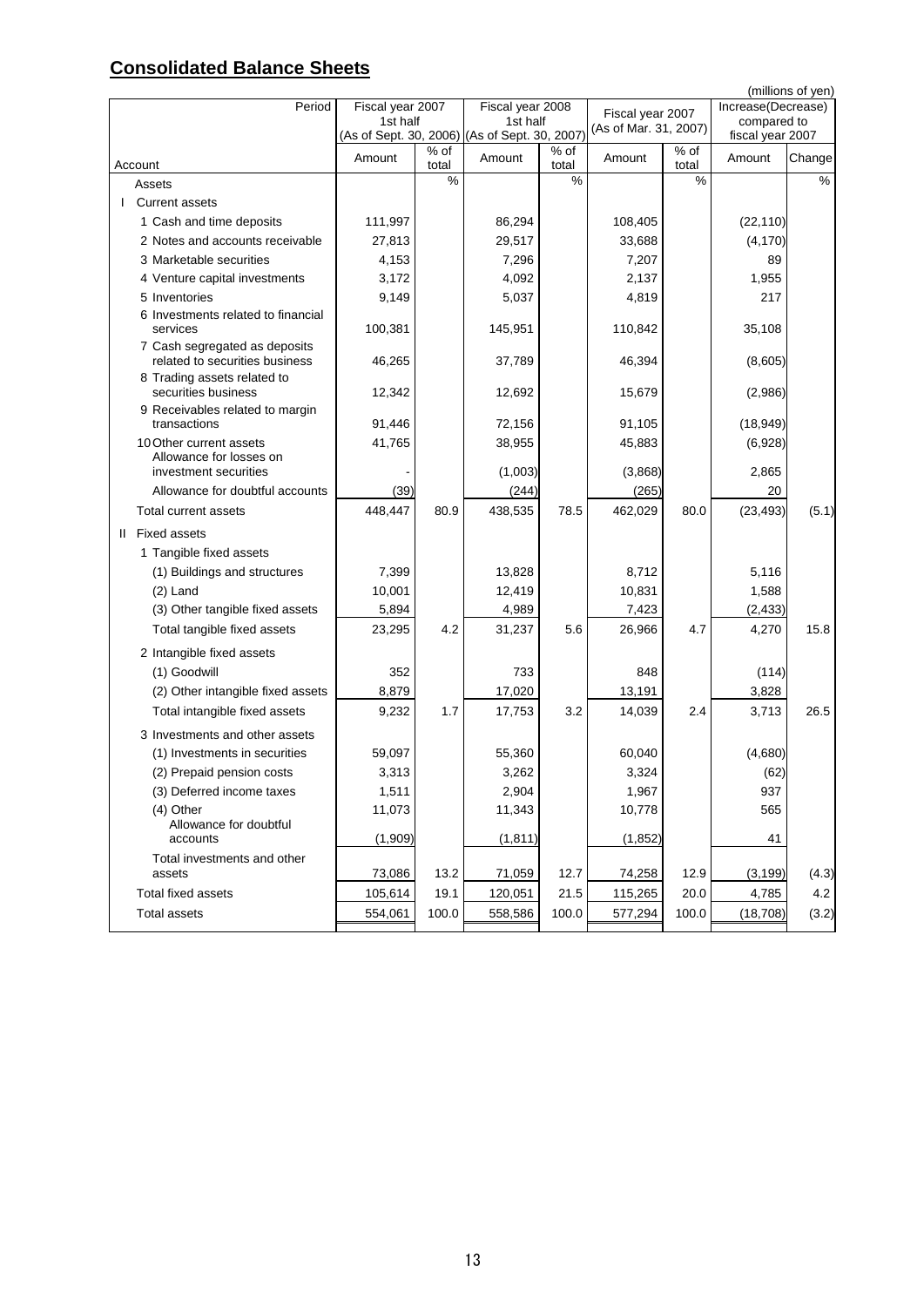| Increase(Decrease)<br>Fiscal year 2007<br>Fiscal year 2008<br>Fiscal year 2007<br>1st half<br>1st half<br>compared to<br>(As of Mar. 31, 2007)<br>(As of Sept. 30, 2006) (As of Sept. 30, 2007)<br>fiscal year 2007<br>% of<br>% of<br>$%$ of<br>Amount<br>Amount<br>Amount<br>Change<br>Amount<br>total<br>Account<br>total<br>total<br>$\%$<br>%<br>%<br>%<br>Liabilities<br><b>Current liabilities</b><br>10,863<br>9,486<br>11,292<br>(1,805)<br>1 Accounts payable<br>4,437<br>2 Short-term bank loans payable<br>21,955<br>32,490<br>28,052<br>3 Current portion of corporate<br>bonds payable<br>20,000<br>20,000<br>4 Accrued income taxes<br>3,673<br>8,624<br>(4,950)<br>6,055<br>5 Deposits received of prepaid<br>40,376<br>43,517<br>42,859<br>657<br>cards<br>5,648<br>6,345<br>6,419<br>(74)<br>6 Accrued bonuses to employees<br>7 Allowance for anticipated losses<br>595<br>898<br>2,097<br>on contracts<br>(303)<br>8 Liabilities related to financial<br>13,336<br>34,114<br>15,137<br>18,977<br>services<br>9 Trading liabilities related to<br>securities business<br>6,460<br>4,483<br>9,180<br>(4,696)<br>10 Payable related to margin<br>transactions<br>55,841<br>54,618<br>31,430<br>(24, 411)<br>11 Deposits received and guarantee<br>deposits received from customers<br>58,938<br>54,299<br>56,002<br>(1,702)<br>related to securities business<br>12 Other current liabilities<br>22,035<br>25,762<br>(3,726)<br>20,642<br>262,471<br><b>Total current liabilities</b><br>240,995<br>43.5<br>47.0<br>280,070<br>48.5<br>(17, 598)<br>(6.3)<br>II Long-term liabilities<br>1 Corporate bonds payable<br>40,000<br>20,000<br>20,000<br>56,792<br>58,000<br>(1,208)<br>2 Convertible bonds payable<br>58,000<br>3 Long-term bank loans payable<br>5,000<br>5,035<br>5,000<br>35<br>4 Accrued employees' retirement<br>benefits<br>738<br>388<br>586<br>(198)<br>5 Accrued directors' retirement<br>benefits<br>186<br>158<br>205<br>(46)<br>1,670<br>1,540<br>3,307<br>(1,767)<br>6 Other long-term liabilities<br>105,595<br>19.1<br>83,914<br>15.0<br>87,099<br>15.1<br>(3, 185)<br>(3.7)<br>Total long-term liabilities<br>III Statutory reserve<br>1 Reserve for securities trading<br>1,472<br>125<br>1,201<br>1,347<br>liabilities<br>2 Reserve for financial futures<br>trading liabilities<br>3<br>1<br>2<br>1<br>1,202<br>0.2<br>1,476<br>0.3<br>1,349<br>0.2<br>127<br>9.4<br>Total statutory reserve<br>62.3<br>63.8<br><b>Total liabilities</b><br>347,792<br>62.8<br>347,862<br>368,519<br>(20, 656)<br>Net assets<br>Shareholders' equity:<br>1 Common stock<br>13.0<br>73,225<br>13.1<br>72,790<br>12.6<br>435<br>0.6<br>72,195<br>36,809<br>37,817<br>37,404<br>6.5<br>413<br>2 Capital surplus<br>6.6<br>6.8<br>1.1<br>3 Retained earnings<br>17.1<br>14.7<br>87,982<br>15.9<br>95,289<br>84,691<br>10,598<br>12.5<br>4 Treasury stock, at cost<br>(19, 642)<br>(24, 010)<br>(4.3)<br>(19, 649)<br>(3.4)<br>(4, 361)<br>(3.5)<br>4.0<br>Total shareholders' equity<br>177,344<br>32.0<br>182,322<br>32.7<br>175,236<br>30.4<br>7,085<br>II Valuation, translation adjustments<br>and other<br>1 Net unrealized gains on securities<br>5,255<br>0.9<br>4,688<br>0.8<br>8,949<br>(4,260)<br>(47.6)<br>1.5<br>2 Net unrealized gains on hedging<br>0.0<br>derivatives<br>0<br>(0)<br>(0.0)<br>0<br>0.0<br>(0)<br>(288.9)<br>3 Foreign currency translation<br>adjustments<br>(0.0)<br>(0)<br>(0)<br>Total Valuation, translation<br>adjustments and other<br>5,256<br>0.9<br>4,688<br>0.8<br>8,949<br>1.5<br>(4,261)<br>(47.6)<br>4.3<br>4.3<br><b>III</b> Minority interests<br>23,668<br>23.713<br>4.2<br>24,589<br>(875)<br>(3.6)<br>37.2<br>37.7<br>Total net assets<br>206,269<br>210,723<br>36.2<br>1,948<br>0.9<br>208,775<br>Total liabilities and net assets<br>100.0<br>100.0<br>554,061<br>100.0<br>(3.2)<br>558,586<br>577,294<br>(18, 708) |        |  |  |  | (millions of yen) |
|----------------------------------------------------------------------------------------------------------------------------------------------------------------------------------------------------------------------------------------------------------------------------------------------------------------------------------------------------------------------------------------------------------------------------------------------------------------------------------------------------------------------------------------------------------------------------------------------------------------------------------------------------------------------------------------------------------------------------------------------------------------------------------------------------------------------------------------------------------------------------------------------------------------------------------------------------------------------------------------------------------------------------------------------------------------------------------------------------------------------------------------------------------------------------------------------------------------------------------------------------------------------------------------------------------------------------------------------------------------------------------------------------------------------------------------------------------------------------------------------------------------------------------------------------------------------------------------------------------------------------------------------------------------------------------------------------------------------------------------------------------------------------------------------------------------------------------------------------------------------------------------------------------------------------------------------------------------------------------------------------------------------------------------------------------------------------------------------------------------------------------------------------------------------------------------------------------------------------------------------------------------------------------------------------------------------------------------------------------------------------------------------------------------------------------------------------------------------------------------------------------------------------------------------------------------------------------------------------------------------------------------------------------------------------------------------------------------------------------------------------------------------------------------------------------------------------------------------------------------------------------------------------------------------------------------------------------------------------------------------------------------------------------------------------------------------------------------------------------------------------------------------------------------------------------------------------------------------------------------------------------------------------------------------------------------------------------------------------------------------------------------------------------------------------------------------------------------------------------------------------------------------------------------------------------------------------------------------------------------------------------------------------------------------------------------------------------------------------------------------------------------------------------------------------------------------------------------------------------------------------------------------------|--------|--|--|--|-------------------|
|                                                                                                                                                                                                                                                                                                                                                                                                                                                                                                                                                                                                                                                                                                                                                                                                                                                                                                                                                                                                                                                                                                                                                                                                                                                                                                                                                                                                                                                                                                                                                                                                                                                                                                                                                                                                                                                                                                                                                                                                                                                                                                                                                                                                                                                                                                                                                                                                                                                                                                                                                                                                                                                                                                                                                                                                                                                                                                                                                                                                                                                                                                                                                                                                                                                                                                                                                                                                                                                                                                                                                                                                                                                                                                                                                                                                                                                                                                    | Period |  |  |  |                   |
|                                                                                                                                                                                                                                                                                                                                                                                                                                                                                                                                                                                                                                                                                                                                                                                                                                                                                                                                                                                                                                                                                                                                                                                                                                                                                                                                                                                                                                                                                                                                                                                                                                                                                                                                                                                                                                                                                                                                                                                                                                                                                                                                                                                                                                                                                                                                                                                                                                                                                                                                                                                                                                                                                                                                                                                                                                                                                                                                                                                                                                                                                                                                                                                                                                                                                                                                                                                                                                                                                                                                                                                                                                                                                                                                                                                                                                                                                                    |        |  |  |  |                   |
|                                                                                                                                                                                                                                                                                                                                                                                                                                                                                                                                                                                                                                                                                                                                                                                                                                                                                                                                                                                                                                                                                                                                                                                                                                                                                                                                                                                                                                                                                                                                                                                                                                                                                                                                                                                                                                                                                                                                                                                                                                                                                                                                                                                                                                                                                                                                                                                                                                                                                                                                                                                                                                                                                                                                                                                                                                                                                                                                                                                                                                                                                                                                                                                                                                                                                                                                                                                                                                                                                                                                                                                                                                                                                                                                                                                                                                                                                                    |        |  |  |  |                   |
|                                                                                                                                                                                                                                                                                                                                                                                                                                                                                                                                                                                                                                                                                                                                                                                                                                                                                                                                                                                                                                                                                                                                                                                                                                                                                                                                                                                                                                                                                                                                                                                                                                                                                                                                                                                                                                                                                                                                                                                                                                                                                                                                                                                                                                                                                                                                                                                                                                                                                                                                                                                                                                                                                                                                                                                                                                                                                                                                                                                                                                                                                                                                                                                                                                                                                                                                                                                                                                                                                                                                                                                                                                                                                                                                                                                                                                                                                                    |        |  |  |  |                   |
| (5.6)                                                                                                                                                                                                                                                                                                                                                                                                                                                                                                                                                                                                                                                                                                                                                                                                                                                                                                                                                                                                                                                                                                                                                                                                                                                                                                                                                                                                                                                                                                                                                                                                                                                                                                                                                                                                                                                                                                                                                                                                                                                                                                                                                                                                                                                                                                                                                                                                                                                                                                                                                                                                                                                                                                                                                                                                                                                                                                                                                                                                                                                                                                                                                                                                                                                                                                                                                                                                                                                                                                                                                                                                                                                                                                                                                                                                                                                                                              |        |  |  |  |                   |
|                                                                                                                                                                                                                                                                                                                                                                                                                                                                                                                                                                                                                                                                                                                                                                                                                                                                                                                                                                                                                                                                                                                                                                                                                                                                                                                                                                                                                                                                                                                                                                                                                                                                                                                                                                                                                                                                                                                                                                                                                                                                                                                                                                                                                                                                                                                                                                                                                                                                                                                                                                                                                                                                                                                                                                                                                                                                                                                                                                                                                                                                                                                                                                                                                                                                                                                                                                                                                                                                                                                                                                                                                                                                                                                                                                                                                                                                                                    |        |  |  |  |                   |
|                                                                                                                                                                                                                                                                                                                                                                                                                                                                                                                                                                                                                                                                                                                                                                                                                                                                                                                                                                                                                                                                                                                                                                                                                                                                                                                                                                                                                                                                                                                                                                                                                                                                                                                                                                                                                                                                                                                                                                                                                                                                                                                                                                                                                                                                                                                                                                                                                                                                                                                                                                                                                                                                                                                                                                                                                                                                                                                                                                                                                                                                                                                                                                                                                                                                                                                                                                                                                                                                                                                                                                                                                                                                                                                                                                                                                                                                                                    |        |  |  |  |                   |
|                                                                                                                                                                                                                                                                                                                                                                                                                                                                                                                                                                                                                                                                                                                                                                                                                                                                                                                                                                                                                                                                                                                                                                                                                                                                                                                                                                                                                                                                                                                                                                                                                                                                                                                                                                                                                                                                                                                                                                                                                                                                                                                                                                                                                                                                                                                                                                                                                                                                                                                                                                                                                                                                                                                                                                                                                                                                                                                                                                                                                                                                                                                                                                                                                                                                                                                                                                                                                                                                                                                                                                                                                                                                                                                                                                                                                                                                                                    |        |  |  |  |                   |
|                                                                                                                                                                                                                                                                                                                                                                                                                                                                                                                                                                                                                                                                                                                                                                                                                                                                                                                                                                                                                                                                                                                                                                                                                                                                                                                                                                                                                                                                                                                                                                                                                                                                                                                                                                                                                                                                                                                                                                                                                                                                                                                                                                                                                                                                                                                                                                                                                                                                                                                                                                                                                                                                                                                                                                                                                                                                                                                                                                                                                                                                                                                                                                                                                                                                                                                                                                                                                                                                                                                                                                                                                                                                                                                                                                                                                                                                                                    |        |  |  |  |                   |
|                                                                                                                                                                                                                                                                                                                                                                                                                                                                                                                                                                                                                                                                                                                                                                                                                                                                                                                                                                                                                                                                                                                                                                                                                                                                                                                                                                                                                                                                                                                                                                                                                                                                                                                                                                                                                                                                                                                                                                                                                                                                                                                                                                                                                                                                                                                                                                                                                                                                                                                                                                                                                                                                                                                                                                                                                                                                                                                                                                                                                                                                                                                                                                                                                                                                                                                                                                                                                                                                                                                                                                                                                                                                                                                                                                                                                                                                                                    |        |  |  |  |                   |
|                                                                                                                                                                                                                                                                                                                                                                                                                                                                                                                                                                                                                                                                                                                                                                                                                                                                                                                                                                                                                                                                                                                                                                                                                                                                                                                                                                                                                                                                                                                                                                                                                                                                                                                                                                                                                                                                                                                                                                                                                                                                                                                                                                                                                                                                                                                                                                                                                                                                                                                                                                                                                                                                                                                                                                                                                                                                                                                                                                                                                                                                                                                                                                                                                                                                                                                                                                                                                                                                                                                                                                                                                                                                                                                                                                                                                                                                                                    |        |  |  |  |                   |
|                                                                                                                                                                                                                                                                                                                                                                                                                                                                                                                                                                                                                                                                                                                                                                                                                                                                                                                                                                                                                                                                                                                                                                                                                                                                                                                                                                                                                                                                                                                                                                                                                                                                                                                                                                                                                                                                                                                                                                                                                                                                                                                                                                                                                                                                                                                                                                                                                                                                                                                                                                                                                                                                                                                                                                                                                                                                                                                                                                                                                                                                                                                                                                                                                                                                                                                                                                                                                                                                                                                                                                                                                                                                                                                                                                                                                                                                                                    |        |  |  |  |                   |
|                                                                                                                                                                                                                                                                                                                                                                                                                                                                                                                                                                                                                                                                                                                                                                                                                                                                                                                                                                                                                                                                                                                                                                                                                                                                                                                                                                                                                                                                                                                                                                                                                                                                                                                                                                                                                                                                                                                                                                                                                                                                                                                                                                                                                                                                                                                                                                                                                                                                                                                                                                                                                                                                                                                                                                                                                                                                                                                                                                                                                                                                                                                                                                                                                                                                                                                                                                                                                                                                                                                                                                                                                                                                                                                                                                                                                                                                                                    |        |  |  |  |                   |
|                                                                                                                                                                                                                                                                                                                                                                                                                                                                                                                                                                                                                                                                                                                                                                                                                                                                                                                                                                                                                                                                                                                                                                                                                                                                                                                                                                                                                                                                                                                                                                                                                                                                                                                                                                                                                                                                                                                                                                                                                                                                                                                                                                                                                                                                                                                                                                                                                                                                                                                                                                                                                                                                                                                                                                                                                                                                                                                                                                                                                                                                                                                                                                                                                                                                                                                                                                                                                                                                                                                                                                                                                                                                                                                                                                                                                                                                                                    |        |  |  |  |                   |
|                                                                                                                                                                                                                                                                                                                                                                                                                                                                                                                                                                                                                                                                                                                                                                                                                                                                                                                                                                                                                                                                                                                                                                                                                                                                                                                                                                                                                                                                                                                                                                                                                                                                                                                                                                                                                                                                                                                                                                                                                                                                                                                                                                                                                                                                                                                                                                                                                                                                                                                                                                                                                                                                                                                                                                                                                                                                                                                                                                                                                                                                                                                                                                                                                                                                                                                                                                                                                                                                                                                                                                                                                                                                                                                                                                                                                                                                                                    |        |  |  |  |                   |
|                                                                                                                                                                                                                                                                                                                                                                                                                                                                                                                                                                                                                                                                                                                                                                                                                                                                                                                                                                                                                                                                                                                                                                                                                                                                                                                                                                                                                                                                                                                                                                                                                                                                                                                                                                                                                                                                                                                                                                                                                                                                                                                                                                                                                                                                                                                                                                                                                                                                                                                                                                                                                                                                                                                                                                                                                                                                                                                                                                                                                                                                                                                                                                                                                                                                                                                                                                                                                                                                                                                                                                                                                                                                                                                                                                                                                                                                                                    |        |  |  |  |                   |
|                                                                                                                                                                                                                                                                                                                                                                                                                                                                                                                                                                                                                                                                                                                                                                                                                                                                                                                                                                                                                                                                                                                                                                                                                                                                                                                                                                                                                                                                                                                                                                                                                                                                                                                                                                                                                                                                                                                                                                                                                                                                                                                                                                                                                                                                                                                                                                                                                                                                                                                                                                                                                                                                                                                                                                                                                                                                                                                                                                                                                                                                                                                                                                                                                                                                                                                                                                                                                                                                                                                                                                                                                                                                                                                                                                                                                                                                                                    |        |  |  |  |                   |
|                                                                                                                                                                                                                                                                                                                                                                                                                                                                                                                                                                                                                                                                                                                                                                                                                                                                                                                                                                                                                                                                                                                                                                                                                                                                                                                                                                                                                                                                                                                                                                                                                                                                                                                                                                                                                                                                                                                                                                                                                                                                                                                                                                                                                                                                                                                                                                                                                                                                                                                                                                                                                                                                                                                                                                                                                                                                                                                                                                                                                                                                                                                                                                                                                                                                                                                                                                                                                                                                                                                                                                                                                                                                                                                                                                                                                                                                                                    |        |  |  |  |                   |
|                                                                                                                                                                                                                                                                                                                                                                                                                                                                                                                                                                                                                                                                                                                                                                                                                                                                                                                                                                                                                                                                                                                                                                                                                                                                                                                                                                                                                                                                                                                                                                                                                                                                                                                                                                                                                                                                                                                                                                                                                                                                                                                                                                                                                                                                                                                                                                                                                                                                                                                                                                                                                                                                                                                                                                                                                                                                                                                                                                                                                                                                                                                                                                                                                                                                                                                                                                                                                                                                                                                                                                                                                                                                                                                                                                                                                                                                                                    |        |  |  |  |                   |
|                                                                                                                                                                                                                                                                                                                                                                                                                                                                                                                                                                                                                                                                                                                                                                                                                                                                                                                                                                                                                                                                                                                                                                                                                                                                                                                                                                                                                                                                                                                                                                                                                                                                                                                                                                                                                                                                                                                                                                                                                                                                                                                                                                                                                                                                                                                                                                                                                                                                                                                                                                                                                                                                                                                                                                                                                                                                                                                                                                                                                                                                                                                                                                                                                                                                                                                                                                                                                                                                                                                                                                                                                                                                                                                                                                                                                                                                                                    |        |  |  |  |                   |
|                                                                                                                                                                                                                                                                                                                                                                                                                                                                                                                                                                                                                                                                                                                                                                                                                                                                                                                                                                                                                                                                                                                                                                                                                                                                                                                                                                                                                                                                                                                                                                                                                                                                                                                                                                                                                                                                                                                                                                                                                                                                                                                                                                                                                                                                                                                                                                                                                                                                                                                                                                                                                                                                                                                                                                                                                                                                                                                                                                                                                                                                                                                                                                                                                                                                                                                                                                                                                                                                                                                                                                                                                                                                                                                                                                                                                                                                                                    |        |  |  |  |                   |
|                                                                                                                                                                                                                                                                                                                                                                                                                                                                                                                                                                                                                                                                                                                                                                                                                                                                                                                                                                                                                                                                                                                                                                                                                                                                                                                                                                                                                                                                                                                                                                                                                                                                                                                                                                                                                                                                                                                                                                                                                                                                                                                                                                                                                                                                                                                                                                                                                                                                                                                                                                                                                                                                                                                                                                                                                                                                                                                                                                                                                                                                                                                                                                                                                                                                                                                                                                                                                                                                                                                                                                                                                                                                                                                                                                                                                                                                                                    |        |  |  |  |                   |
|                                                                                                                                                                                                                                                                                                                                                                                                                                                                                                                                                                                                                                                                                                                                                                                                                                                                                                                                                                                                                                                                                                                                                                                                                                                                                                                                                                                                                                                                                                                                                                                                                                                                                                                                                                                                                                                                                                                                                                                                                                                                                                                                                                                                                                                                                                                                                                                                                                                                                                                                                                                                                                                                                                                                                                                                                                                                                                                                                                                                                                                                                                                                                                                                                                                                                                                                                                                                                                                                                                                                                                                                                                                                                                                                                                                                                                                                                                    |        |  |  |  |                   |
|                                                                                                                                                                                                                                                                                                                                                                                                                                                                                                                                                                                                                                                                                                                                                                                                                                                                                                                                                                                                                                                                                                                                                                                                                                                                                                                                                                                                                                                                                                                                                                                                                                                                                                                                                                                                                                                                                                                                                                                                                                                                                                                                                                                                                                                                                                                                                                                                                                                                                                                                                                                                                                                                                                                                                                                                                                                                                                                                                                                                                                                                                                                                                                                                                                                                                                                                                                                                                                                                                                                                                                                                                                                                                                                                                                                                                                                                                                    |        |  |  |  |                   |
|                                                                                                                                                                                                                                                                                                                                                                                                                                                                                                                                                                                                                                                                                                                                                                                                                                                                                                                                                                                                                                                                                                                                                                                                                                                                                                                                                                                                                                                                                                                                                                                                                                                                                                                                                                                                                                                                                                                                                                                                                                                                                                                                                                                                                                                                                                                                                                                                                                                                                                                                                                                                                                                                                                                                                                                                                                                                                                                                                                                                                                                                                                                                                                                                                                                                                                                                                                                                                                                                                                                                                                                                                                                                                                                                                                                                                                                                                                    |        |  |  |  |                   |
|                                                                                                                                                                                                                                                                                                                                                                                                                                                                                                                                                                                                                                                                                                                                                                                                                                                                                                                                                                                                                                                                                                                                                                                                                                                                                                                                                                                                                                                                                                                                                                                                                                                                                                                                                                                                                                                                                                                                                                                                                                                                                                                                                                                                                                                                                                                                                                                                                                                                                                                                                                                                                                                                                                                                                                                                                                                                                                                                                                                                                                                                                                                                                                                                                                                                                                                                                                                                                                                                                                                                                                                                                                                                                                                                                                                                                                                                                                    |        |  |  |  |                   |
|                                                                                                                                                                                                                                                                                                                                                                                                                                                                                                                                                                                                                                                                                                                                                                                                                                                                                                                                                                                                                                                                                                                                                                                                                                                                                                                                                                                                                                                                                                                                                                                                                                                                                                                                                                                                                                                                                                                                                                                                                                                                                                                                                                                                                                                                                                                                                                                                                                                                                                                                                                                                                                                                                                                                                                                                                                                                                                                                                                                                                                                                                                                                                                                                                                                                                                                                                                                                                                                                                                                                                                                                                                                                                                                                                                                                                                                                                                    |        |  |  |  |                   |
|                                                                                                                                                                                                                                                                                                                                                                                                                                                                                                                                                                                                                                                                                                                                                                                                                                                                                                                                                                                                                                                                                                                                                                                                                                                                                                                                                                                                                                                                                                                                                                                                                                                                                                                                                                                                                                                                                                                                                                                                                                                                                                                                                                                                                                                                                                                                                                                                                                                                                                                                                                                                                                                                                                                                                                                                                                                                                                                                                                                                                                                                                                                                                                                                                                                                                                                                                                                                                                                                                                                                                                                                                                                                                                                                                                                                                                                                                                    |        |  |  |  |                   |
|                                                                                                                                                                                                                                                                                                                                                                                                                                                                                                                                                                                                                                                                                                                                                                                                                                                                                                                                                                                                                                                                                                                                                                                                                                                                                                                                                                                                                                                                                                                                                                                                                                                                                                                                                                                                                                                                                                                                                                                                                                                                                                                                                                                                                                                                                                                                                                                                                                                                                                                                                                                                                                                                                                                                                                                                                                                                                                                                                                                                                                                                                                                                                                                                                                                                                                                                                                                                                                                                                                                                                                                                                                                                                                                                                                                                                                                                                                    |        |  |  |  |                   |
|                                                                                                                                                                                                                                                                                                                                                                                                                                                                                                                                                                                                                                                                                                                                                                                                                                                                                                                                                                                                                                                                                                                                                                                                                                                                                                                                                                                                                                                                                                                                                                                                                                                                                                                                                                                                                                                                                                                                                                                                                                                                                                                                                                                                                                                                                                                                                                                                                                                                                                                                                                                                                                                                                                                                                                                                                                                                                                                                                                                                                                                                                                                                                                                                                                                                                                                                                                                                                                                                                                                                                                                                                                                                                                                                                                                                                                                                                                    |        |  |  |  |                   |
|                                                                                                                                                                                                                                                                                                                                                                                                                                                                                                                                                                                                                                                                                                                                                                                                                                                                                                                                                                                                                                                                                                                                                                                                                                                                                                                                                                                                                                                                                                                                                                                                                                                                                                                                                                                                                                                                                                                                                                                                                                                                                                                                                                                                                                                                                                                                                                                                                                                                                                                                                                                                                                                                                                                                                                                                                                                                                                                                                                                                                                                                                                                                                                                                                                                                                                                                                                                                                                                                                                                                                                                                                                                                                                                                                                                                                                                                                                    |        |  |  |  |                   |
|                                                                                                                                                                                                                                                                                                                                                                                                                                                                                                                                                                                                                                                                                                                                                                                                                                                                                                                                                                                                                                                                                                                                                                                                                                                                                                                                                                                                                                                                                                                                                                                                                                                                                                                                                                                                                                                                                                                                                                                                                                                                                                                                                                                                                                                                                                                                                                                                                                                                                                                                                                                                                                                                                                                                                                                                                                                                                                                                                                                                                                                                                                                                                                                                                                                                                                                                                                                                                                                                                                                                                                                                                                                                                                                                                                                                                                                                                                    |        |  |  |  |                   |
|                                                                                                                                                                                                                                                                                                                                                                                                                                                                                                                                                                                                                                                                                                                                                                                                                                                                                                                                                                                                                                                                                                                                                                                                                                                                                                                                                                                                                                                                                                                                                                                                                                                                                                                                                                                                                                                                                                                                                                                                                                                                                                                                                                                                                                                                                                                                                                                                                                                                                                                                                                                                                                                                                                                                                                                                                                                                                                                                                                                                                                                                                                                                                                                                                                                                                                                                                                                                                                                                                                                                                                                                                                                                                                                                                                                                                                                                                                    |        |  |  |  |                   |
|                                                                                                                                                                                                                                                                                                                                                                                                                                                                                                                                                                                                                                                                                                                                                                                                                                                                                                                                                                                                                                                                                                                                                                                                                                                                                                                                                                                                                                                                                                                                                                                                                                                                                                                                                                                                                                                                                                                                                                                                                                                                                                                                                                                                                                                                                                                                                                                                                                                                                                                                                                                                                                                                                                                                                                                                                                                                                                                                                                                                                                                                                                                                                                                                                                                                                                                                                                                                                                                                                                                                                                                                                                                                                                                                                                                                                                                                                                    |        |  |  |  |                   |
|                                                                                                                                                                                                                                                                                                                                                                                                                                                                                                                                                                                                                                                                                                                                                                                                                                                                                                                                                                                                                                                                                                                                                                                                                                                                                                                                                                                                                                                                                                                                                                                                                                                                                                                                                                                                                                                                                                                                                                                                                                                                                                                                                                                                                                                                                                                                                                                                                                                                                                                                                                                                                                                                                                                                                                                                                                                                                                                                                                                                                                                                                                                                                                                                                                                                                                                                                                                                                                                                                                                                                                                                                                                                                                                                                                                                                                                                                                    |        |  |  |  |                   |
|                                                                                                                                                                                                                                                                                                                                                                                                                                                                                                                                                                                                                                                                                                                                                                                                                                                                                                                                                                                                                                                                                                                                                                                                                                                                                                                                                                                                                                                                                                                                                                                                                                                                                                                                                                                                                                                                                                                                                                                                                                                                                                                                                                                                                                                                                                                                                                                                                                                                                                                                                                                                                                                                                                                                                                                                                                                                                                                                                                                                                                                                                                                                                                                                                                                                                                                                                                                                                                                                                                                                                                                                                                                                                                                                                                                                                                                                                                    |        |  |  |  |                   |
|                                                                                                                                                                                                                                                                                                                                                                                                                                                                                                                                                                                                                                                                                                                                                                                                                                                                                                                                                                                                                                                                                                                                                                                                                                                                                                                                                                                                                                                                                                                                                                                                                                                                                                                                                                                                                                                                                                                                                                                                                                                                                                                                                                                                                                                                                                                                                                                                                                                                                                                                                                                                                                                                                                                                                                                                                                                                                                                                                                                                                                                                                                                                                                                                                                                                                                                                                                                                                                                                                                                                                                                                                                                                                                                                                                                                                                                                                                    |        |  |  |  |                   |
|                                                                                                                                                                                                                                                                                                                                                                                                                                                                                                                                                                                                                                                                                                                                                                                                                                                                                                                                                                                                                                                                                                                                                                                                                                                                                                                                                                                                                                                                                                                                                                                                                                                                                                                                                                                                                                                                                                                                                                                                                                                                                                                                                                                                                                                                                                                                                                                                                                                                                                                                                                                                                                                                                                                                                                                                                                                                                                                                                                                                                                                                                                                                                                                                                                                                                                                                                                                                                                                                                                                                                                                                                                                                                                                                                                                                                                                                                                    |        |  |  |  |                   |
|                                                                                                                                                                                                                                                                                                                                                                                                                                                                                                                                                                                                                                                                                                                                                                                                                                                                                                                                                                                                                                                                                                                                                                                                                                                                                                                                                                                                                                                                                                                                                                                                                                                                                                                                                                                                                                                                                                                                                                                                                                                                                                                                                                                                                                                                                                                                                                                                                                                                                                                                                                                                                                                                                                                                                                                                                                                                                                                                                                                                                                                                                                                                                                                                                                                                                                                                                                                                                                                                                                                                                                                                                                                                                                                                                                                                                                                                                                    |        |  |  |  |                   |
|                                                                                                                                                                                                                                                                                                                                                                                                                                                                                                                                                                                                                                                                                                                                                                                                                                                                                                                                                                                                                                                                                                                                                                                                                                                                                                                                                                                                                                                                                                                                                                                                                                                                                                                                                                                                                                                                                                                                                                                                                                                                                                                                                                                                                                                                                                                                                                                                                                                                                                                                                                                                                                                                                                                                                                                                                                                                                                                                                                                                                                                                                                                                                                                                                                                                                                                                                                                                                                                                                                                                                                                                                                                                                                                                                                                                                                                                                                    |        |  |  |  |                   |
|                                                                                                                                                                                                                                                                                                                                                                                                                                                                                                                                                                                                                                                                                                                                                                                                                                                                                                                                                                                                                                                                                                                                                                                                                                                                                                                                                                                                                                                                                                                                                                                                                                                                                                                                                                                                                                                                                                                                                                                                                                                                                                                                                                                                                                                                                                                                                                                                                                                                                                                                                                                                                                                                                                                                                                                                                                                                                                                                                                                                                                                                                                                                                                                                                                                                                                                                                                                                                                                                                                                                                                                                                                                                                                                                                                                                                                                                                                    |        |  |  |  |                   |
|                                                                                                                                                                                                                                                                                                                                                                                                                                                                                                                                                                                                                                                                                                                                                                                                                                                                                                                                                                                                                                                                                                                                                                                                                                                                                                                                                                                                                                                                                                                                                                                                                                                                                                                                                                                                                                                                                                                                                                                                                                                                                                                                                                                                                                                                                                                                                                                                                                                                                                                                                                                                                                                                                                                                                                                                                                                                                                                                                                                                                                                                                                                                                                                                                                                                                                                                                                                                                                                                                                                                                                                                                                                                                                                                                                                                                                                                                                    |        |  |  |  |                   |
|                                                                                                                                                                                                                                                                                                                                                                                                                                                                                                                                                                                                                                                                                                                                                                                                                                                                                                                                                                                                                                                                                                                                                                                                                                                                                                                                                                                                                                                                                                                                                                                                                                                                                                                                                                                                                                                                                                                                                                                                                                                                                                                                                                                                                                                                                                                                                                                                                                                                                                                                                                                                                                                                                                                                                                                                                                                                                                                                                                                                                                                                                                                                                                                                                                                                                                                                                                                                                                                                                                                                                                                                                                                                                                                                                                                                                                                                                                    |        |  |  |  |                   |
|                                                                                                                                                                                                                                                                                                                                                                                                                                                                                                                                                                                                                                                                                                                                                                                                                                                                                                                                                                                                                                                                                                                                                                                                                                                                                                                                                                                                                                                                                                                                                                                                                                                                                                                                                                                                                                                                                                                                                                                                                                                                                                                                                                                                                                                                                                                                                                                                                                                                                                                                                                                                                                                                                                                                                                                                                                                                                                                                                                                                                                                                                                                                                                                                                                                                                                                                                                                                                                                                                                                                                                                                                                                                                                                                                                                                                                                                                                    |        |  |  |  |                   |
|                                                                                                                                                                                                                                                                                                                                                                                                                                                                                                                                                                                                                                                                                                                                                                                                                                                                                                                                                                                                                                                                                                                                                                                                                                                                                                                                                                                                                                                                                                                                                                                                                                                                                                                                                                                                                                                                                                                                                                                                                                                                                                                                                                                                                                                                                                                                                                                                                                                                                                                                                                                                                                                                                                                                                                                                                                                                                                                                                                                                                                                                                                                                                                                                                                                                                                                                                                                                                                                                                                                                                                                                                                                                                                                                                                                                                                                                                                    |        |  |  |  |                   |
|                                                                                                                                                                                                                                                                                                                                                                                                                                                                                                                                                                                                                                                                                                                                                                                                                                                                                                                                                                                                                                                                                                                                                                                                                                                                                                                                                                                                                                                                                                                                                                                                                                                                                                                                                                                                                                                                                                                                                                                                                                                                                                                                                                                                                                                                                                                                                                                                                                                                                                                                                                                                                                                                                                                                                                                                                                                                                                                                                                                                                                                                                                                                                                                                                                                                                                                                                                                                                                                                                                                                                                                                                                                                                                                                                                                                                                                                                                    |        |  |  |  |                   |
|                                                                                                                                                                                                                                                                                                                                                                                                                                                                                                                                                                                                                                                                                                                                                                                                                                                                                                                                                                                                                                                                                                                                                                                                                                                                                                                                                                                                                                                                                                                                                                                                                                                                                                                                                                                                                                                                                                                                                                                                                                                                                                                                                                                                                                                                                                                                                                                                                                                                                                                                                                                                                                                                                                                                                                                                                                                                                                                                                                                                                                                                                                                                                                                                                                                                                                                                                                                                                                                                                                                                                                                                                                                                                                                                                                                                                                                                                                    |        |  |  |  |                   |
|                                                                                                                                                                                                                                                                                                                                                                                                                                                                                                                                                                                                                                                                                                                                                                                                                                                                                                                                                                                                                                                                                                                                                                                                                                                                                                                                                                                                                                                                                                                                                                                                                                                                                                                                                                                                                                                                                                                                                                                                                                                                                                                                                                                                                                                                                                                                                                                                                                                                                                                                                                                                                                                                                                                                                                                                                                                                                                                                                                                                                                                                                                                                                                                                                                                                                                                                                                                                                                                                                                                                                                                                                                                                                                                                                                                                                                                                                                    |        |  |  |  |                   |
|                                                                                                                                                                                                                                                                                                                                                                                                                                                                                                                                                                                                                                                                                                                                                                                                                                                                                                                                                                                                                                                                                                                                                                                                                                                                                                                                                                                                                                                                                                                                                                                                                                                                                                                                                                                                                                                                                                                                                                                                                                                                                                                                                                                                                                                                                                                                                                                                                                                                                                                                                                                                                                                                                                                                                                                                                                                                                                                                                                                                                                                                                                                                                                                                                                                                                                                                                                                                                                                                                                                                                                                                                                                                                                                                                                                                                                                                                                    |        |  |  |  |                   |
|                                                                                                                                                                                                                                                                                                                                                                                                                                                                                                                                                                                                                                                                                                                                                                                                                                                                                                                                                                                                                                                                                                                                                                                                                                                                                                                                                                                                                                                                                                                                                                                                                                                                                                                                                                                                                                                                                                                                                                                                                                                                                                                                                                                                                                                                                                                                                                                                                                                                                                                                                                                                                                                                                                                                                                                                                                                                                                                                                                                                                                                                                                                                                                                                                                                                                                                                                                                                                                                                                                                                                                                                                                                                                                                                                                                                                                                                                                    |        |  |  |  |                   |
|                                                                                                                                                                                                                                                                                                                                                                                                                                                                                                                                                                                                                                                                                                                                                                                                                                                                                                                                                                                                                                                                                                                                                                                                                                                                                                                                                                                                                                                                                                                                                                                                                                                                                                                                                                                                                                                                                                                                                                                                                                                                                                                                                                                                                                                                                                                                                                                                                                                                                                                                                                                                                                                                                                                                                                                                                                                                                                                                                                                                                                                                                                                                                                                                                                                                                                                                                                                                                                                                                                                                                                                                                                                                                                                                                                                                                                                                                                    |        |  |  |  |                   |
|                                                                                                                                                                                                                                                                                                                                                                                                                                                                                                                                                                                                                                                                                                                                                                                                                                                                                                                                                                                                                                                                                                                                                                                                                                                                                                                                                                                                                                                                                                                                                                                                                                                                                                                                                                                                                                                                                                                                                                                                                                                                                                                                                                                                                                                                                                                                                                                                                                                                                                                                                                                                                                                                                                                                                                                                                                                                                                                                                                                                                                                                                                                                                                                                                                                                                                                                                                                                                                                                                                                                                                                                                                                                                                                                                                                                                                                                                                    |        |  |  |  |                   |
|                                                                                                                                                                                                                                                                                                                                                                                                                                                                                                                                                                                                                                                                                                                                                                                                                                                                                                                                                                                                                                                                                                                                                                                                                                                                                                                                                                                                                                                                                                                                                                                                                                                                                                                                                                                                                                                                                                                                                                                                                                                                                                                                                                                                                                                                                                                                                                                                                                                                                                                                                                                                                                                                                                                                                                                                                                                                                                                                                                                                                                                                                                                                                                                                                                                                                                                                                                                                                                                                                                                                                                                                                                                                                                                                                                                                                                                                                                    |        |  |  |  |                   |
|                                                                                                                                                                                                                                                                                                                                                                                                                                                                                                                                                                                                                                                                                                                                                                                                                                                                                                                                                                                                                                                                                                                                                                                                                                                                                                                                                                                                                                                                                                                                                                                                                                                                                                                                                                                                                                                                                                                                                                                                                                                                                                                                                                                                                                                                                                                                                                                                                                                                                                                                                                                                                                                                                                                                                                                                                                                                                                                                                                                                                                                                                                                                                                                                                                                                                                                                                                                                                                                                                                                                                                                                                                                                                                                                                                                                                                                                                                    |        |  |  |  |                   |
|                                                                                                                                                                                                                                                                                                                                                                                                                                                                                                                                                                                                                                                                                                                                                                                                                                                                                                                                                                                                                                                                                                                                                                                                                                                                                                                                                                                                                                                                                                                                                                                                                                                                                                                                                                                                                                                                                                                                                                                                                                                                                                                                                                                                                                                                                                                                                                                                                                                                                                                                                                                                                                                                                                                                                                                                                                                                                                                                                                                                                                                                                                                                                                                                                                                                                                                                                                                                                                                                                                                                                                                                                                                                                                                                                                                                                                                                                                    |        |  |  |  |                   |
|                                                                                                                                                                                                                                                                                                                                                                                                                                                                                                                                                                                                                                                                                                                                                                                                                                                                                                                                                                                                                                                                                                                                                                                                                                                                                                                                                                                                                                                                                                                                                                                                                                                                                                                                                                                                                                                                                                                                                                                                                                                                                                                                                                                                                                                                                                                                                                                                                                                                                                                                                                                                                                                                                                                                                                                                                                                                                                                                                                                                                                                                                                                                                                                                                                                                                                                                                                                                                                                                                                                                                                                                                                                                                                                                                                                                                                                                                                    |        |  |  |  |                   |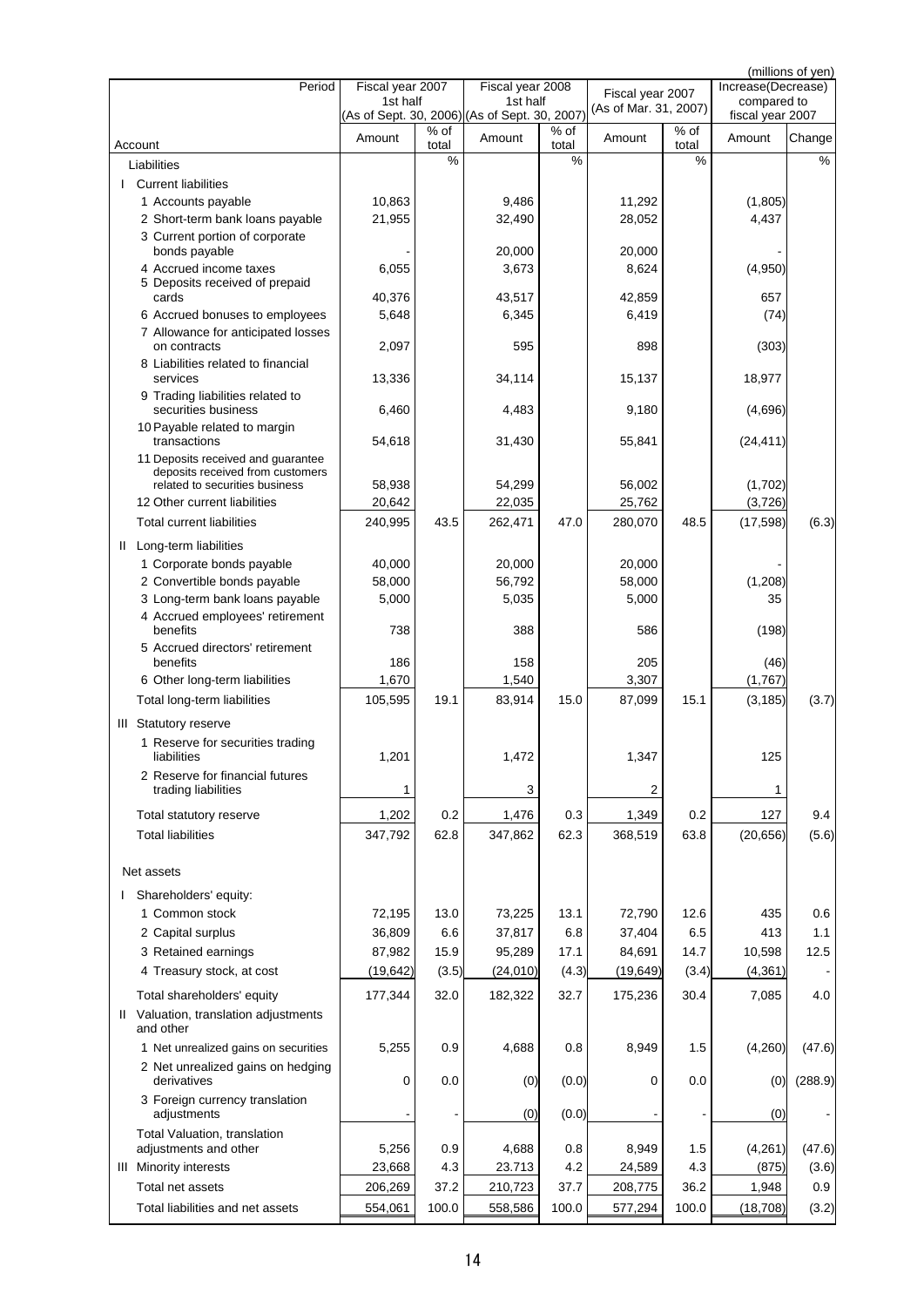# **Consolidated Statements of Income**

|   |                                         |                      |                       |                      |                       |            |               |                     | (millions of yen)     |
|---|-----------------------------------------|----------------------|-----------------------|----------------------|-----------------------|------------|---------------|---------------------|-----------------------|
|   | Period                                  | Fiscal year 2007     |                       | Fiscal year 2008     |                       | Increase   |               | Fiscal year 2007    |                       |
|   |                                         | For the six months   |                       | For the six months   |                       | (Decrease) |               | For the year        |                       |
|   |                                         | ended Sept. 30, 2006 |                       | ended Sept. 30, 2007 |                       |            |               | ended Mar. 31, 2007 |                       |
|   |                                         | Amount               | Ratio to<br>operating | Amount               | Ratio to<br>operating | Amount     | Change        | Amount              | Ratio to<br>operating |
|   | Account                                 |                      | revenue               |                      | revenue               |            |               |                     | revenue               |
|   |                                         |                      | %                     |                      | %                     |            | $\frac{9}{6}$ |                     | %                     |
|   |                                         |                      |                       |                      |                       |            |               |                     |                       |
| I | Operating revenue                       | 119,626              | 100.0                 | 125,321              | 100.0                 | 5,694      | 4.8           | 245,981             | 100.0                 |
|   |                                         |                      |                       |                      |                       |            |               |                     |                       |
| Ш | Operating costs                         | 72,282               | 60.4                  | 73,732               | 58.8                  | 1,449      | 2.0           | 157,620             | 64.1                  |
|   | Gross profit                            | 47,344               | 39.6                  | 51,589               | 41.2                  | 4,244      | 9.0           | 88,361              | 35.9                  |
|   |                                         |                      |                       |                      |                       |            |               |                     |                       |
|   | III Selling, general and administrative |                      |                       |                      |                       |            |               |                     |                       |
|   | expenses                                | 28,096               | 23.5                  | 32,438               | 25.9                  | 4,341      | 15.5          | 58,456              | 23.7                  |
|   | Operating income                        | 19,247               | 16.1                  | 19,150               | 15.3                  | (97)       | (0.5)         | 29,904              | 12.2                  |
|   |                                         |                      |                       |                      |                       |            |               |                     |                       |
|   | IV Non-operating income                 | 1,175                | 1.0                   | 1,589                | 1.2                   | 413        | 35.2          | 2,277               | 0.9                   |
|   | 1 Interest income                       | 91                   |                       | 227                  |                       | 136        |               | 290                 |                       |
|   | 2 Dividend income                       | 233                  |                       | 261                  |                       | 27         |               | 353                 |                       |
|   | 3 Hoard profit of prepaid card          | 448                  |                       | 528                  |                       | 80         |               | 964                 |                       |
|   | 4 Insurance dividend income             | 120                  |                       |                      |                       | (120)      |               |                     |                       |
|   | 5 Other, net                            | 281                  |                       | 571                  |                       | 290        |               | 668                 |                       |
|   |                                         |                      |                       |                      |                       |            |               |                     |                       |
| V | Non-operating expenses                  | 612                  | 0.5                   | 758                  | 0.6                   | 146        | 23.8          | 1,371               | 0.6                   |
|   | 1 Interest expenses                     | 46                   |                       | 55                   |                       | 9          |               | 97                  |                       |
|   | 2 Loss on sales of investments in       |                      |                       |                      |                       |            |               |                     |                       |
|   | securities                              |                      |                       | 288                  |                       | 288        |               |                     |                       |
|   | 3 Provision for accrued                 |                      |                       |                      |                       |            |               |                     |                       |
|   | employees' retirement benefits          | 130                  |                       | 130                  |                       |            |               | 260                 |                       |
|   | 4 Transfer agent commission             | 88                   |                       |                      |                       | (88)       |               | 152                 |                       |
|   | 5 Transfer of one's domicile's          |                      |                       |                      |                       |            |               |                     |                       |
|   | adjustment costs                        | 111                  |                       | 81                   |                       | (29)       |               | 195                 |                       |
|   | 6 Other, net                            | 236                  |                       | 203                  |                       | (33)       |               | 664                 |                       |
|   | Ordinary income                         | 19,809               | 16.6                  | 19,980               | 15.9                  | 170        | 0.9           | 30,810              | 12.5                  |
|   |                                         |                      |                       |                      |                       |            |               |                     |                       |
|   | VI Extraordinary gains                  | 722                  | 0.5                   | 147                  | 0.1                   | (574)      | (79.5)        | 1,254               | 0.5                   |
|   | 1 Gain on sales of fixed assets         | 208                  |                       |                      |                       | (208)      |               | 208                 |                       |
|   | 2 Gain from reversal of allowance       |                      |                       |                      |                       |            |               |                     |                       |
|   | for doubtful accounts                   | 89                   |                       | 38                   |                       | (51)       |               |                     |                       |
|   | 3 Gain from transfer of buisiness       | 277                  |                       |                      |                       | (277)      |               | 277                 |                       |
|   | 4 Compensation income                   |                      |                       | 95                   |                       | 95         |               |                     |                       |
|   | 5 Other, net                            | 147                  |                       | 13                   |                       | (133)      |               | 769                 |                       |
|   |                                         |                      |                       |                      |                       |            |               |                     |                       |
|   | <b>VII Extraordinary losses</b>         | 410                  | 0.3                   | 1,537                | 1.2                   | 1,126      | 274.6         | 1,351               | 0.5                   |
|   | 1 Loss on disposal of fixed             |                      |                       |                      |                       |            |               |                     |                       |
|   | assets<br>2 Loss on impairment of fixed | 48                   |                       |                      |                       | (48)       |               | 160                 |                       |
|   | assets                                  |                      |                       | 180                  |                       | 180        |               |                     |                       |
|   | 3 Loss on write-down of                 |                      |                       |                      |                       |            |               |                     |                       |
|   | investments in securities               |                      |                       | 1,096                |                       | 1,096      |               | 546                 |                       |
|   | 4 Compensation for damages              | 104                  |                       |                      |                       | (104)      |               |                     |                       |
|   | 5 Bad debt loss                         | 75                   |                       |                      |                       | (75)       |               |                     |                       |
|   | 6 Provision for reserve for             |                      |                       |                      |                       |            |               |                     |                       |
|   | securities trading liabilities          | 122                  |                       | 125                  |                       | 3          |               | 268                 |                       |
|   | 7 Provision for reserve for             |                      |                       |                      |                       |            |               |                     |                       |
|   | financial futures trading liabilities   | 0                    |                       | 1                    |                       | 0          |               | 1                   |                       |
|   | 8 Other, net                            | 59                   |                       | 132                  |                       | 72         |               | 373                 |                       |
|   | Income before income taxes              |                      |                       |                      |                       |            |               |                     |                       |
|   | and minority interests                  | 20,122               | 16.8                  | 18,591               | 14.8                  | (1,530)    | (7.6)         | 30,712              | 12.5                  |
|   | Income taxes: Current                   | 7,583                | 6.3                   | 4,513                | 3.6                   | (3,070)    | (40.5)        | 18,985              | 7.7                   |
|   | Income tax refund                       |                      |                       | (2,763)              | (2.2)                 | (2,763)    |               |                     |                       |
|   | Income taxes: Deferred                  | 1,732                | 1.4                   | 4,728                | 3.8                   | 2,996      | 173.0         | (4, 532)            | (1.8)                 |
|   | Reversal of the prior year's            |                      |                       |                      |                       |            |               |                     |                       |
|   | income taxes and prior year's           |                      |                       |                      |                       |            |               |                     |                       |
|   | income taxes-deferred                   |                      |                       |                      |                       |            |               | 6,210               | 2.5                   |
|   | Minority interests                      | 315                  | 0.3                   | 28                   | 0.0                   | (287)      | (90.9)        | 1,370               | 0.6                   |
|   | Net income                              | 10,490               | 8.8                   | 12,083               | 9.6                   | 1,593      | 15.2          | 8,679               | 3.5                   |
|   |                                         |                      |                       |                      |                       |            |               |                     |                       |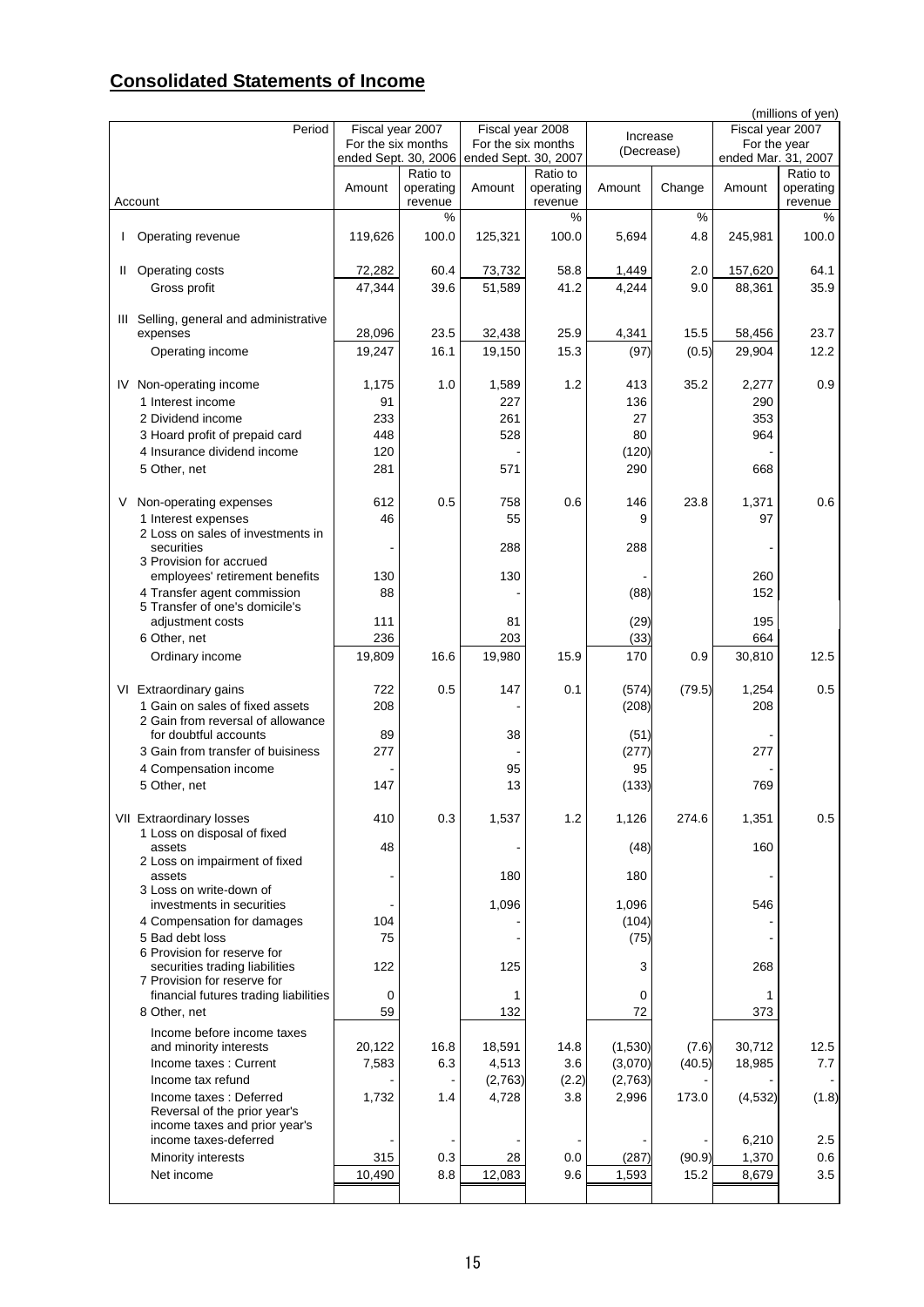# **Consolidated Statement of Changes in Net Assets**

| (millions of yen)                                                               |                 |                    |                      |                               |                                  |                                             |                                                               |                       |                     |
|---------------------------------------------------------------------------------|-----------------|--------------------|----------------------|-------------------------------|----------------------------------|---------------------------------------------|---------------------------------------------------------------|-----------------------|---------------------|
|                                                                                 |                 |                    | Shareholders' equity |                               |                                  |                                             | Valuation and translation<br>adjustments                      |                       |                     |
|                                                                                 | Common<br>stock | Capital<br>surplus | Retained<br>earnings | Treasury<br>stock,<br>at cost | Total<br>shareholders'<br>equity | Net<br>unrealized<br>gains on<br>securities | <b>Net</b><br>unrealized<br>loss on<br>hedging<br>derivatives | Minority<br>interests | Total net<br>assets |
| Balance as of Mar. 31, 2006                                                     | 71,523          | 36,137             | 80,719               | (19, 625)                     | 168,754                          | 11,069                                      |                                                               | 23,606                | 203,430             |
| Change in the six months                                                        |                 |                    |                      |                               |                                  |                                             |                                                               |                       |                     |
| Exercise of stock option                                                        | 671             | 671                |                      |                               | 1,343                            |                                             |                                                               |                       | 1,343               |
| Cash dividends *                                                                |                 | ÷,                 | (2,945)              |                               | (2,945)                          |                                             |                                                               |                       | (2,945)             |
| Directors' and statutory<br>auditors' bonuses *                                 |                 |                    | (281)                |                               | (281)                            |                                             |                                                               |                       | (281)               |
| Net income                                                                      |                 | $\blacksquare$     | 10,490               |                               | 10,490                           |                                             |                                                               |                       | 10,490              |
| Repurchases of treasury stock                                                   |                 |                    |                      | (17)                          | (17)                             |                                             |                                                               |                       | (17)                |
| Disposal of treasury stock                                                      |                 | (0)                |                      | $\mathbf 0$                   | $\mathbf 0$                      |                                             |                                                               |                       | $\mathbf 0$         |
| Net change in the items other<br>than shareholders' equity in the<br>six months |                 |                    |                      |                               |                                  | (5, 813)                                    | $\Omega$                                                      | 62                    | (5,750)             |
| Total of change in the six months                                               | 671             | 671                | 7,262                | (16)                          | 8,589                            | (5, 813)                                    | $\mathbf 0$                                                   | 62                    | 2,838               |
| Balance as of Sept. 30, 2006                                                    | 72,195          | 36,809             | 87,982               | (19, 642)                     | 177,344                          | 5,255                                       | 0                                                             | 23,668                | 206,269             |

Fiscal year 2007 for the six months ended Sept. 30, 2006

Note: \* It is appropriation of retained earnings item decided in the ordinary general meeting of shareholders' on June 2006.

# Fiscal year 2008 for the six months ended Sept. 30, 2007

| (millions of yen)                                                               |                 |                    |                      |                               |                                  |                                             |                                                         |                                                   |                       |                     |
|---------------------------------------------------------------------------------|-----------------|--------------------|----------------------|-------------------------------|----------------------------------|---------------------------------------------|---------------------------------------------------------|---------------------------------------------------|-----------------------|---------------------|
|                                                                                 |                 |                    | Shareholders' equity |                               |                                  |                                             | Valuation and translation adjustments                   |                                                   |                       |                     |
|                                                                                 | Common<br>stock | Capital<br>surplus | Retained<br>earnings | Treasury<br>stock,<br>at cost | Total<br>shareholders'<br>equity | Net<br>unrealized<br>gains on<br>securities | Net<br>unrealized<br>gains on<br>hedging<br>derivatives | Foreign<br>currency<br>translation<br>adjustments | Minority<br>interests | Total net<br>assets |
| Balance as of Mar. 31, 2007                                                     | 72,790          | 37,404             | 84,691               | (19, 649)                     | 175,236                          | 8,949                                       | 0                                                       |                                                   | 24,589                | 208,775             |
| Change in the six months                                                        |                 |                    |                      |                               |                                  |                                             |                                                         |                                                   |                       |                     |
| Exercise of stock option                                                        | 435             | 435                |                      |                               | 870                              |                                             |                                                         |                                                   |                       | 870                 |
| Cash dividends *                                                                |                 |                    | (1, 485)             |                               | (1, 485)                         |                                             |                                                         |                                                   | ÷                     | (1, 485)            |
| Net income                                                                      |                 |                    | 12,083               |                               | 12,083                           |                                             |                                                         |                                                   | ÷,                    | 12,083              |
| Repurchases of treasury stock                                                   |                 |                    |                      | (4, 405)                      | (4, 405)                         |                                             | ٠                                                       |                                                   | ٠                     | (4, 405)            |
| Disposal of treasury stock                                                      |                 | (21)               |                      | 44                            | 22                               |                                             | ٠                                                       |                                                   | ä,                    | 22                  |
| Net change in the items other<br>than shareholders' equity in the<br>six months |                 |                    |                      |                               |                                  | (4, 206)                                    | (0)                                                     | (0)                                               | (875)                 | (5, 137)            |
| Total of change in the six months                                               | 435             | 413                | 10,598               | (4, 361)                      | 7,085                            | (4,206)                                     | (0)                                                     | (0)                                               | (875)                 | 1,948               |
| Balance as of Sept. 30, 2007                                                    | 73,225          | 37,817             | 95,289               | (24, 010)                     | 182,322                          | 4,688                                       | (0)                                                     | (0)                                               | 23,713                | 210,723             |

Note: \* It is appropriation of cash dividends in the ordinary general meeting of shareholders' on June 2007.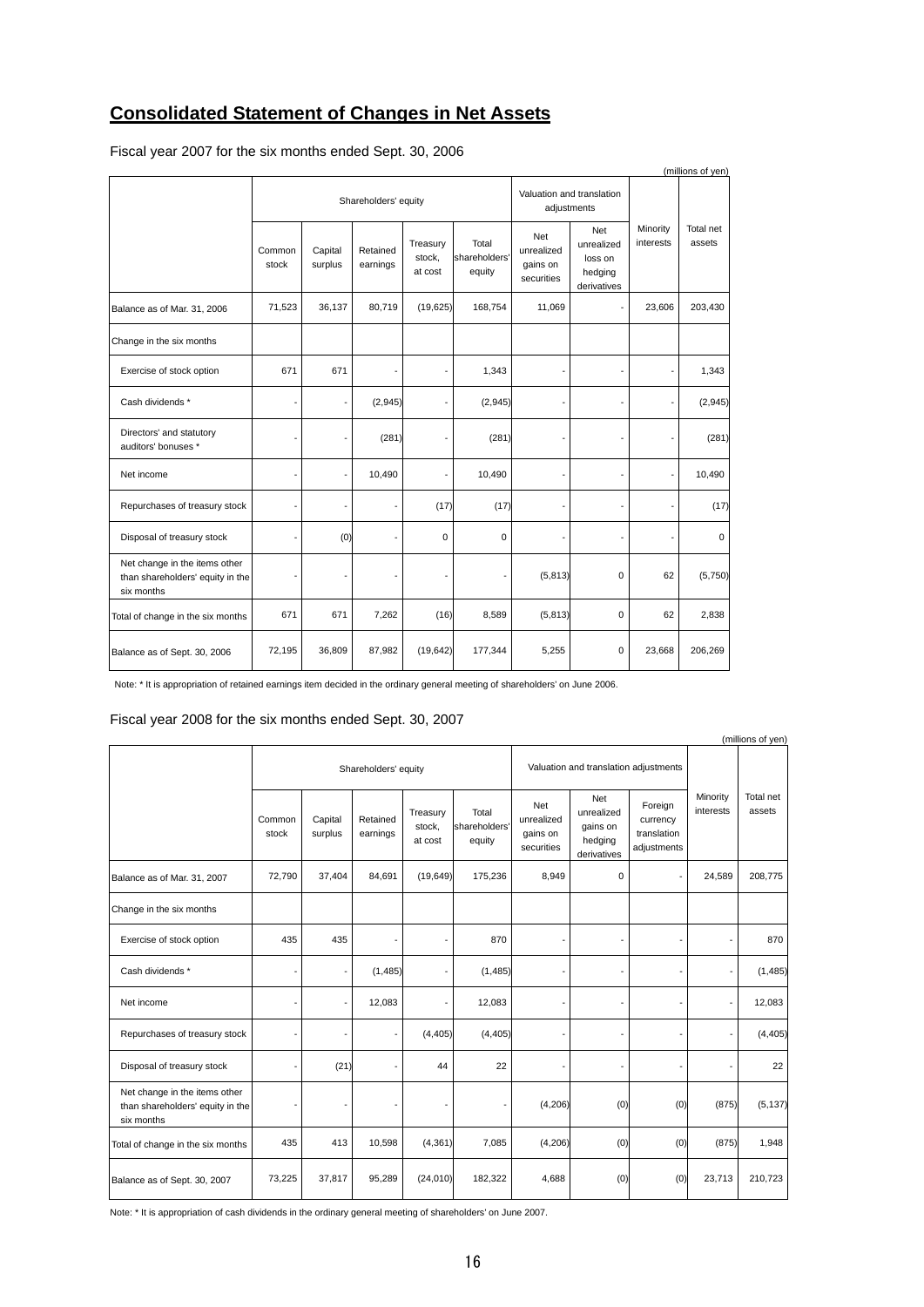# Fiscal year 2007 for the year ended Mar. 31, 2007

|                                                                                  |                 |                          |                      |                               |                                  |                                             |                                                         |                       | (millions of yen)   |
|----------------------------------------------------------------------------------|-----------------|--------------------------|----------------------|-------------------------------|----------------------------------|---------------------------------------------|---------------------------------------------------------|-----------------------|---------------------|
|                                                                                  |                 |                          | Shareholders' equity |                               |                                  | adjustments                                 | Valuation and translation                               |                       |                     |
|                                                                                  | Common<br>stock | Capital<br>surplus       | Retained<br>earnings | Treasury<br>stock,<br>at cost | Total<br>shareholders'<br>equity | Net<br>unrealized<br>gains on<br>securities | Net<br>unrealized<br>gains on<br>hedging<br>derivatives | Minority<br>interests | Total net<br>assets |
| Balance as of Mar. 31, 2006                                                      | 71,523          | 36,137                   | 80,719               | (19, 625)                     | 168,754                          | 11,069                                      |                                                         | 23,606                | 203,430             |
| Change in the fiscal year                                                        |                 |                          |                      |                               |                                  |                                             |                                                         |                       |                     |
| Exercise of stock option                                                         | 1,266           | 1,266                    |                      |                               | 2,533                            |                                             |                                                         |                       | 2,533               |
| Cash dividends *                                                                 |                 | ÷                        | (2,945)              |                               | (2, 945)                         |                                             |                                                         |                       | (2,945)             |
| Cash dividends                                                                   | ٠               | $\overline{\phantom{0}}$ | (1, 479)             |                               | (1, 479)                         |                                             |                                                         |                       | (1, 479)            |
| Directors' and statutory<br>auditors' bonuses *                                  |                 |                          | (281)                |                               | (281)                            |                                             |                                                         |                       | (281)               |
| Net income                                                                       | ٠               | $\overline{\phantom{0}}$ | 8,679                |                               | 8,679                            |                                             |                                                         |                       | 8,679               |
| Repurchases of treasury stock                                                    |                 |                          |                      | (24)                          | (24)                             |                                             |                                                         |                       | (24)                |
| Disposal of treasury stock                                                       | ٠               | 0                        |                      | $\mathbf 0$                   | 1                                |                                             |                                                         |                       | $\mathbf{1}$        |
| Net change in the items other<br>than shareholders' equity in the<br>fiscal year |                 |                          |                      | ٠                             |                                  | (2, 120)                                    | $\mathbf 0$                                             | 982                   | (1, 136)            |
| Total of change in the fiscal year                                               | 1,266           | 1,266                    | 3,972                | (23)                          | 6,482                            | (2, 120)                                    | $\Omega$                                                | 982                   | 5,345               |
| Balance as of Mar. 31, 2007                                                      | 72,790          | 37,404                   | 84,691               | (19, 649)                     | 175,236                          | 8,949                                       | $\mathbf 0$                                             | 24,589                | 208,775             |

Note: \* It is appropriation of retained earnings item decided in the ordinary general meeting of shareholders' on June 2006.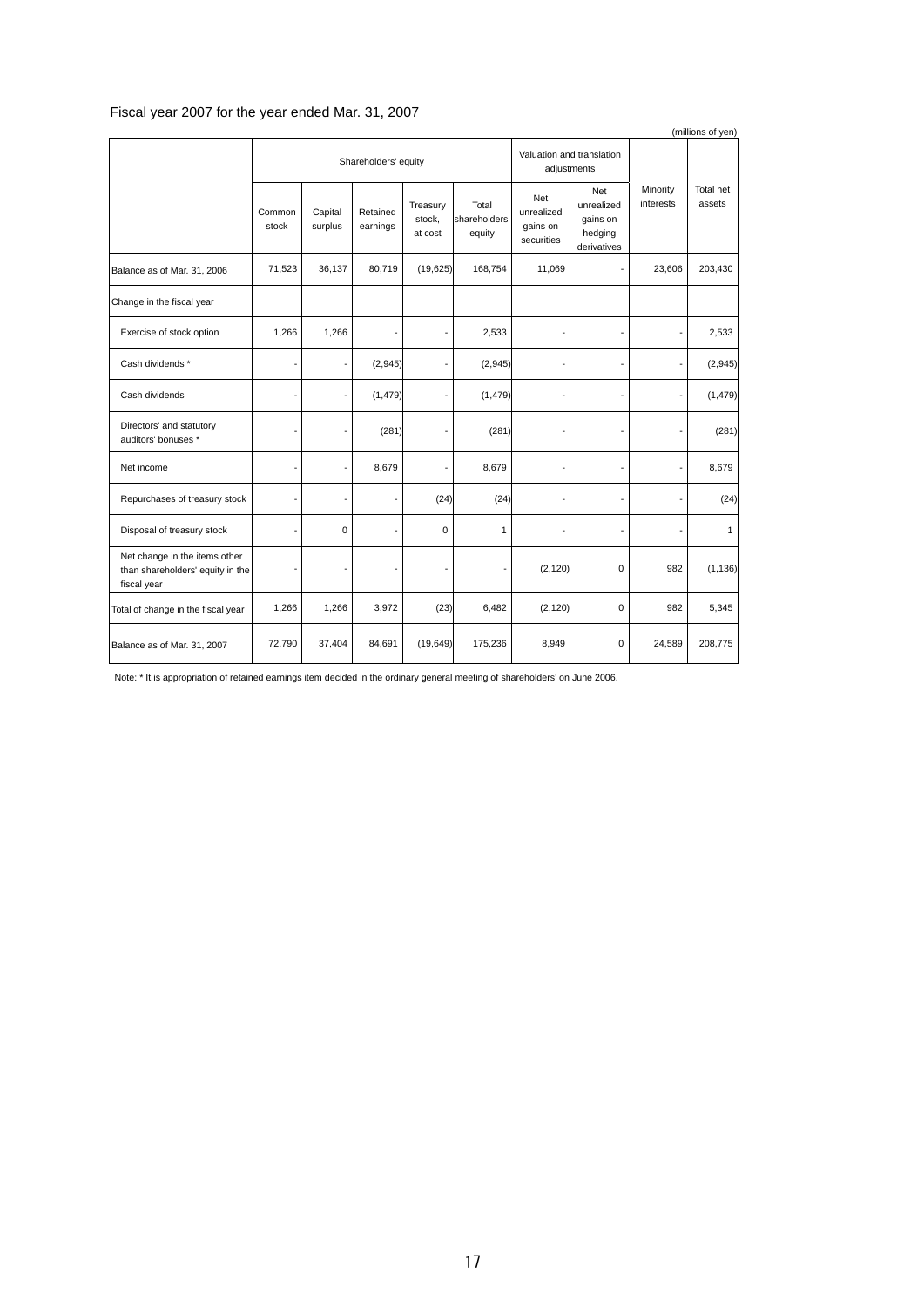# **Consolidated Statements of Cash Flows**

|                                                                            |                  |                  |            | (millions of yen)       |
|----------------------------------------------------------------------------|------------------|------------------|------------|-------------------------|
| Period                                                                     | Fiscal year 2007 | Fiscal year 2008 |            | Fiscal year 2007        |
|                                                                            | For the six      | For the six      | Increase   | For the year            |
|                                                                            | months ended     | months ended     | (Decrease) | ended                   |
| Account                                                                    | Sept. 30, 2006   | Sept. 30, 2007   |            | Mar. 31, 2007<br>Amount |
|                                                                            | Amount           | Amount           | Amount     |                         |
| I Cash flows from operating activities                                     |                  |                  |            |                         |
| 1 Income before income taxes and minority interests                        | 20,122           | 18,591           | (1,530)    | 30,712                  |
| 2 Depreciation                                                             | 2,162            | 2,255            | 92         | 4,108                   |
| 3 Loss on impairment of fixed assets                                       |                  | 180              | 180        |                         |
| 4 Amortization of goodwill                                                 | 270              | 177              | (93)       | 417                     |
| 5 Increase (Decrease) in allowances and decrease                           |                  |                  |            |                         |
| (increase) in prepaid pension costs                                        | (1,980)          | (3,027)          | (1,046)    | 1,608                   |
| 6 Interest and dividend income                                             | (1, 469)         | (1,783)          | (313)      | (2,940)                 |
| 7 Interest expenses                                                        | 584              | 802              | 217        | 1,295                   |
| 8 Loss (Gain) on sales of investments in securities                        | (53)             | 291              | 344        |                         |
| 9 Loss on write-down of investments in securities                          |                  | 1,096            | 1,096      |                         |
| 10 Decrease (Increase) in accounts receivable                              | 8,266            | 4,170            | (4,095)    | 2,459                   |
| 11 Decrease (Increase) in inventories                                      | (3, 299)         | (216)            | 3,082      | 1,030                   |
| 12 Increase (Decrease) in accounts payable                                 | (3, 152)         | (1,805)          | 1,346      | (2,723)                 |
| 13 Increase (Decrease) in deposits received of                             |                  |                  |            |                         |
| prepaid cards                                                              | 1,399            | 657              | (741)      | 3,882                   |
| 14 Decrease (Increase) in venture capital investments                      |                  | (1, 911)         | (1, 911)   |                         |
| 15 Decrease (Increase) in investments related to                           |                  |                  |            |                         |
| financial services                                                         | (9,671)          | (40, 452)        | (30, 780)  | (16, 959)               |
| 16 Decrease (Increase) in liabilities related to financial                 |                  |                  |            |                         |
| services                                                                   | 10,256           | 18,977           | 8,720      | 12,057                  |
| 17 Decrease (Increase) in cash segregated as                               |                  |                  | (2,825)    |                         |
| deposits related to securities business                                    | 11,430           | 8,605            |            | 11,301                  |
| 18 Decrease (Increase) in trading assets related to<br>securities business |                  | 2,986            | 2,986      | (4, 815)                |
| 19 Decrease (Increase) in unsettled trade receivables                      |                  |                  |            |                         |
| related to securities business                                             |                  | (2,575)          | (2, 575)   |                         |
| 20 Decrease (Increase) in receivables related to                           |                  |                  |            |                         |
| margin transactions                                                        | 20,674           | 18,949           | (1, 724)   | 21,015                  |
| 21 Decrease (Increase) in loan secured by securities                       |                  | 3,751            | 3,751      | (3, 173)                |
| 22 Increase (Decrease) in trading liabilities related to                   |                  |                  |            |                         |
| securities business                                                        |                  | (4,696)          | (4,696)    | 4,423                   |
| 23 Increase (Decrease) in payables related to margin<br>transactions       |                  |                  |            | (21,500)                |
| 24 Increase (Decrease) in deposits received and                            | (22, 723)        | (24, 411)        | (1,687)    |                         |
| guarantee deposits received from customers                                 |                  |                  |            |                         |
| related to securities business                                             | (7,045)          | (1,702)          | 5,342      | (9,981)                 |
| 25 Other, net                                                              | (7,052)          | (191)            | 6,860      | (5,876)                 |
| Subtotal                                                                   | 18,718           | (1,280)          | (19,998)   | 26,339                  |
| 26 Interest and dividends income received                                  | 1,435            | 1,731            | 295        | 3,046                   |
| 27 Interest expenses paid                                                  | (516)            | (668)            | (152)      | (1, 152)                |
| 28 Income taxes paid                                                       | (11, 792)        | (9,481)          | 2,310      | (21, 164)               |
| 29 Proceeds from refund of income taxes                                    |                  | 2,763            | 2,763      |                         |
| Net cash provided (used) by operating activities                           | 7,845            | (6,936)          | (14, 782)  | 7,069                   |
|                                                                            |                  |                  |            |                         |
| II Cash flows from investing activities                                    |                  |                  |            |                         |
| 1 Increase (Decrease) in time deposit, net                                 | (349)            | (3,849)          | (3,500)    | (465)                   |
| 2 Net proceeds from sales and purchases of                                 |                  |                  |            |                         |
| marketable securities                                                      | 1,367            | 1,697            | 329        | 3,717                   |
| 3 Purchase of property and equipment                                       | (2,250)          | (6, 219)         | (3,969)    | (7, 195)                |
| Proceeds from sales of property and equipment<br>4                         | 4,890            |                  | (4,890)    | 4,956                   |
| 5 Purchases of intangible assets                                           | (3,776)          | (5,278)          | (1,501)    | (8,396)                 |
| Purchases of investments in securities<br>6                                | (5,921)          | (6, 427)         | (505)      | (9,746)                 |
| 7 Proceeds from sales of investments in securities                         | 649              | 2,866            | 2,217      | 1,863                   |
| Other, net<br>8                                                            | 290              | (261)            | (552)      | (1,280)                 |
| Net cash provided (used) by investing activities                           | (5, 100)         | (17, 472)        | (12, 372)  | (16, 546)               |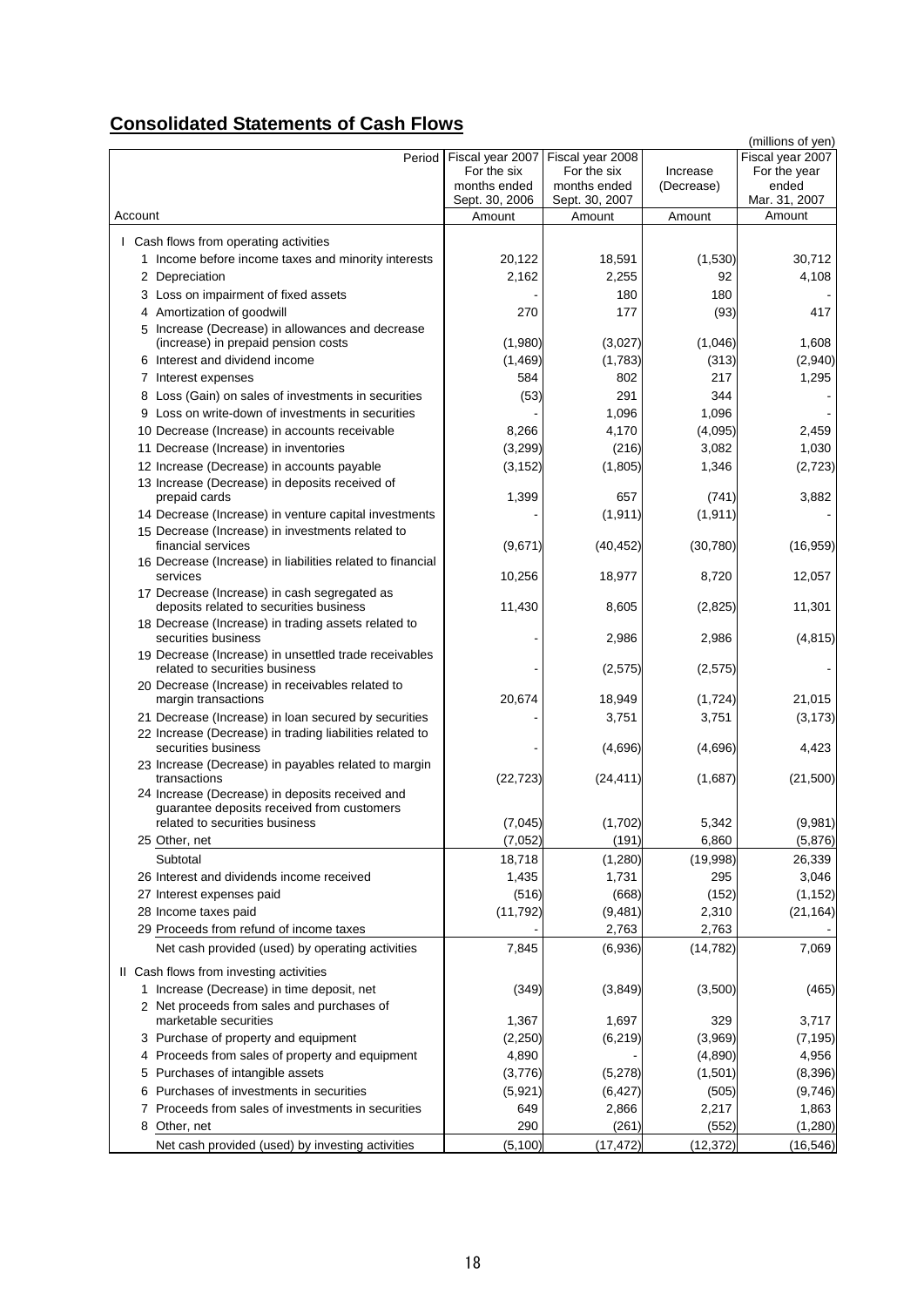|                                                         |                  |                  |            | (millions of yen) |
|---------------------------------------------------------|------------------|------------------|------------|-------------------|
| Period                                                  | Fiscal year 2007 | Fiscal year 2008 |            | Fiscal year 2007  |
|                                                         | For the six      | For the six      | Increase   | For the year      |
|                                                         | months ended     | months ended     | (Decrease) | ended             |
|                                                         | Sept. 30, 2006   | Sept. 30, 2007   |            | Mar. 31, 2007     |
| Account                                                 | Amount           | Amount           | Amount     | Amount            |
| III Cash flows from financing activities                |                  |                  |            |                   |
| Increase (Decrease) in short-term bank loans, net       | 1.402            | 5,437            | 4.035      | 11,698            |
| 2 Repayment of long-term debt                           | (3,300)          |                  | 3.300      | (4,500)           |
| Proceeds from issuance of bonds                         | 35,000           |                  | (35,000)   | 35,000            |
| Redemption of corporate bonds<br>4                      |                  | (1,208)          | (1,208)    |                   |
| Issuance of common stock<br>5                           | 1.343            | 870              | (473)      | 2,533             |
| Purchases of treasury stock<br>6                        | (23)             | (4, 483)         | (4, 459)   | (37)              |
| Cash dividends paid                                     | (2,935)          | (1,484)          | 1,450      | (4, 414)          |
| Cash dividends paid to minority shareholders<br>8       | (676)            | (691)            | (14)       |                   |
| Other, net<br>9                                         | (57)             | (27)             | 29         | (747)             |
| Net cash provided (used) by financing activities        | 30,751           | (1,587)          | (32, 338)  | 39,532            |
| Effect of exchange rate changes on cash and cash<br>IV  |                  |                  |            |                   |
| equivalents                                             | 31               | (2)              | (34)       | 50                |
| V Net increase (decrease) in cash and cash equivalents  | 33,529           | (25,999)         | (59, 528)  | 30,106            |
| VI Cash and cash equivalents, at beginning              | 74,747           | 105,447          | 30,700     | 74,747            |
| VII Cash and cash equivalents of initially consolidated |                  |                  |            |                   |
| subsidiaries, at beginning                              | 593              |                  | (593)      | 593               |
| VIII Cash and cash equivalents, at end                  | 108,869          | 79,448           | (29, 421)  | 105,447           |
|                                                         |                  |                  |            |                   |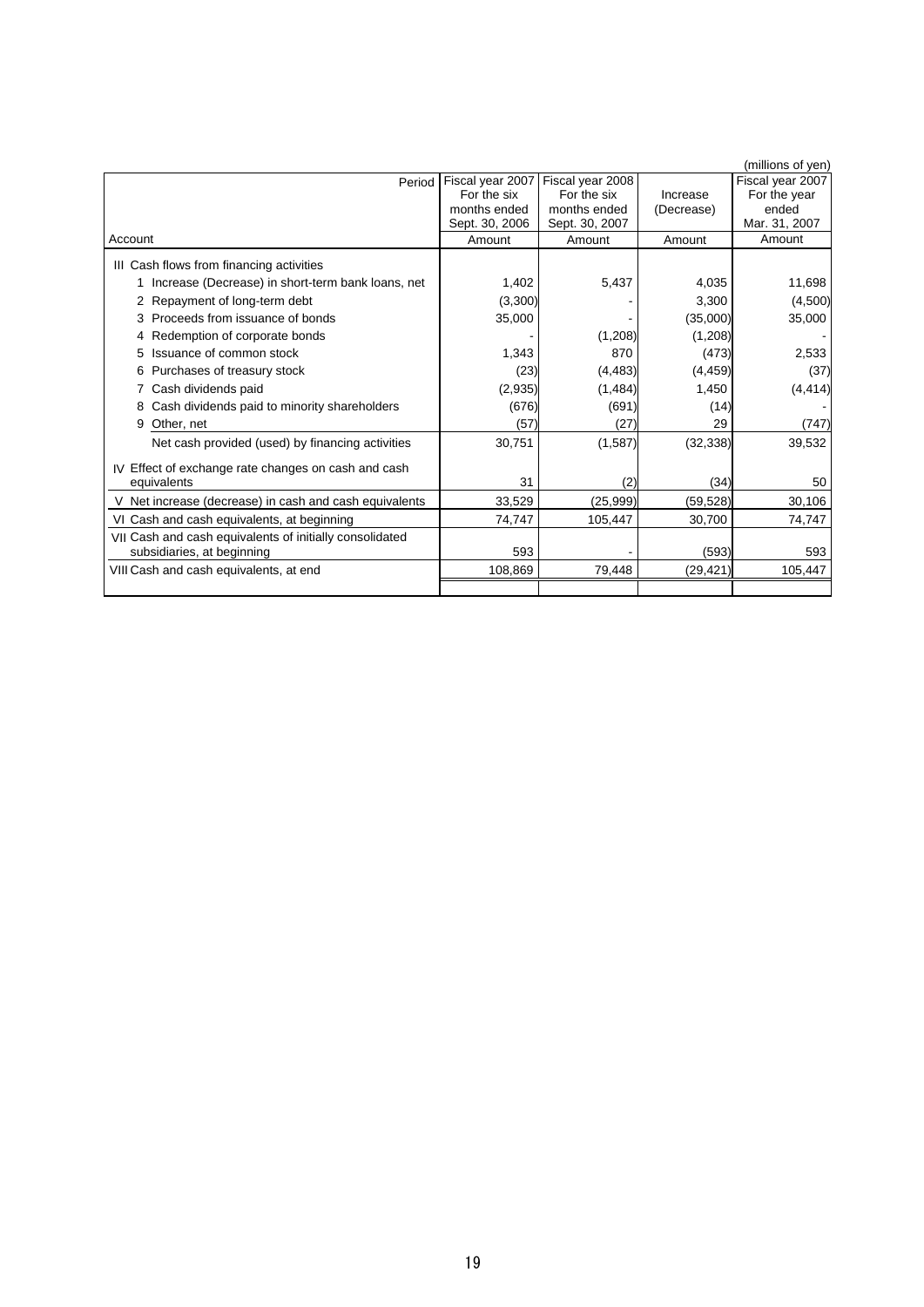# **Significant Accounting Policies of Consolidated Financial Statements**

## **1. Range of consolidation**

(1) Consolidated subsidiaries: 79

JIEC Co., Ltd., VeriServe Corporation, Cosmo Securities Co., Ltd. and other 76 companies

18 anonymous associations, 2 investment partnerships and other 2 companies are newly consolidated from this fiscal year.

(2) Major non-consolidated subsidiaries: Tokyo Green Systems Corporation Non-consolidated subsidiaries were excluded from consolidation because they are all small-sized companies, and their total assets, sales, net income and retained earnings are immaterial to the consolidated financial statements.

## **2. Application of equity method**

Affiliate accounted for under the equity method: None

Non-consolidated subsidiaries (such as Tokyo Green Systems Corporation) and affiliates (such as M&C Business Systems Corporation) to which the equity method is not applied are excluded from application of equity method because their net income and retained earnings are immaterial to the consolidated financial statements as a whole.

#### **3. Fiscal year ends of consolidated subsidiaries**

Of the consolidated subsidiaries of the Group, 1 anonymous association has an interim settlement date of August 31, 2 anonymous associations have interim settlement date of July 31, 29 anonymous associations and 2 investment partnerships have interim settlement date of June 30.

Furthermore, 4 anonymous associations have interim settlement date of May 31. Consequently, these subsidiaries conduct trial settlement date of August 31, for the purpose of preparing the consolidated interim financial statements. 1 anonymous association has an interim settlement date of March 31. Consequently, this subsidiary conducts trial settlement date of September 30, for the purpose of preparing the consolidated interim financial statements. The remaining consolidated subsidiaries have interim settlement date of September 30, the consolidated interim settlement date. The required adjustment for consolidated accounting purposes is carried out for important transactions that occur in the period between the consolidated interim settlement date and the interim settlement date of a subsidiary.

### **4. Accounting standards**

(1) Valuation basis and valuation method for significant assets

1) Marketable securities and investments in securities

・Valuation of trading securities by securities business :

Securities, asset or liabilities in trading account are recorded at fair value.

- ・Held-to-maturity bonds: Amortized cost method
- ・Investments in unconsolidated subsidiaries and affiliates :

Cost method based on the moving-average method

・Available-for-sale securities(includes Investments related to financial services and Venture capital investments):

With market value: Market value method

(Unrealized gains and losses are reported in the net assets section of the consolidated balance sheets. Sales cost is mainly calculated using the moving-average method.)

Without market value: Mainly cost method based on the moving-average method

2) Derivative instruments

Market value method

3) Inventories

Mainly, cost method based on the specific identification method or moving-average method

(2) Depreciation method for fixed assets

1) Tangible fixed assets

Declining balance method

For the depreciation of buildings (excluding structures attached to the buildings), which were acquired since April 1, 1998, the straight-line method is applied.

Main useful lives are as follows:

Buildings and structures: 2 - 50 years

(Change in accounting policy)

From September 30,2007 depreciation of tangible fixed assets acquired since April 1, 2007 has been calculated in accordance with the revised Corporation Tax Law.

The application of the provisions of the revised Corporation Tax Law had an insignificant impact on net income for six months ended September 30,2007.

(Additional Information)

From September 30,2007 depreciation of tangible fixed assets acquired before March 31, 2007, and depreciated to their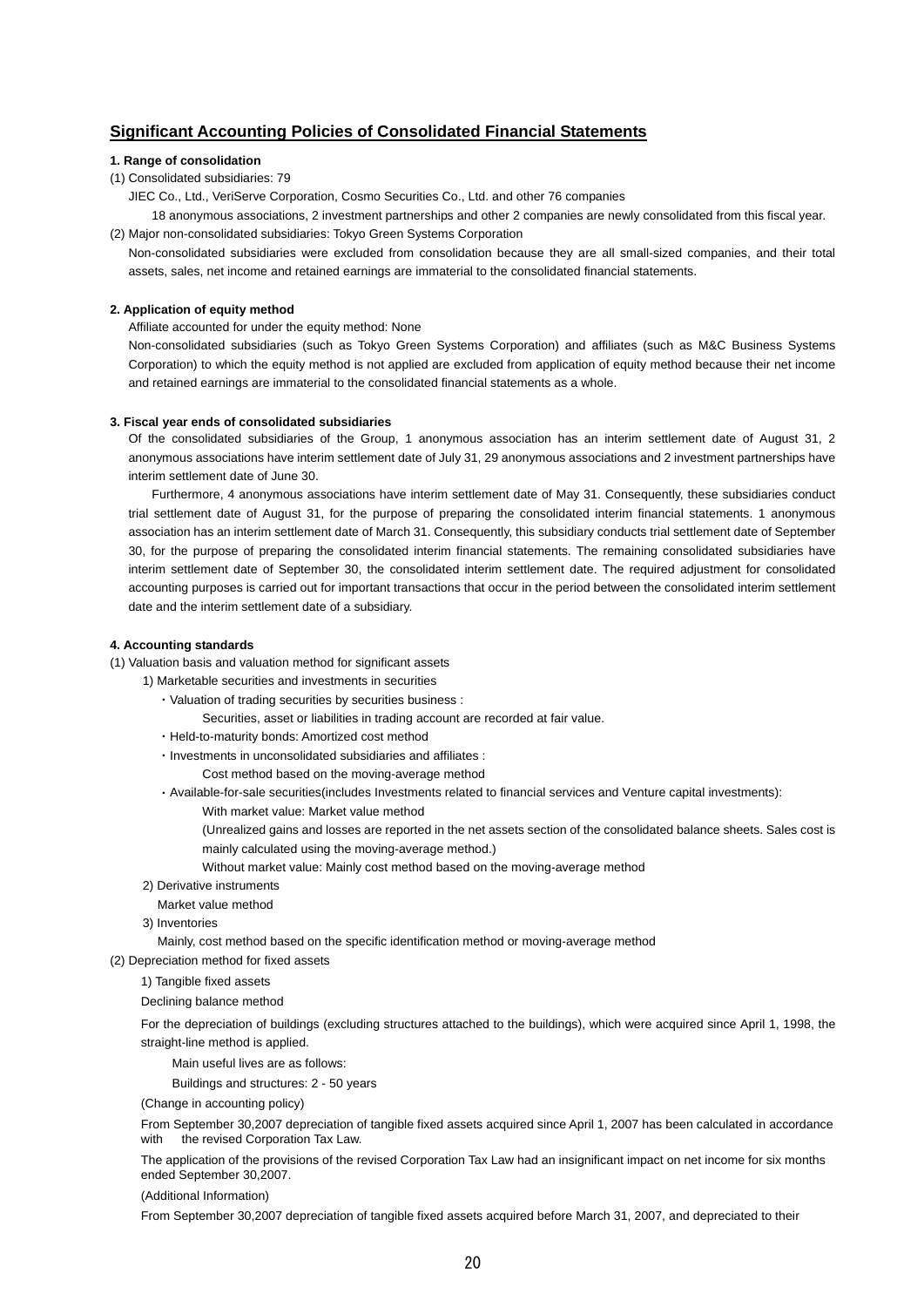respective allowable limits has been calculated by a method which depreciates residual value equally for five years. The application of the provisions of the revised Corporation Tax Law had an insignificant impact on net income for six months ended September 30,2007.

### 2) Intangible fixed assets and deferred charges

#### Straight-line method

Capitalized costs for software for internal use are amortized using the straight-line method over the estimated useful life of the software in the Company.

Capitalized costs for software for sale are amortized using the straight-line method over the estimated sales period in which the software can be sold. Term land leasehold is amortized using the straight-line method over the estimated base on contract period.

#### (3) Deferred assets

Equity costs is expensed as incurred.

#### (4) Allowances

1) Allowance for losses on investment securities

Allowance for losses on investment securities reflects the Group's share of losses of the investee about the investments included in "Investments related to financial services".

2) Allowance for doubtful accounts

Allowance for doubtful accounts is maintained for the amounts deemed uncollectible based on solvency analyses and for estimated delinquency based on collection rates projected from historical credit loss experiences, and for the amounts to cover specific accounts that are estimated to be uncollectible.

3) Accrued bonuses to employees

Accrued bonuses to employees represents bonuses to employees expected to be paid for their services rendered prior to the balance sheets date.

4) Allowance for anticipated losses on contracts

Allowance for anticipated losses on contracts represents anticipated entire losses to be incurred related to software development and facilities management when the contract revenue and cost indicate a loss.

5) Accrued employees' retirement benefits

Accrued employees' retirement benefits are calculated based on the estimated retirement obligations less estimated plan assets at the balance sheets date.

At the Company and some of its consolidated subsidiaries, when "Plan assets" exceed an amount of "Projected benefit obligations" minus both "Unrecognized net translation" and "Unrecognized actuarial net loss", the amount in excess is accounted for as "Prepaid pension costs" included in "Investments and other assets".

Net transition amount at adoption of new accounting standard for the retirement benefits is amortized mainly over 15 years using the straight-line method.

Unrecognized actuarial net loss will be amortized using the straight-line method over the average remaining service period and amortization will be started from the next fiscal year.

Unrecognized prior service cost is amortized using the straight-line method over the average remaining service period and amortization is started from this fiscal year when it occurs.

6) Accrued directors' retirement benefits

The Company and some of its consolidated subsidiaries recognize "Accrued directors' retirement benefits" in amounts equivalent to the liability the companies would have been required to pay upon directors' retirement at the balance sheets date in accordance with internal rules.

However the Company is not increasing the required amounts after the general meeting of shareholders of June 26, 2003 holding, due to revise internal rules.

(5) Translation of foreign currency balances and transactions

Foreign currency transactions are translated using foreign exchange rates prevailing at the transaction dates. Short-term and long-term receivables and payables denominated in foreign currencies were translated at the current rates at the balance sheets date. The differences of the prevailing rate between the transaction date and balance sheets date are involved in or charged to income accordingly.

(6) Lease transactions

Finance leases, other than those which involve transferring of ownership of the leased assets to the lessee, are accounted for in a manner similar to operating leases.

- (7) Hedge accounting
	- 1) Accounting method for hedge transaction

Deferred hedge accounting is adopted. Monetary liabilities denominated in foreign currencies with forward exchange contracts are translated at the contract rates to the extent contracts cover. To those interest rate swaps that meet the requirements for exceptional treatment, exceptional treatment is applied.

2) Hedge method and hedged transaction

Derivatives are used in hedging operations, including forward exchange contracts, interest swap transactions. Monetary liabilities denominated in foreign currencies, scheduled transactions, and bank loans are hedged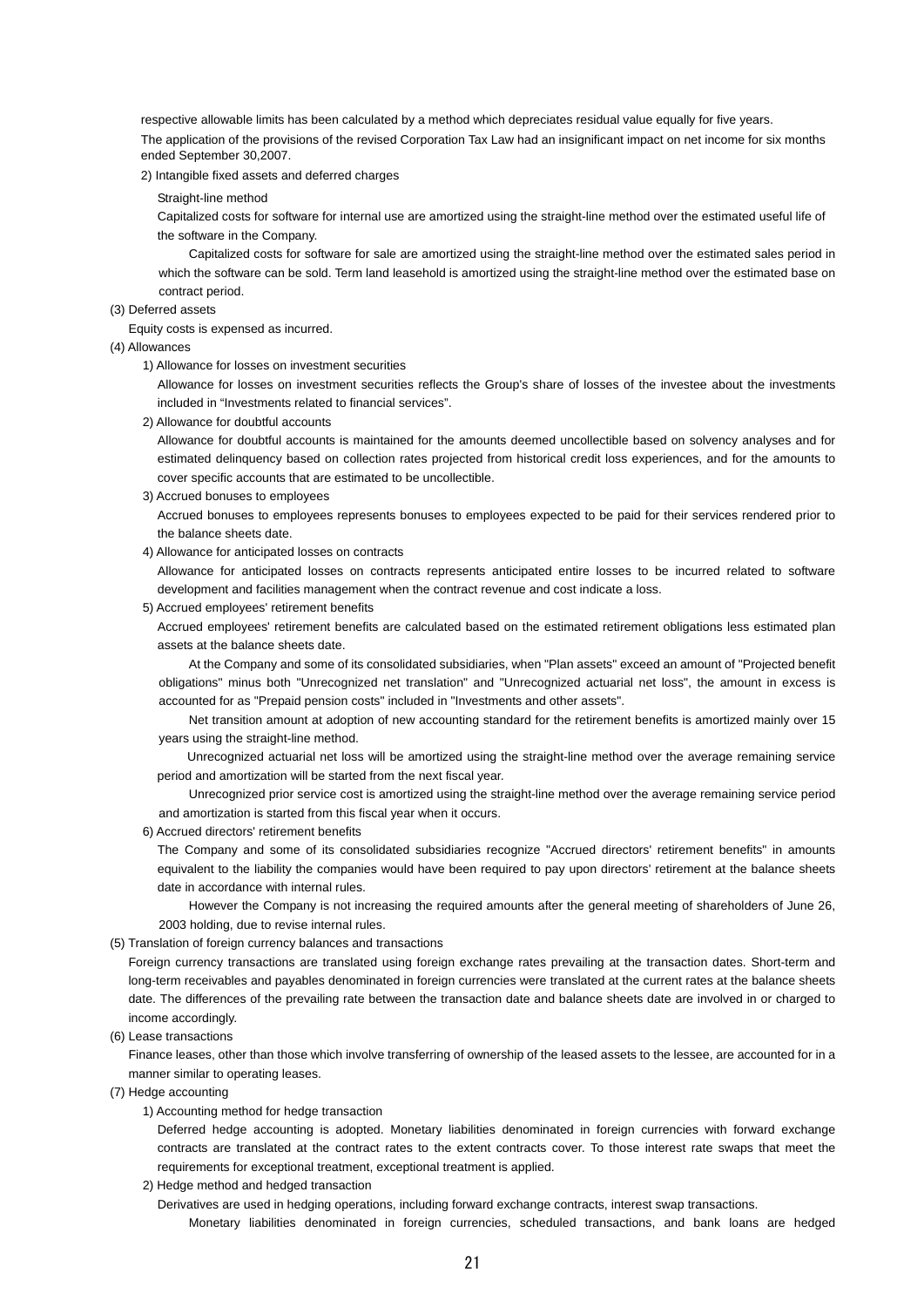transactions.

#### 3) Hedging policy

The risk in fluctuations in interest rates for regular business is hedged based on the company regulations. The Company however, does not actively engage in derivative transactions for speculative purposes or for obtaining short-term capital gains.

4) Evaluation of effectiveness of hedge accounting

The Company verifies the correlation by mainly comparing means for hedging with fluctuation of rates. To those interest rate swaps that meet the requirements for exceptional treatment, efficacy assessment is omitted.

# (8) Accounting for financial services business

- 1) Investments related to financial services
	- Investments in anonymous associations

With regard to transactions resulting from investment in anonymous associations, allocations received from the anonymous association are recorded under sales.

#### Shares and estate

With regard to transactions in shares and estate, any profit or loss from the sales of shares is recorded under sales or cost of sales respectively. And shares are included in securities with market values.

Investment in partnerships or similar

With regard to transactions resulting from investment in partnerships or similar, any profit or loss from such partnerships is recorded net as sales or cost of sales respectively on an equity basis, based on the most recent final accounts of the partnerships. In the event that a partnership holds other investment securities and appraisal differences are recorded in its financial statements, appraisal difference is recorded on an equity basis under "Unrealized gains on securities" —other available-for-sale securities.

2) Venture capital investments

With regard to investment partnerships in which our group is an executive member, the assets, liabilities, income and expenses of the partnership are recorded on an equity basis, based on the most recent final accounts of the partnership. Venture capital investments are recorded securities on an equity basis. Securities which investment partnerships of the consolidated subsidiaries had are recorded as venture capital investments.

#### (9) Accounting for prepaid card business

The face value of cards when issued is recorded as "Deposits received of prepaid cards", with subsequent deductions from that amount as cards are used.

Also any remaining card value, based on the actual usage of cards, that is considered unlikely to be used will be recorded as "Hoard profit of prepaid card" under "Non-operating income" with subsequent deductions from "Deposits received of prepaid cards" in conforming with Japanese Tax Law requiring to take into consideration the year in which cards are sold.

### (10) Other accounting standards

1) Consumption tax accounting

Consumption taxes are not included in the amounts in the consolidated statements of operations, but recorded in other current liabilities as offset amounts.

- 2) Consolidated tax system
- Consolidated tax system is adopted.

### 3) Goodwill

The consolidated adjustment accounts, which are recognized as goodwill, are amortized over 5 years by the straight-line method. Small amount is amortized in a lump.

## **5. Cash and Cash Equivalents**

For the purpose of the consolidated statement of cash flows, "Cash and cash equivalents" consists of cash on hands, demand deposits, and certain investments with original maturity of three months or less with virtually no risk of loss of values.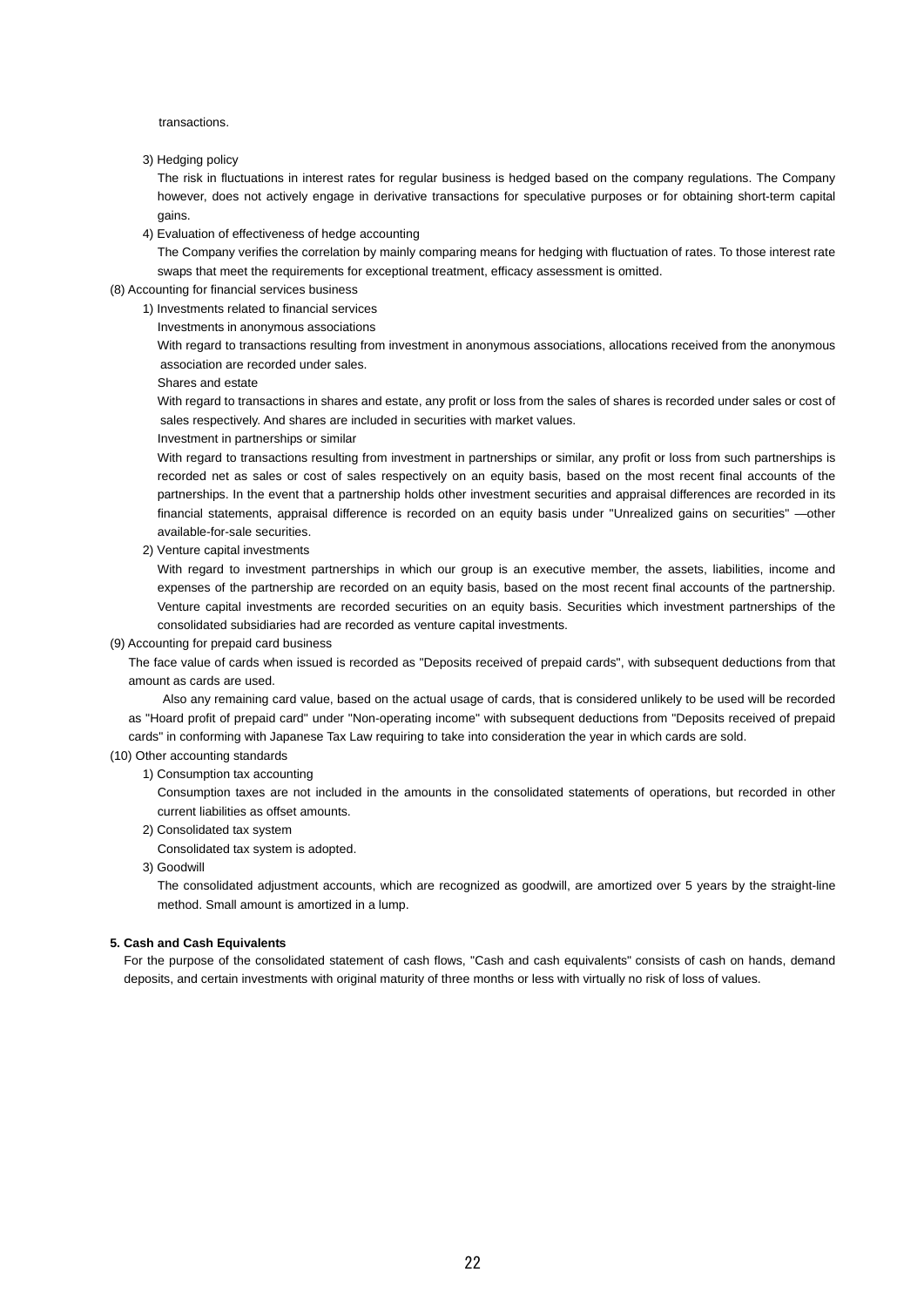# **Changes in Method of Presentation**

### **Consolidated statements of income**

- 1. "Insurance dividend income", ¥87 million, which has been expressed independently under "Non-operating income" in previous interim period is included in "Other, net" under "Non-operating income" because it is immaterial to the consolidated statements of income as a whole.
- 2. "Transfer agent commission", ¥74 million, which has been expressed independently under "Non-operating expenses" in previous interim period is included in "Other, net" under "Non-operating expenses" because it is immaterial to the consolidated statements of income as a whole.
- 3. "Gain on sales of fixed assets", ¥1 million, which has been expressed independently under "Extraordinary gains" in previous interim period is included in "Other, net" under "Extraordinary gains" because it is immaterial to the consolidated statements of income as a whole.
- 4. "Loss on disposal of fixed assets", ¥67 million, which has been expressed independently under "Extraordinary losses" in previous interim period is included in "Other, net" under "Extraordinary losses" because it is immaterial to the consolidated statements of income as a whole.
- 5. "Loss on write-down of investments in securities", which has been included in "Other, net" under " Extraordinary losses", ¥31 million, in previous interim period is expressed independently because it is material to the consolidated statements of income as a whole.
- 6. "Compensation for damages", ¥5 million, which has been expressed independently under "Extraordinary losses" in previous interim period is included in "Other, net" under "Extraordinary losses" because it is immaterial to the consolidated statements of income as a whole.

## **Consolidated statements of cash flows**

- 1. "Loss on write-down of investments in securities" which has been included in "Other, net" under "Cash flows from operating activities", ¥31million, in previous interim period is expressed independently because it is material to the consolidated statements of cash flows as a whole.
- 2. "Decrease (Increase) in venture capital investments" which has been included in "Other, net" under "Cash flows from operating activities", ¥(351) million, in previous interim period is expressed independently because it is material to the consolidated statements of cash flows as a whole.
- 3. "Decrease (Increase) in trading assets related to securities business" which has been included in "Other, net" under "Cash flows from operating activities", ¥(1,479) million, in previous interim period is expressed independently because it is material to the consolidated statements of cash flows as a whole.
- 4. "Decrease (Increase) in unsettled trade receivables related to securities business" which has been included in "Other, net" under "Cash flows from operating activities", ¥1,584million, in previous interim period is expressed independently because it is material to the consolidated statements of cash flows as a whole.
- 5. "Decrease (Increase) in loan secured by securities" which has been included in "Other, net" under "Cash flows from operating activities", ¥(2,443) million, in previous interim period is expressed independently because it is material to the consolidated statements of cash flows as a whole.
- 6. "Increase (Decrease) in trading liabilities related to securities business" which has been included in "Other, net" under "Cash flows from operating activities", ¥1,704 million, in previous interim period is expressed independently because it is material to the consolidated statements of cash flows as a whole.
- 7. " Proceeds from sales of property and equipment ", which has been accounted independently as an item of "Cash flows from investing activities" in previous interim period, is ¥179 million and included in "Other, net" of "Cash flows from investing activities" in this interim period, because it is immaterial to the consolidated statements of cash flows as a whole.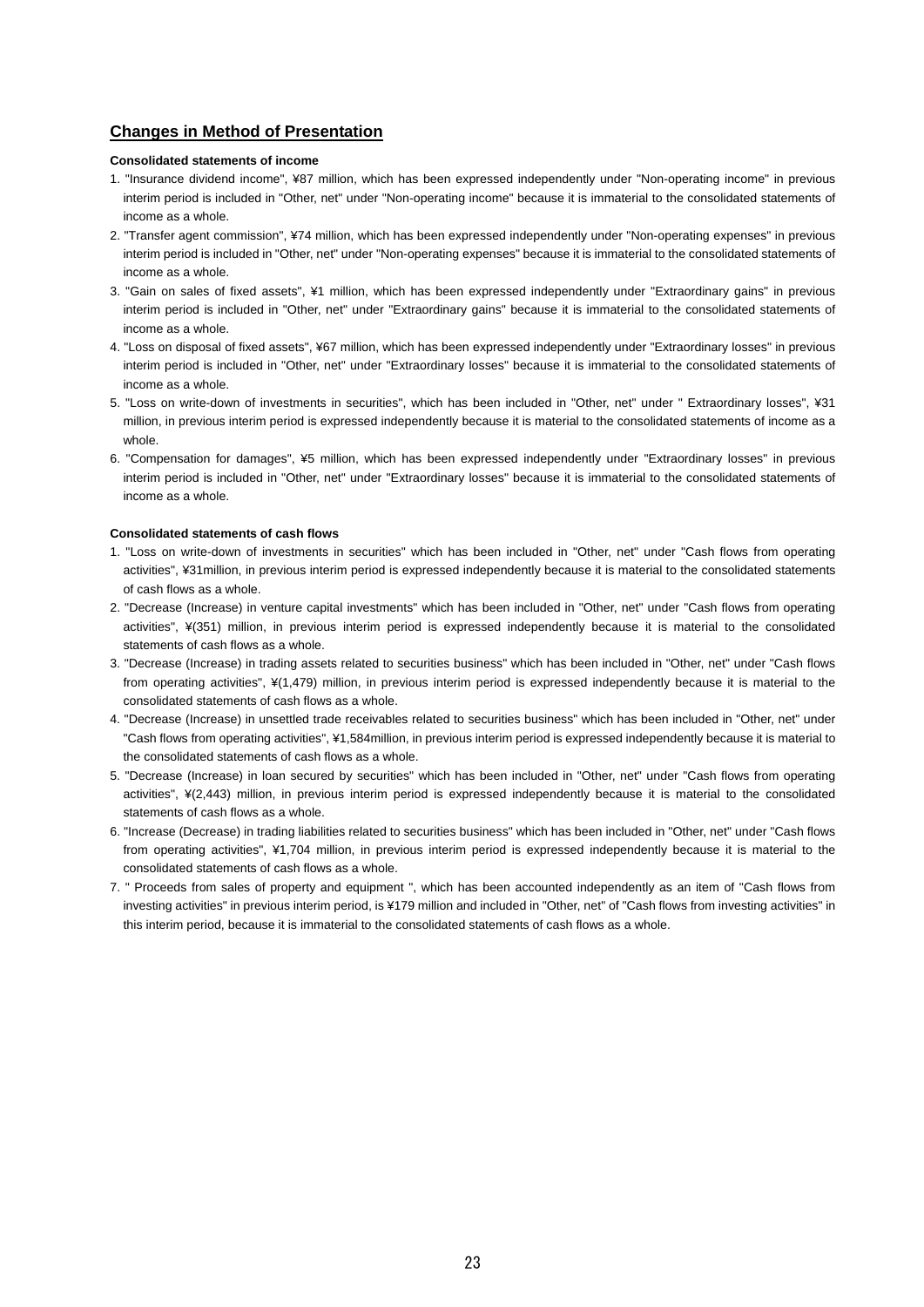# **Notes to Consolidated Financial Statements**

| 1. Consolidated balance sheets                        |                |        |                   |
|-------------------------------------------------------|----------------|--------|-------------------|
|                                                       |                |        | (millions of yen) |
|                                                       | As of Sept. 30 |        | As of Mar. 31     |
|                                                       | 2006           | 2007   | 2007              |
| (1) Accumulated depreciation of tangible fixed assets | 13.706         | 14.829 | 14.475            |
|                                                       |                |        |                   |

# (2) Investments related to financial services

As of Sept. 30, 2006

"Investments related to financial services" mainly consists of investments in anonymous associations, ¥25,602 million, shares, ¥26,499 million and estates, ¥23,426 million.

Main of Liabilities related to financial services is non-recourse loans ¥9,156 million.

Liabilities related to financial services are the liability of anonymous associations that are consolidated subsidiaries, and mainly consist of non-recourse loans

#### As of Sept. 30, 2007

"Investments related to financial services" mainly consists of investments in anonymous associations, ¥15,909 million, shares, ¥21,817 million and estates, ¥43,091 million.

In shares, shares with the current price, ¥9,922 million, are involved.

Main of Liabilities related to financial services is non-recourse loans ¥17,119 million.

Liabilities related to financial services are the liability of anonymous associations that are consolidated subsidiaries, and mainly consist of non-recourse loans.

#### As of Mar. 31, 2007

"Investments related to financial services" mainly consists of investments in anonymous associations, ¥30,163 million, shares, ¥26,980 million and estates, ¥30,726 million.

In shares, shares with the current price, ¥11,986 million, are involved.

Main of Liabilities related to financial services is non-recourse loans ¥11,132 million.

Liabilities related to financial services are the liability of anonymous associations that are consolidated subsidiaries, and mainly consist of non-recourse loans.

(3) Loan commitment agreements

Lender

The Group adopts the CSK Group Cash Management System (CMS) to ensure agile and efficient cash arrangements for group companies. The Company concluded master agreements for CMS that have set out the availability granted among 32 companies as of Sept. 30, 2007, 30 companies as of Sept. 30, 2006 and 30 companies as of Mar. 31, 2007.

The remaining portion of credit line which has not been loaned to the group companies under these agreements are as follows:

|                                   |                          |      | (millions of yen) |  |  |
|-----------------------------------|--------------------------|------|-------------------|--|--|
|                                   | As of Sept. 30           |      | As of Mar. 31     |  |  |
|                                   | 2006                     | 2007 | 2007              |  |  |
| Total availability granted by CMS | 40                       | 280  | 240               |  |  |
| Used portion of credit line       | $\overline{\phantom{a}}$ | 91   | 90                |  |  |
| Remaining portion of credit line  | 40                       | 188  | 150               |  |  |

Borrower

The Company has concluded loan commitment agreements with four banks to provide circulating funds efficiently.

The remaining portion of credit line which has not been loaned to the Company under these agreements are as follows:

|                                  |                |                          | (millions of yen) |
|----------------------------------|----------------|--------------------------|-------------------|
|                                  | As of Sept. 30 |                          | As of Mar. 31     |
|                                  | 2006           | 2007                     | 2007              |
| Total availability granted       | 30,000         | 30,000                   | 30,000            |
| Used portion of credit line      | -              | $\overline{\phantom{0}}$ | -                 |
| Remaining portion of credit line | 30,000         | 30,000                   | 30,000            |

(4) Statutory reserve

As of Sept. 30, 2007

The law that declines to account for "Reserve for securities trading liabilities" under "Statutory reserve" is "Securities Exchange Law No. 51" and the law that declines to account for "Reserve for financial futures trading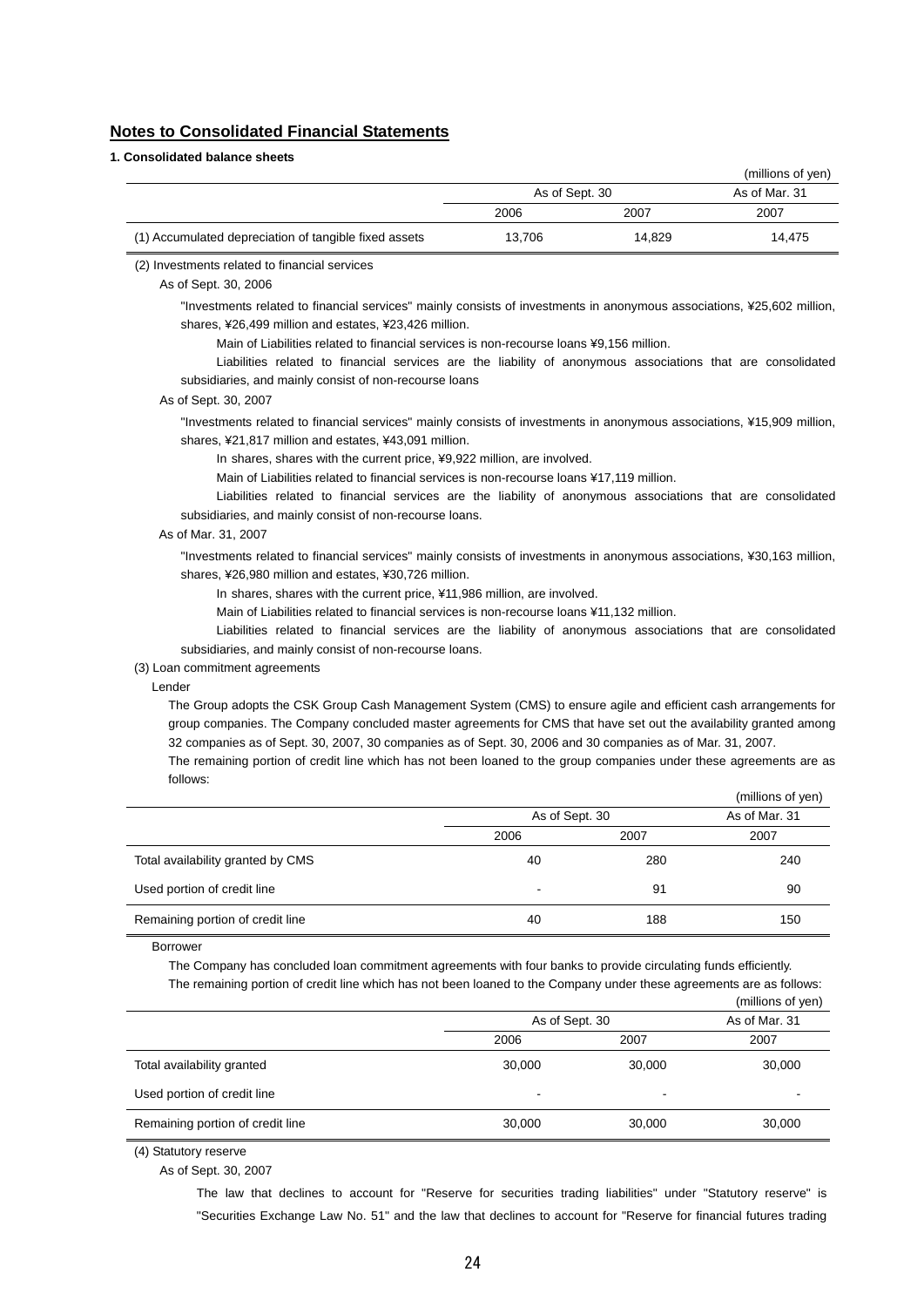liabilities" under "Statutory reserve" is "Financial Futures Trading Law No. 81". Statutory reserve is omitted as of Sept. 30, 2006, Mar. 31, 2007 because it is the same contents of Sept. 30, 2007.

## **2. Consolidated statements of income**

For the year ended March 31, 2007

Reversal of the prior year's income taxes and prior year's corporate income tax has been recorded for the following reasons.

On August 1, 2005, the Tokyo Regional Taxation Bureau notified the Company and its consolidated subsidiary CSK FINANCE CO., LTD of a corporate tax adjustment relating to the appraisal value of subsidiary companies involved in Group reorganization for the fiscal year ended March 31, 2004.

The Company and its consolidated subsidiary do not accept the basis for this adjustment, and on August 9, 2005 lodged an objection with the Tokyo Regional Taxation Bureau. At this stage the companies are not in receipt of any reply from the Tokyo Regional Taxation Bureau to our written statement of opposition.

At this stage there is no change to our policy of requesting that the order be revoked. The Company will continue our negotiations with the Tokyo Regional Taxation Bureau and are considering initiating procedures for requesting a review of the case, along with other options.

However, a considerable period of time has passed since the filing of this application, and in light of the amendment to "Accounting Practices, Disclosure and Audit Treatment for Various Taxes" published by the Japanese Institute of Certified Public Accountants (JICPA) in March 2007, we concluded that a more conservative accounting treatment was advisable with respect to this matter, and decided to incorporate it in our consolidated statements of income at the end of this financial year, from the perspective of further improving the soundness of our financial position and ensuring management transparency. (Subsequent events)

On June 6, 2007, the Tokyo Regional Taxation Bureau admitted a part of the objection of the Company and the consolidated subsidiary. And at the Board on June 12, 2007 , we have decided to provide the application for review for tax appeals court for the objection that wasn't admitted main part of the corporate tax adjustment relating to the appraisal value of subsidiary companies.

The impact of the application for review is corresponding to approximately income tax ¥1 billion for the Company, and approximately income tax ¥1 billion for the consolidated subsidiary.

For the six months ended September 30, 2007

A breakdown of impairment losses in special losses is as follows.

(1) The company declares the following impairment losses

| Location                                  | Use      | Classification          |
|-------------------------------------------|----------|-------------------------|
| CSK Aoyama Building<br>(Minato-ku, Tokyo) | Database | Intangible fixed assets |

#### (2) Asset grouping method

Idle assets and assets designated for sale are treated on an individual basis. Operating assets are grouped according to their administration under accounting classifications.

(3) Method of calculating impairment losses

In cases mainly where the potential for an operating asset to produce revenue has dropped markedly, the impairment loss is recorded as the difference between its book value and its recoverable value, taking into account potential future cash flow from the non-performing item.

For the interim period under review, an impairment loss of ¥180 million was recorded, comprising losses of ¥132 million on a database and ¥48 million on software.

A reversal of taxation (corporate tax of ¥2,129 and regional tax of ¥634 million) has been recorded for the following reasons.

(1) Notice of tax adjustment and filing of objection

On August 1, 2005, the Tokyo Regional Taxation Bureau notified the Company and its consolidated subsidiary CSK FINANCE CO., LTD. of a corporate tax adjustment relating to the appraisal value of subsidiary companies involved in Group reorganization for the fiscal year ended March 31, 2004.

The Company and its consolidated subsidiary do not accept the basis for this adjustment, and on August 9, 2005 lodged an objection with the Tokyo Regional Taxation Bureau.

(2) Recording of tax adjustment for the previous year

As of the fiscal year ended March 2007, a considerable period of time had passed since the filing of the application, and in light of the amendment to "Accounting Practices, Disclosure and Audit Treatment for Various Taxes" published by the Japanese Institute of Certified Public Accountants (JICPA) in March 2007, we concluded that a more conservative accounting treatment was advisable with respect to this matter, and decided to incorporate it in our consolidated statements of income at the end of that financial year, from the perspective of further improving the soundness of our financial position and ensuring management transparency. A reversal of the prior year's income taxes and corporate income tax amounting to ¥6,210 million was therefore recorded in the consolidated balance sheets

(3) Announcement of decision by taxation authority and recording of tax reversal

On June 6, 2007, during the interim period under review, the Tokyo Regional Taxation Bureau made its decision on the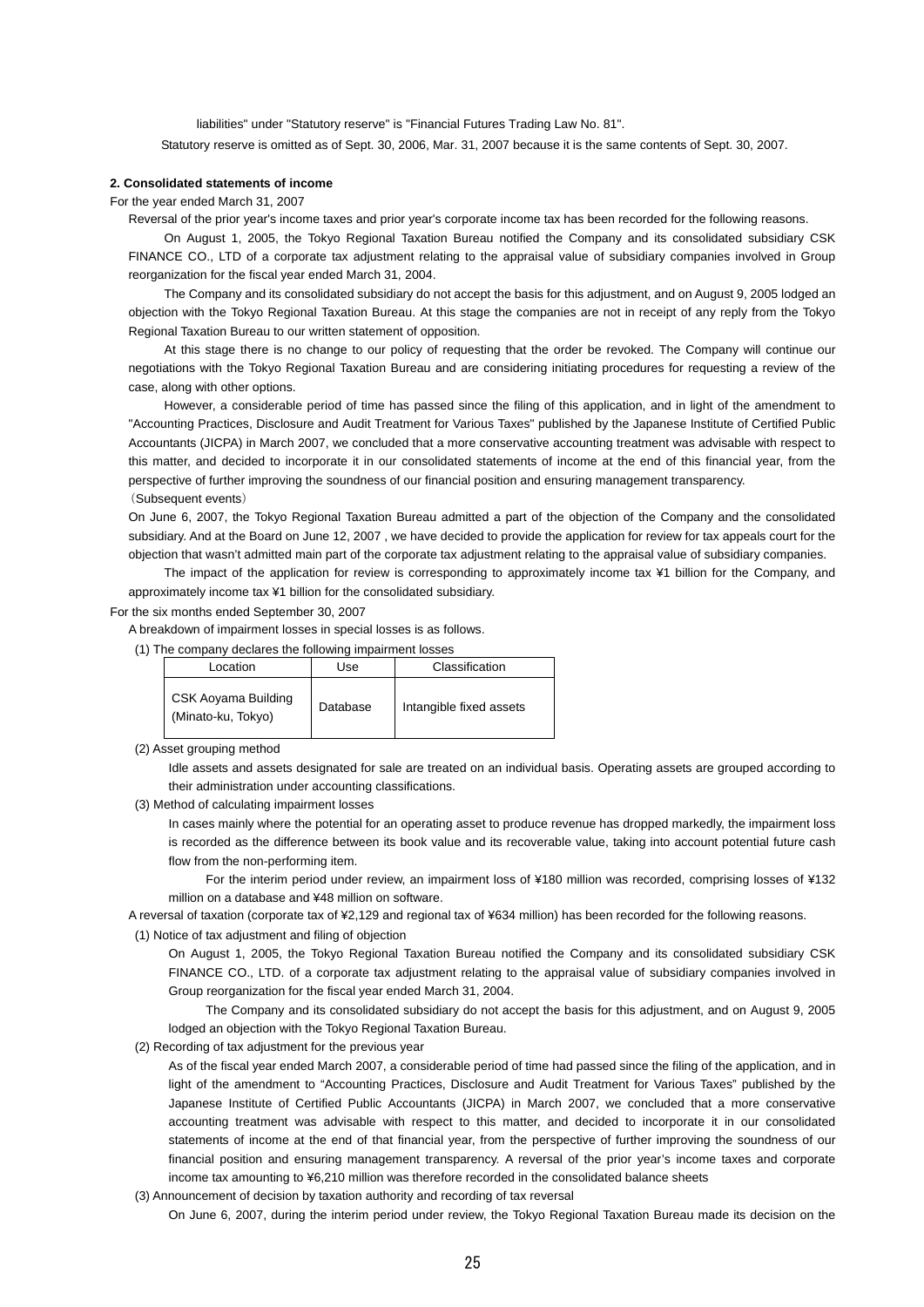objection we had lodged, and upheld part of our objection. A reversal of the corporate tax relating to this part has therefore been recorded.

Following the announcement of the decision by the Tokyo Regional Taxation Bureau, on July 2, 2007 we lodged an appeal with the National Tax Tribunal regarding the remaining part of our objection that was not accepted.

## **3. Consolidated statements of changes in net assets**

For the six months ended September 30, 2006

(1)Types and numbers of outstanding shares

|              |                    |          |          | (shares)            |
|--------------|--------------------|----------|----------|---------------------|
|              | As of Mar.31, 2006 | Increase | Decrease | As of Sept.30, 2006 |
| Common stock | 77,791,992         | 334.420  |          | 78.126.412          |

Note: Increase of 334,420 common stocks was due to the exercise of stock options.

(2)Types and numbers of treasury stock

|              |                    |          |          | (shares)            |
|--------------|--------------------|----------|----------|---------------------|
|              | As of Mar.31, 2006 | Increase | Decrease | As of Sept.30, 2006 |
| Common stock | 4,143,833          | 3.372    | 94       | 4.147.111           |

Notes: 1. Increase of 3,372 common stocks was due to purchase of stocks less than a trading unit.

2. Decrease of 94 common stocks stock was due to disposal of stocks less than a trading unit.

(3) Items concerning new share warrants, etc.

There were no such items.

Note that in July 2006 the Company issued No.7 unsecured convertible-bond-type-bonds with stocks acquisition rights. (4) Dividends

1. Dividends payments

| Approvals                                         | Type of shares | Total amount of dividends<br>(million ven) | Dividends per share<br>(ven) | Record date                | Effective date |
|---------------------------------------------------|----------------|--------------------------------------------|------------------------------|----------------------------|----------------|
| General shareholders'<br>meeting on June 28, 2006 | Common stock   | 2.945                                      | 40                           | Mar.31, 2006 June 29, 2006 |                |

 2. Dividends whose record date is attributable to the current semi-annual period but to be effective after the current semi-annual period

| Approvals                       | Type of shares | Funds for<br>dividends | Dividends per<br>Total amount of<br>dividends<br>share<br>(million ven)<br>(ven) |    | Record date   | Effective date |
|---------------------------------|----------------|------------------------|----------------------------------------------------------------------------------|----|---------------|----------------|
| Board meeting on<br>Nov.7, 2006 | Common stock   | Retained<br>earnings   | 1.479                                                                            | 20 | Sept.30, 2006 | Dec.11, 2006   |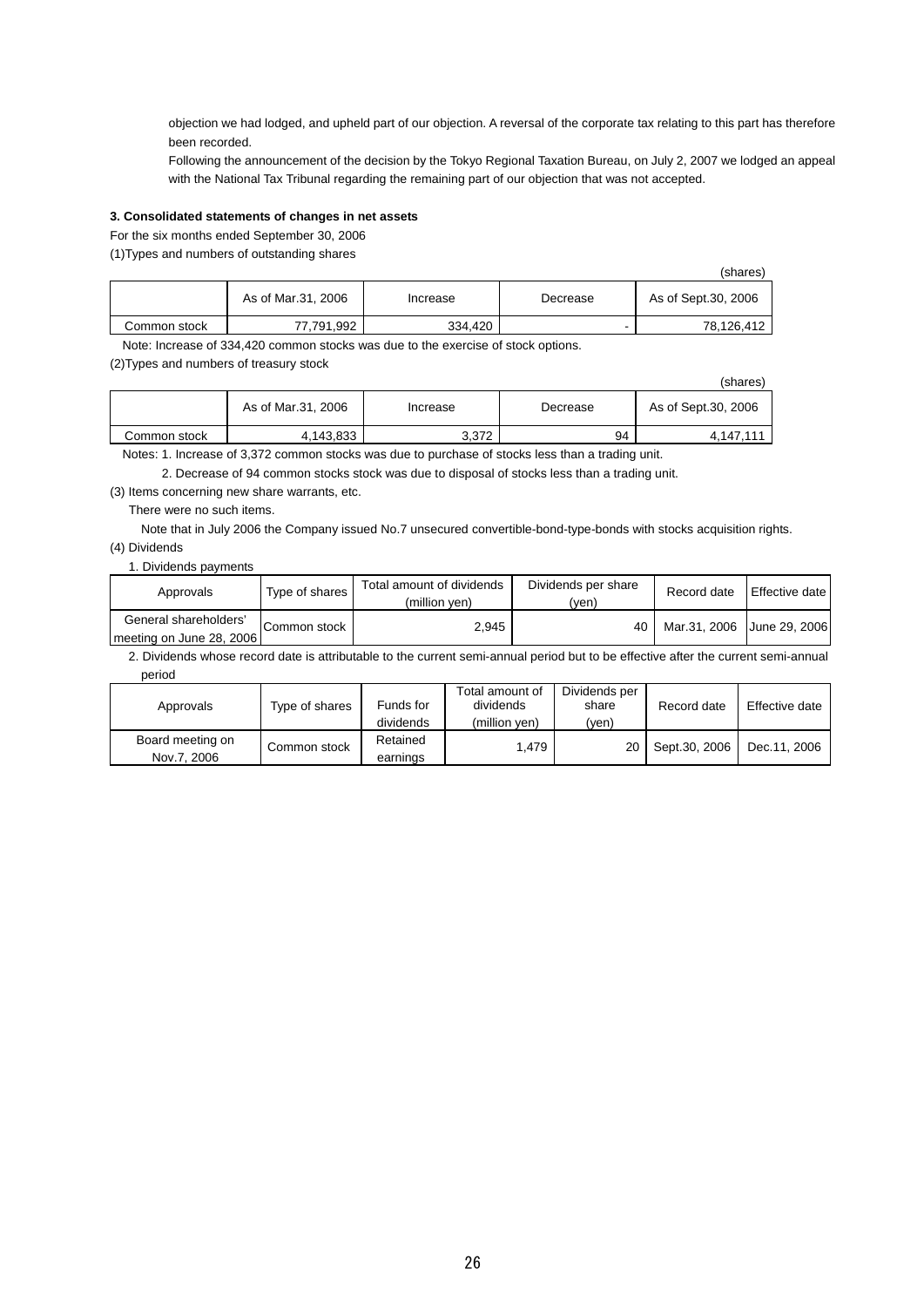## For the six months ended September 30, 2007

(1)Types and numbers of outstanding shares

|              |                    |          |          | (shares)            |
|--------------|--------------------|----------|----------|---------------------|
|              | As of Mar.31, 2007 | Increase | Decrease | As of Sept.30, 2007 |
| Common stock | 78.437.124         | 233,400  | -        | 78.670.524          |

Note: Increase of 233,400 common stocks was due to the exercise of stock options.

(2)Types and numbers of treasury stock

|              |                    |          |          | (shares)            |
|--------------|--------------------|----------|----------|---------------------|
|              | As of Mar.31, 2007 | Increase | Decrease | As of Sept.30, 2007 |
| Common stock | 4,148,356          | ,000,907 | 9.378    | 5,139,885           |

Notes: 1. Increase of 907 common stocks was due to purchase of stocks less than a trading unit.

2. Increase of 1,000,000 common stocks was due to purchase of common stock for treasury.

3. Decrease of 9,378 common stocks stock was due to share for share exchange to making ISAO CORPORATION the Company's wholly owned subsidiary.

(3) Items concerning new share warrants, etc.

There were no such items.

# (4) Dividends

1. Dividends payments

| Approvals                                         | Type of shares | Total amount of dividends<br>(million ven) | Dividends per share<br>(ven) | Record date  | Effective date |
|---------------------------------------------------|----------------|--------------------------------------------|------------------------------|--------------|----------------|
| General shareholders'<br>meeting on June 27, 2007 | Common stock   | .485                                       | 20                           | Mar.31. 2007 | Uune 28, 2007  |

 2. Dividends whose record date is attributable to the current semi-annual period but to be effective after the current semi-annual period

| Approvals                       | Type of shares | Funds for<br>dividends | Total amount of<br>dividends<br>(million ven) | Dividends per<br>share<br>(ven) | Record date   | Effective date |
|---------------------------------|----------------|------------------------|-----------------------------------------------|---------------------------------|---------------|----------------|
| Board meeting on<br>Nov.7, 2007 | Common stock   | Retained<br>earnings   | .470                                          | 20                              | Sept.30, 2007 | Dec.11, 2007   |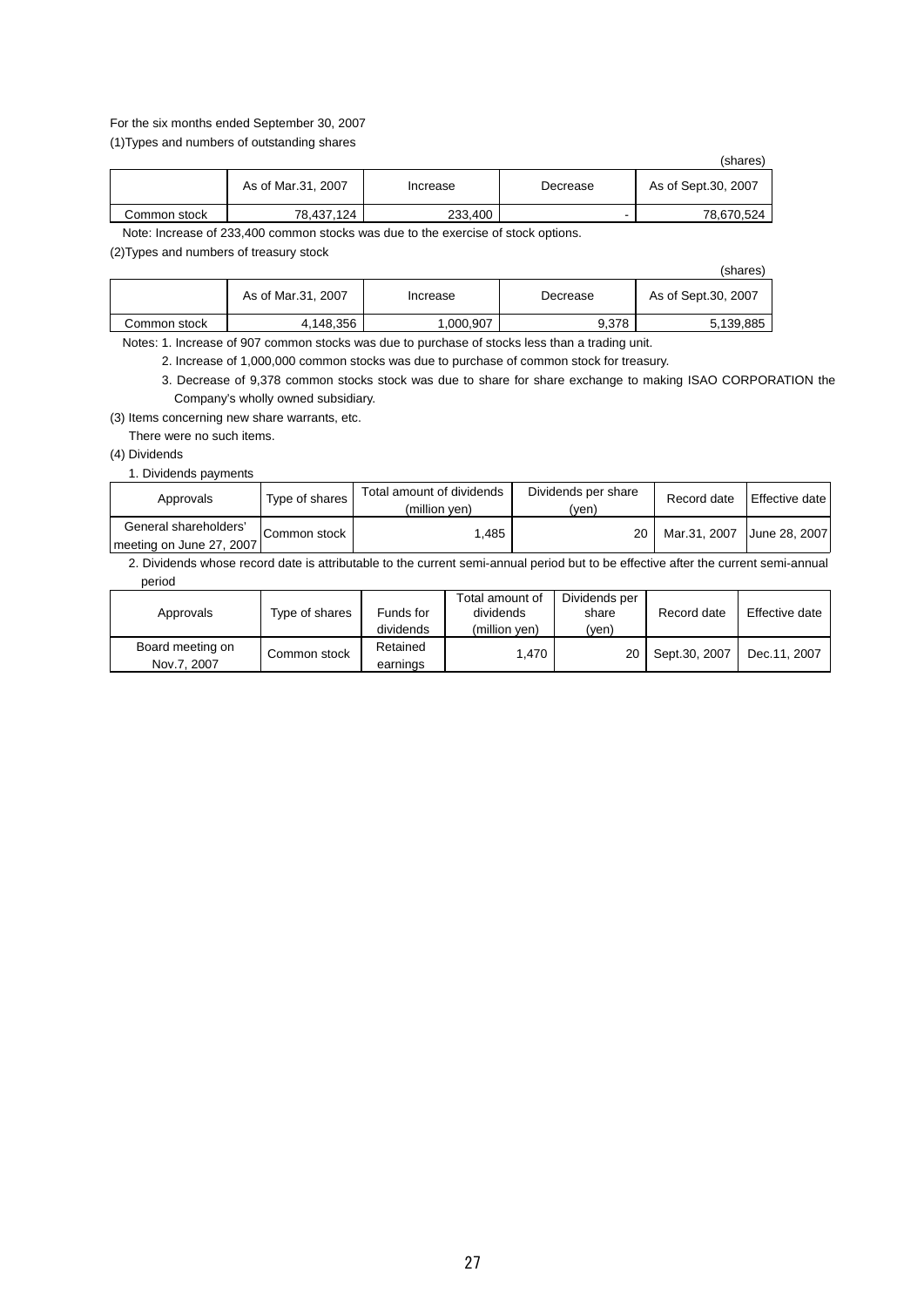## For the year ended March 31, 2007

(1)Types and numbers of outstanding shares

|              |                    |          |          | (shares)           |
|--------------|--------------------|----------|----------|--------------------|
|              | As of Mar.31, 2006 | Increase | Decrease | As of Mar.31, 2007 |
| Common stock | 77,791,992         | 645,132  |          | 78.437.124         |

Note: Increase of 645,132 common stocks was due to the exercise of stock options.

(2)Types and numbers of treasury stock

|              |                    |          |          | (shares)           |
|--------------|--------------------|----------|----------|--------------------|
|              | As of Mar.31, 2006 | Increase | Decrease | As of Mar.31, 2007 |
| Common stock | 4,143,833          | 4.730    | 207      | 4.148.356          |

Notes: 1. Increase of 4,730 common stocks was due to purchase of stocks less than a trading unit.

2. Decrease of 207 common stocks stock was due to disposal of stocks less than a trading unit.

(3) Items concerning new share warrants, etc.

There were no such items.

Note that in July 2006 the Company issued No.7 unsecured convertible-bond-type-bonds with stocks acquisition rights. (4) Dividends

1. Dividends payments

| Approvals                                                                                            | Type of shares | Total amount of dividends<br>(million yen) |                                                        |  | Dividends per share<br>(yen) | Record date   | Effective date             |  |  |
|------------------------------------------------------------------------------------------------------|----------------|--------------------------------------------|--------------------------------------------------------|--|------------------------------|---------------|----------------------------|--|--|
| General shareholders'<br>meeting on June 28, 2006                                                    | Common stock   |                                            | 2,945                                                  |  | 40                           |               | Mar.31, 2006 June 29, 2006 |  |  |
| Board meeting on<br>Nov.7, 2006                                                                      | Common stock   | 1.479                                      |                                                        |  | 20                           | Sept.30, 2006 | Dec.11, 2006               |  |  |
| 2. Of the dividends with record date during this period, those with effective date after this period |                |                                            |                                                        |  |                              |               |                            |  |  |
| $\mathbf{A}$ and $\mathbf{A}$                                                                        |                |                                            | Total amount of<br>المساوي والمستقل المتناول والمتلازق |  | Dividends per                |               |                            |  |  |

| Approvals                                         | Tvpe of shares | Funds for            | dividends     | share | Record date  | Effective date |
|---------------------------------------------------|----------------|----------------------|---------------|-------|--------------|----------------|
|                                                   |                | dividends            | (million ven) | 'ven, |              |                |
| General shareholders'<br>meeting on June 27, 2007 | Common stock   | Retained<br>earnings | .485          | 20    | Mar.31, 2007 | June 28, 2007  |
|                                                   |                |                      |               |       |              |                |

## **4. Consolidated statements of cash flows**

(1) "Cash and time deposits" on the consolidated balance sheet and "Cash and cash equivalents" on the consolidated statement of cash flows are reconciled as follows:

|                                                                       |         |                | (millions of yen) |
|-----------------------------------------------------------------------|---------|----------------|-------------------|
|                                                                       |         | As of Sept. 30 |                   |
|                                                                       | 2006    | 2007           | 2007              |
| Cash and time deposits                                                | 111.997 | 86.294         | 108.405           |
| Marketable securities                                                 | 4,153   | 7,296          | 7,207             |
| Total                                                                 | 116.150 | 93.591         | 115,612           |
| Less: Time deposits with original maturities of more than three       |         |                |                   |
| months or those submitted as collateral for loans                     | (3,239) | (7, 161)       | (3,354)           |
| Less: Equity securities and other marketable securities with original |         |                |                   |
| maturities of more than three months                                  | (4,041) | (6,981)        | (6, 810)          |
| Cash and cash equivalents                                             | 108,869 | 79.448         | 105,447           |

(2) Expenditure for acquisition of treasury stock by consolidated subsidiaries is included in "Purchase of treasury stock".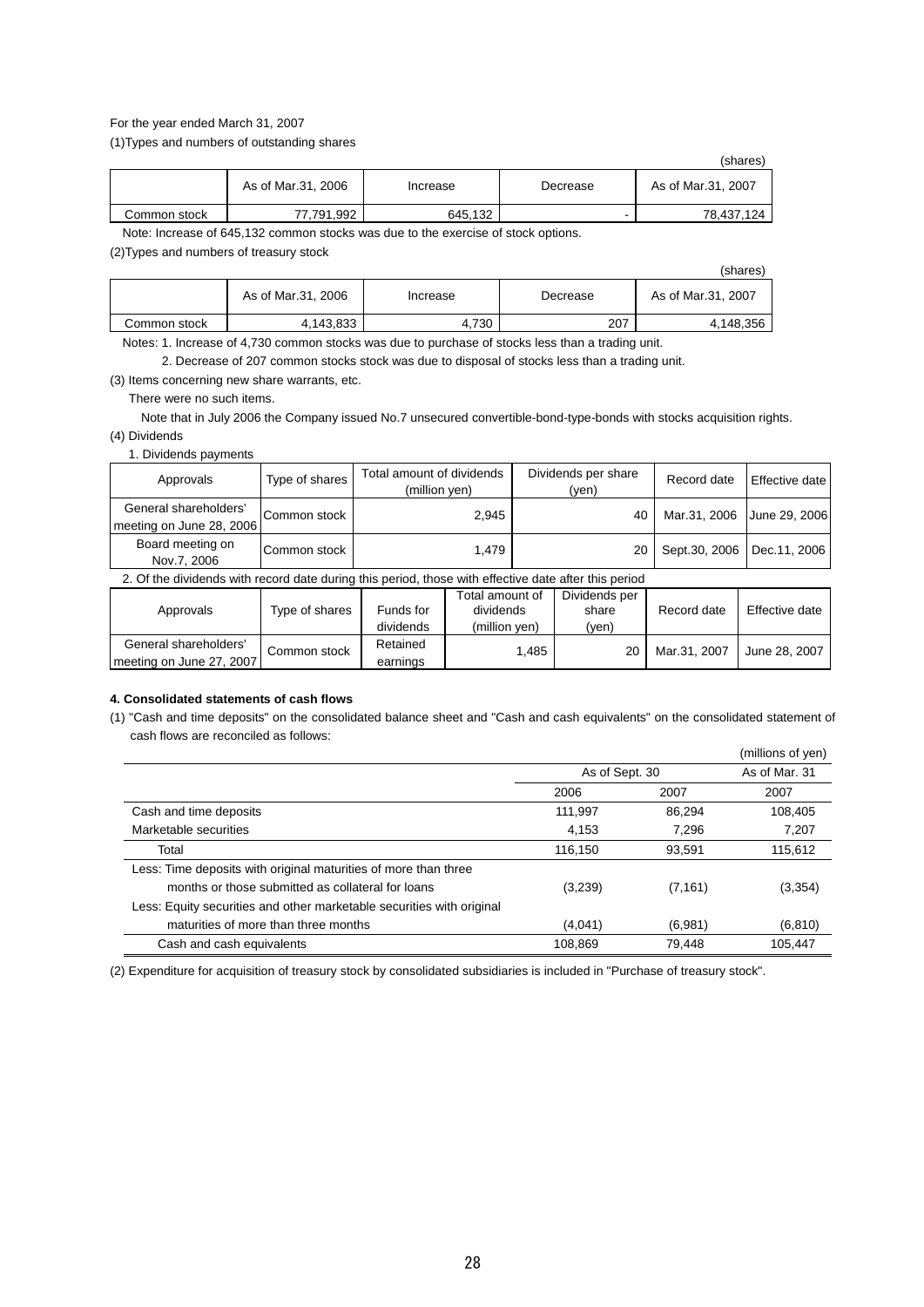# **Segment Information (Consolidated)**

# **1. Information by business segment**

|                                           | (millions of yen)  |                                         |                   |                                         |         |                    |              |
|-------------------------------------------|--------------------|-----------------------------------------|-------------------|-----------------------------------------|---------|--------------------|--------------|
|                                           |                    | For the six months ended Sept. 30, 2006 |                   |                                         |         |                    |              |
|                                           | <b>IT</b> services | Financial<br>services                   | <b>Securities</b> | Prepaid card                            |         | Elimination<br>and | Consolidated |
|                                           | business           | business                                | business          | business                                | Total   | corporate          | Total        |
| Operating revenue:                        |                    |                                         |                   |                                         |         |                    |              |
| <b>Outside customers</b><br>Inter-segment | 91,985             | 15.184                                  | 10,991            | 1,464                                   | 119,626 |                    | 119,626      |
| sales/transfers                           | 545                | 135                                     | 1                 | 1                                       | 684     | (684)              |              |
| Total                                     | 92,530             | 15,320                                  | 10,993            | 1,466                                   | 120,310 | (684)              | 119,626      |
| Costs and expenses                        | 84,816             | 3,111                                   | 10,705            | 1,564                                   | 100,198 | 180                | 100,379      |
| Operating income (loss)                   | 7,714              | 12,208                                  | 287               | (98)                                    | 20,111  | (864)              | 19,247       |
|                                           |                    |                                         |                   | For the six months ended Sept. 30, 2007 |         |                    |              |
|                                           |                    | Financial                               |                   |                                         |         | Elimination        |              |
|                                           | <b>IT</b> services | services                                | <b>Securities</b> | Prepaid card                            |         | and                | Consolidated |
|                                           | business           | business                                | business          | business                                | Total   | corporate          | Total        |
| Operating revenue:                        |                    |                                         |                   |                                         |         |                    |              |
| Outside customers                         | 94,207             | 17,105                                  | 12,746            | 1,261                                   | 125,321 |                    | 125,321      |
| Inter-segment                             |                    |                                         |                   |                                         |         |                    |              |
| sales/transfers                           | 1,938              | $\overline{2}$                          | 3                 | 1                                       | 1,944   | (1, 944)           |              |
| Total                                     | 96,146             | 17,108                                  | 12,749            | 1,262                                   | 127,265 | (1, 944)           | 125,321      |
| Costs and expenses                        | 87,315             | 3,655                                   | 13,143            | 1,298                                   | 105,413 | 757                | 106,170      |
| Operating income (loss)                   | 8,830              | 13,452                                  | (393)             | (36)                                    | 21,852  | (2,702)            | 19,150       |
|                                           |                    |                                         |                   | For the year ended Mar. 31, 2007        |         |                    |              |
|                                           |                    | Financial                               |                   |                                         |         | Elimination        |              |
|                                           | <b>IT</b> services | services                                | <b>Securities</b> | Prepaid card                            |         | and                | Consolidated |
|                                           | business           | business                                | business          | business                                | Total   | corporate          | Total        |
| Operating revenue:                        |                    |                                         |                   |                                         |         |                    |              |
| Outside customers<br>Inter-segment        | 192,561            | 24,953                                  | 24,702            | 3,763                                   | 245,981 |                    | 245,981      |
| sales/transfers                           | 1,719              | 135                                     | 2                 | 4                                       | 1,862   | (1,862)            |              |
| Total                                     | 194,281            | 25,089                                  | 24,705            | 3,768                                   | 247,843 | (1,862)            | 245,981      |
| Costs and expenses                        | 179,503            | 9,247                                   | 22,948            | 4,020                                   | 215,720 | 356                | 216,076      |
| Operating income (loss)                   | 14,777             | 15,841                                  | 1,757             | (252)                                   | 32,123  | (2, 218)           | 29,904       |

Notes: 1. The Group operates principally in four segments:

IT services business, Financial services business, Securities business, Prepaid card business.

| Segment                      | Major products and services                                                                   |  |  |
|------------------------------|-----------------------------------------------------------------------------------------------|--|--|
| IT services business:        | Software development, systems integration, facilities management, business process            |  |  |
|                              | outsourcing and other related services                                                        |  |  |
|                              | Computer and other product sales, engineering of intelligent buildings, intelligent buildings |  |  |
|                              | lease                                                                                         |  |  |
| Financial services business: | Investment in venture companies, investment in anonymous associations, real estate, equity    |  |  |
|                              | securities and others, management of investment trust                                         |  |  |
| Securities business:         | Securities business and other related services                                                |  |  |
| Prepaid card business:       | Issuance and settlement of prepaid cards, development and sales of card systems               |  |  |

2. Among costs and expenses, unallocated operating expenses in "Eliminations and corporate" for the six months ended September 30, 2006, 2007 and for the years ended March 31, 2007 were expenses of ¥3,385 million, ¥5,034 million and ¥7,002 million, respectively. These costs were management expenses for group companies incurred at CSK HOLDINGS CORPORATION.

## **2. Segment information for geographic locations**

Segment information for geographic locations is omitted for the six months ended September 30, 2006, 2007, and in the period ended March 31, 2007, because total sales for "Japan" segment exceeded 90% of total sales in each of such period.

## **3. Overseas sales**

Information regarding overseas sales is omitted for the six months ended September 30, 2006, 2007, and in the period ended March 31, 2007, because total overseas sales were less than 10% of consolidated total sales in each of such period.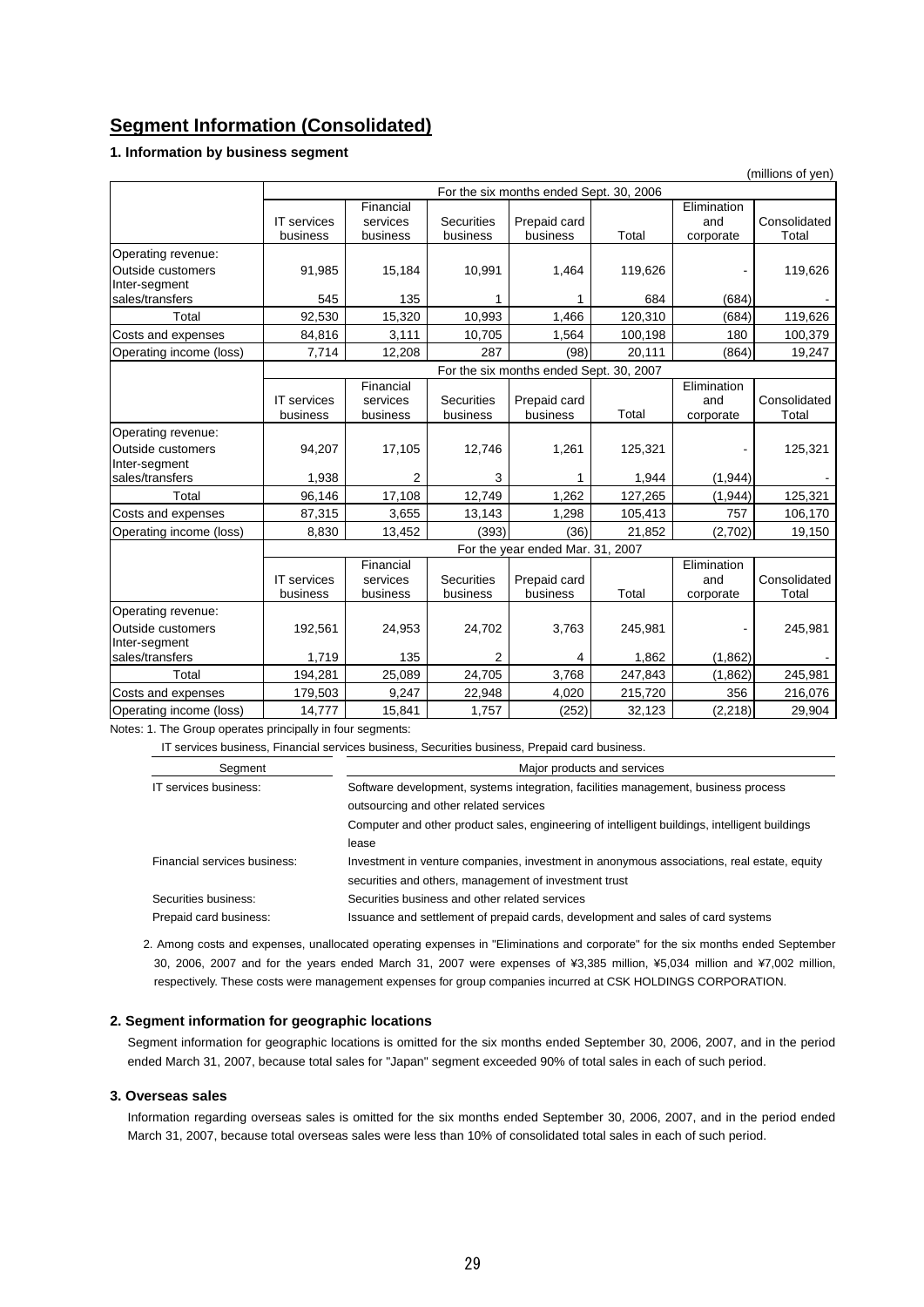# **Marketable Securities and Investments in Securities**

# **1. As of and for the six months period ended Sept. 30, 2006**

# Ⅰ**. Trading securities (Trading securities with market values)**

|                          |        |                      | (millions of yen)         |
|--------------------------|--------|----------------------|---------------------------|
|                          |        | As of Sept. 30, 2006 |                           |
|                          | Assets | Liabilities          | Unrealized gains (losses) |
| <b>Equity securities</b> | 2,649  | 701                  | 21                        |
| <b>Bonds</b>             | 9,607  | 5,706                | 84                        |
| Beneficiary securities   | 37     |                      | (0)                       |
| Total                    | 12,294 | 6,409                | 105                       |

## Ⅱ**. Held-to-maturity Bonds with market values**

|                                         |                 |                          | (millions of yen) |
|-----------------------------------------|-----------------|--------------------------|-------------------|
|                                         |                 | As of Sept. 30, 2006     |                   |
|                                         | Carrying amount | Fair market value        | Unrealized gains  |
| Government bonds and<br>municipal bonds | 23,148          | 23,086                   | (62)              |
| Corporate bonds                         |                 | -                        |                   |
| Other bonds                             | -               | $\overline{\phantom{0}}$ |                   |
| Total                                   | 23,148          | 23,086                   | (62)              |

# Ⅲ**. Available-for-sale securities with market values**

|                      |                          |                      | (millions of yen)         |
|----------------------|--------------------------|----------------------|---------------------------|
|                      |                          | As of Sept. 30, 2006 |                           |
|                      | Acquisition cost         | Fair market value    | Unrealized gains (losses) |
| Equity securities    | 24,691                   | 32,084               | 7,392                     |
| Bonds:               |                          |                      |                           |
| Government bonds and |                          |                      |                           |
| municipal bonds      | 10                       | 9                    | (0)                       |
| Corporate bonds      | 198                      | 192                  | (6)                       |
| Other                | $\overline{\phantom{a}}$ | -                    |                           |
| Other                | 22.304                   | 24,543               | 2,238                     |
| Total                | 47,204                   | 56,829               | 9,624                     |

Note: Investment fund and Investment in partnerships are included in "Other".

# Ⅳ**. Major components of debt and equity securities without market values**

|                                                           |                      | (millions of yen) |
|-----------------------------------------------------------|----------------------|-------------------|
|                                                           | As of Sept. 30, 2006 |                   |
|                                                           | Carrying amount      |                   |
| Held-to-maturity Bonds                                    |                      |                   |
| Available-for-sale securities:                            |                      |                   |
| Money management funds                                    |                      | 111               |
| Unlisted stock                                            |                      | 14,328            |
| Unlisted bonds                                            |                      | 80                |
| Investment in partnerships                                |                      | 2,153             |
| Investment in anonymous associations                      |                      | 25,602            |
| Investments in unconsolidated subsidiaries and affiliates |                      | 1,080             |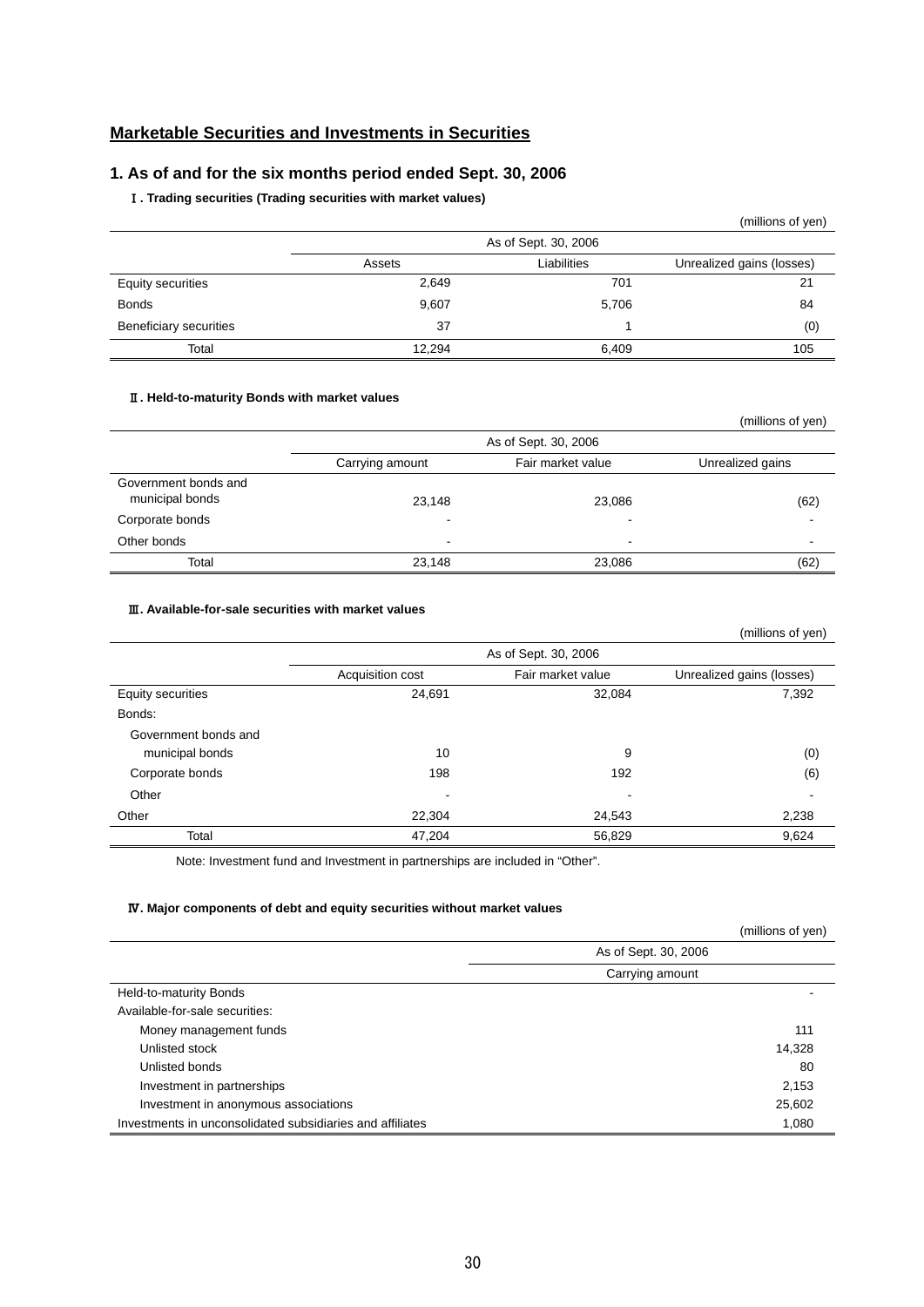# **2. As of and for the six months period ended Sept. 30, 2007**

# Ⅰ**. Trading securities (Trading securities with market values)**

|                          |        |                      | (millions of yen)         |
|--------------------------|--------|----------------------|---------------------------|
|                          |        | As of Sept. 30, 2007 |                           |
|                          | Assets | Liabilities          | Unrealized gains (losses) |
| <b>Equity securities</b> | 5,771  | 1,361                | (14)                      |
| <b>Bonds</b>             | 6,851  | 3,024                | 18                        |
| Beneficiary securities   |        | $\,$                 |                           |
| Total                    | 12.623 | 4,385                |                           |

# Ⅱ**. Held-to-maturity Bonds with market values**

|                                         |                 |                          | (millions of yen)         |
|-----------------------------------------|-----------------|--------------------------|---------------------------|
|                                         |                 | As of Sept. 30, 2007     |                           |
|                                         | Carrying amount | Fair market value        | Unrealized gains (losses) |
| Government bonds and<br>municipal bonds | 24,665          | 24,653                   | (11)                      |
| Corporate bonds                         |                 | -                        |                           |
| Other bonds                             | $\blacksquare$  | $\overline{\phantom{a}}$ |                           |
| Total                                   | 24,665          | 24,653                   | (11)                      |

# Ⅲ**. Available-for-sale securities with market values**

|                      |                          |                      | (millions of yen)         |
|----------------------|--------------------------|----------------------|---------------------------|
|                      |                          | As of Sept. 30, 2007 |                           |
|                      | Acquisition cost         | Fair market value    | Unrealized gains (losses) |
| Equity securities    | 19,543                   | 26,677               | 7,134                     |
| Bonds:               |                          |                      |                           |
| Government bonds and |                          |                      |                           |
| municipal bonds      | 14                       | 14                   | 0                         |
| Corporate bonds      | 100                      | 100                  | 0                         |
| Other                | $\overline{\phantom{a}}$ | -                    |                           |
| Other                | 17,609                   | 19,130               | 1,521                     |
| Total                | 37,268                   | 45,923               | 8,655                     |

Note: Investment fund and Investment in partnerships are included in "Other".

# Ⅳ**. Major components of debt and equity securities without market values**

|                                                           |                      | (millions of yen) |
|-----------------------------------------------------------|----------------------|-------------------|
|                                                           | As of Sept. 30, 2007 |                   |
|                                                           | Carrying amount      |                   |
| Held-to-maturity Bonds                                    |                      |                   |
| Available-for-sale securities:                            |                      |                   |
| Money management funds                                    |                      | 314               |
| Unlisted stock                                            |                      | 17,187            |
| Unlisted bonds                                            |                      | 118               |
| Investment in partnerships                                |                      | 2,270             |
| Investment in anonymous associations                      |                      | 15,909            |
| Investments in unconsolidated subsidiaries and affiliates |                      | 1,536             |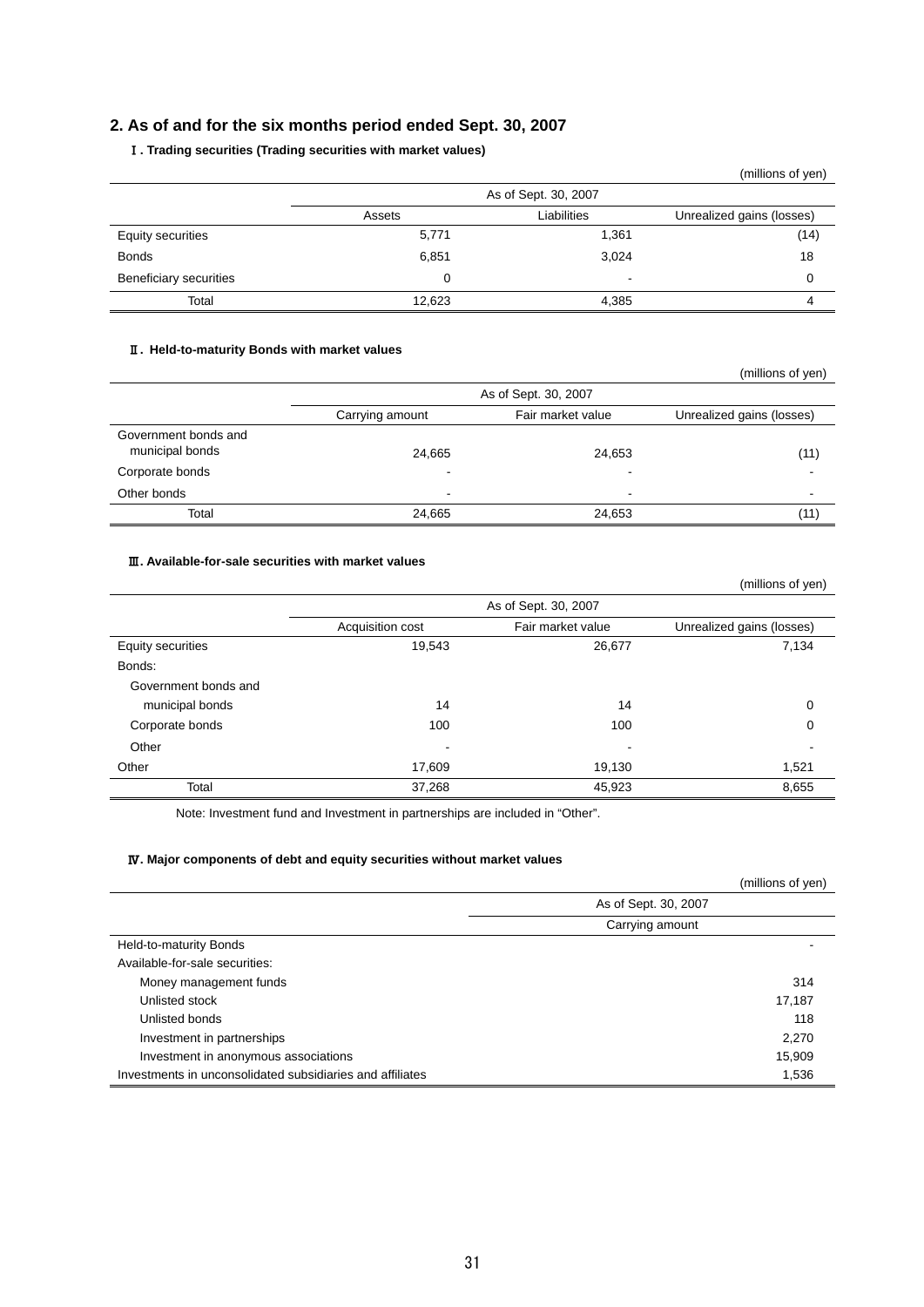# **3. As of and for the year ended Mar. 31, 2007**

# Ⅰ**. Trading securities (Trading securities with market values)**

|                          |        |                          | (millions of yen)         |
|--------------------------|--------|--------------------------|---------------------------|
|                          |        | As of Mar. 31, 2007      |                           |
|                          | Assets | Liabilities              | Unrealized gains (losses) |
| <b>Equity securities</b> | 5,561  | 2,645                    | (23)                      |
| <b>Bonds</b>             | 9,953  | 6,483                    | 32                        |
| Beneficiary securities   | 121    | $\overline{\phantom{a}}$ | 6                         |
| Total                    | 15,636 | 9.128                    | 14                        |

# Ⅱ**. Held-to-maturity Bonds with market values**

|                                         |                 |                     | (millions of yen) |
|-----------------------------------------|-----------------|---------------------|-------------------|
|                                         |                 | As of Mar. 31, 2007 |                   |
|                                         | Carrying amount | Fair market value   | Unrealized gains  |
| Government bonds and<br>municipal bonds | 23,160          | 23,095              | (64)              |
| Corporate bonds                         | -               |                     |                   |
| <b>Beneficiary securities</b>           | -               | -                   |                   |
| Total                                   | 23,160          | 23,095              | (64)              |

## Ⅲ**. Available-for-sale securities with market values**

|                      |                     |                   | (millions of yen)         |  |  |  |
|----------------------|---------------------|-------------------|---------------------------|--|--|--|
|                      | As of Mar. 31, 2007 |                   |                           |  |  |  |
|                      | Acquisition cost    | Fair market value | Unrealized gains (losses) |  |  |  |
| Equity securities    | 17,911              | 32,409            | 14,498                    |  |  |  |
| Bonds:               |                     |                   |                           |  |  |  |
| Government bonds and |                     |                   |                           |  |  |  |
| municipal bonds      | 15                  | 14                | (0)                       |  |  |  |
| Corporate bonds      | 100                 | 99                | (0)                       |  |  |  |
| Other                | $\,$                | $\,$              |                           |  |  |  |
| Other                | 21,933              | 23,640            | 1,706                     |  |  |  |
| Total                | 39,959              | 56,164            | 16,204                    |  |  |  |

Note: Investment fund and Investment in partnerships are included in "Other".

# Ⅳ**. Major components of debt and equity securities without market values**

|                                                           | (millions of yen)   |
|-----------------------------------------------------------|---------------------|
|                                                           | As of Mar. 31, 2007 |
|                                                           | Carrying amount     |
| Held-to-maturity Bonds                                    |                     |
| Available-for-sale securities:                            |                     |
| Money management funds                                    | 397                 |
| Unlisted stock                                            | 18,418              |
| Unlisted bonds                                            | 180                 |
| Investment in partnerships                                | 2,154               |
| Investment in anonymous associations                      | 30,163              |
| Investments in unconsolidated subsidiaries and affiliates | 917                 |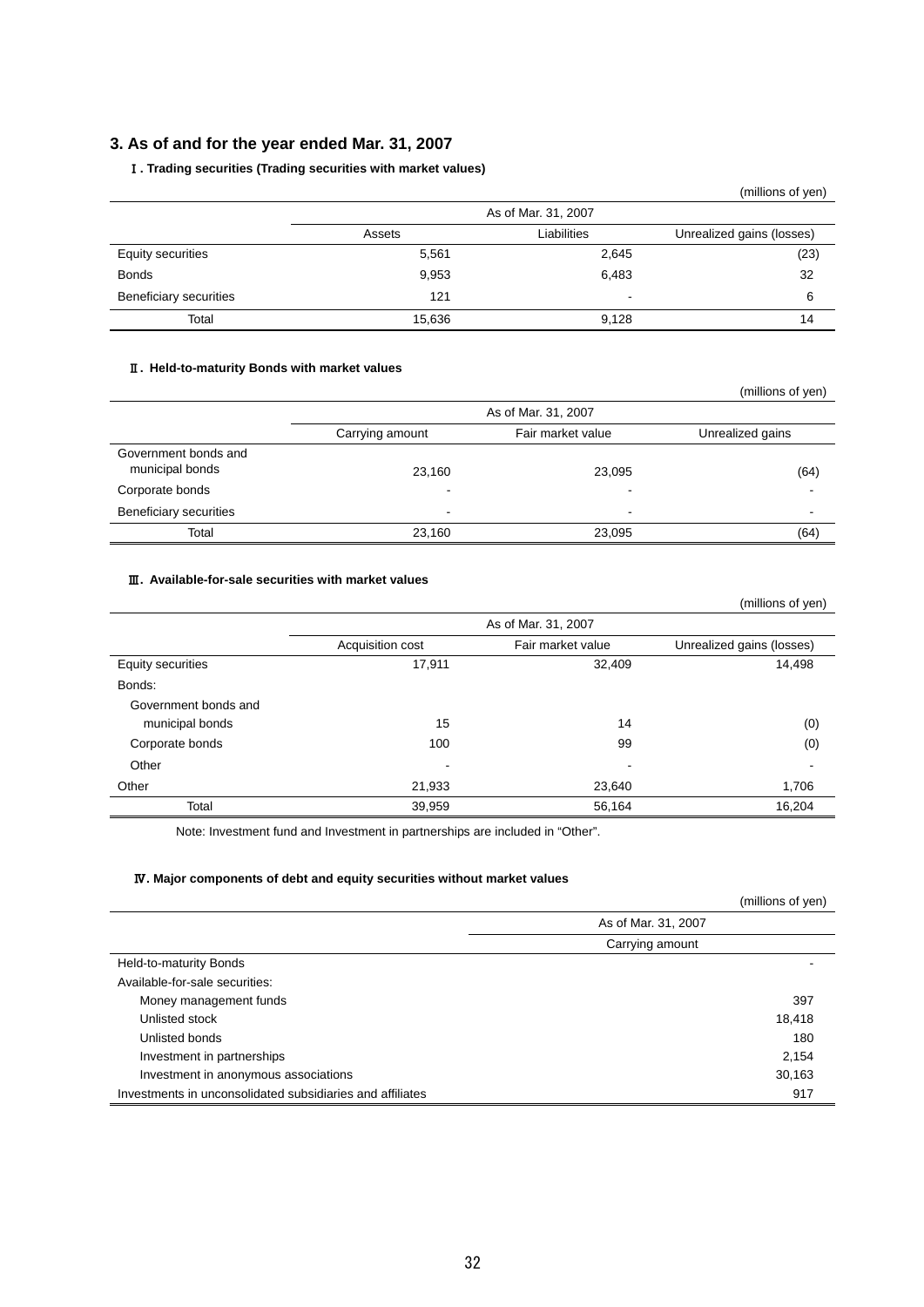# **Per Share Information**

|                                | Fiscal year 2007<br>For the six months<br>ended Sept. 30, 2006 | Fiscal year 2008<br>For the six months<br>ended Sept. 30, 2007 | Fiscal Year 2007<br>(As of Mar. 31, 2007) |
|--------------------------------|----------------------------------------------------------------|----------------------------------------------------------------|-------------------------------------------|
| Shareholders' equity per share | ¥ 2,468.27                                                     | ¥ 2,543.30                                                     | ¥ 2,479.33                                |
| Net income per share           | 142.06                                                         | 163.89                                                         | 117.35                                    |
| Diluted net income per share   | 130.48                                                         | 144.60                                                         | 105.60                                    |

(Notes) The basic facts underlying the calculation of "Shareholders' equity per share", "Net income per share" and "Diluted net income per share" are as follows:

# 1. Shareholders' equity per share

|                                                         | Fiscal year 2007<br>1st half<br>(As of Sept. 30, 2006) | Fiscal year 2008<br>1st half<br>(As of Sept. 30, 2007) | Fiscal Year 2007<br>(As of Mar. 31, 2007) |
|---------------------------------------------------------|--------------------------------------------------------|--------------------------------------------------------|-------------------------------------------|
| Net assets (millions of yen)                            | 206,269                                                | 210,723                                                | 208,775                                   |
| Net assets related to common<br>stock (millions of yen) | 182,600                                                | 187,010                                                | 184,186                                   |
| Principal factors underlying                            |                                                        |                                                        |                                           |
| difference (millions of yen)<br>Minority interests      | 23,668                                                 | 23,713                                                 | 24,589                                    |
| Number of shares outstanding at                         |                                                        |                                                        |                                           |
| the end of fiscal year                                  | 78,126                                                 | 78,670                                                 | 78,437                                    |
| (thousands of shares)                                   |                                                        |                                                        |                                           |
| Number of treasury stock at the                         |                                                        |                                                        |                                           |
| end of fiscal year                                      | 4,147                                                  | 5,139                                                  | 4,148                                     |
| (thousands of shares)                                   |                                                        |                                                        |                                           |
| Common stock figure used for                            |                                                        |                                                        |                                           |
| calculating net assets per share                        | 73,979                                                 | 73,530                                                 | 74,288                                    |
| (thousands of shares)                                   |                                                        |                                                        |                                           |

## 2. Net income per share

|                                                                              | Fiscal year 2007<br>For the six months<br>ended Sept. 30, 2006 | Fiscal year 2008<br>For the six months<br>ended Sept. 30, 2007 | Fiscal Year 2007<br>(As of Mar. 31, 2007) |
|------------------------------------------------------------------------------|----------------------------------------------------------------|----------------------------------------------------------------|-------------------------------------------|
| Net income (millions of yen)                                                 | 10,490                                                         | 12,083                                                         | 8,679                                     |
| Net income related to common<br>stock (millions of yen)                      | 10,490                                                         | 12,083                                                         | 8,679                                     |
| Amount not attributable to<br>common shareholders<br>(millions of yen)       |                                                                |                                                                |                                           |
| Average number of shares<br>outstanding during term<br>(thousands of shares) | 73,844                                                         | 73,732                                                         | 73,957                                    |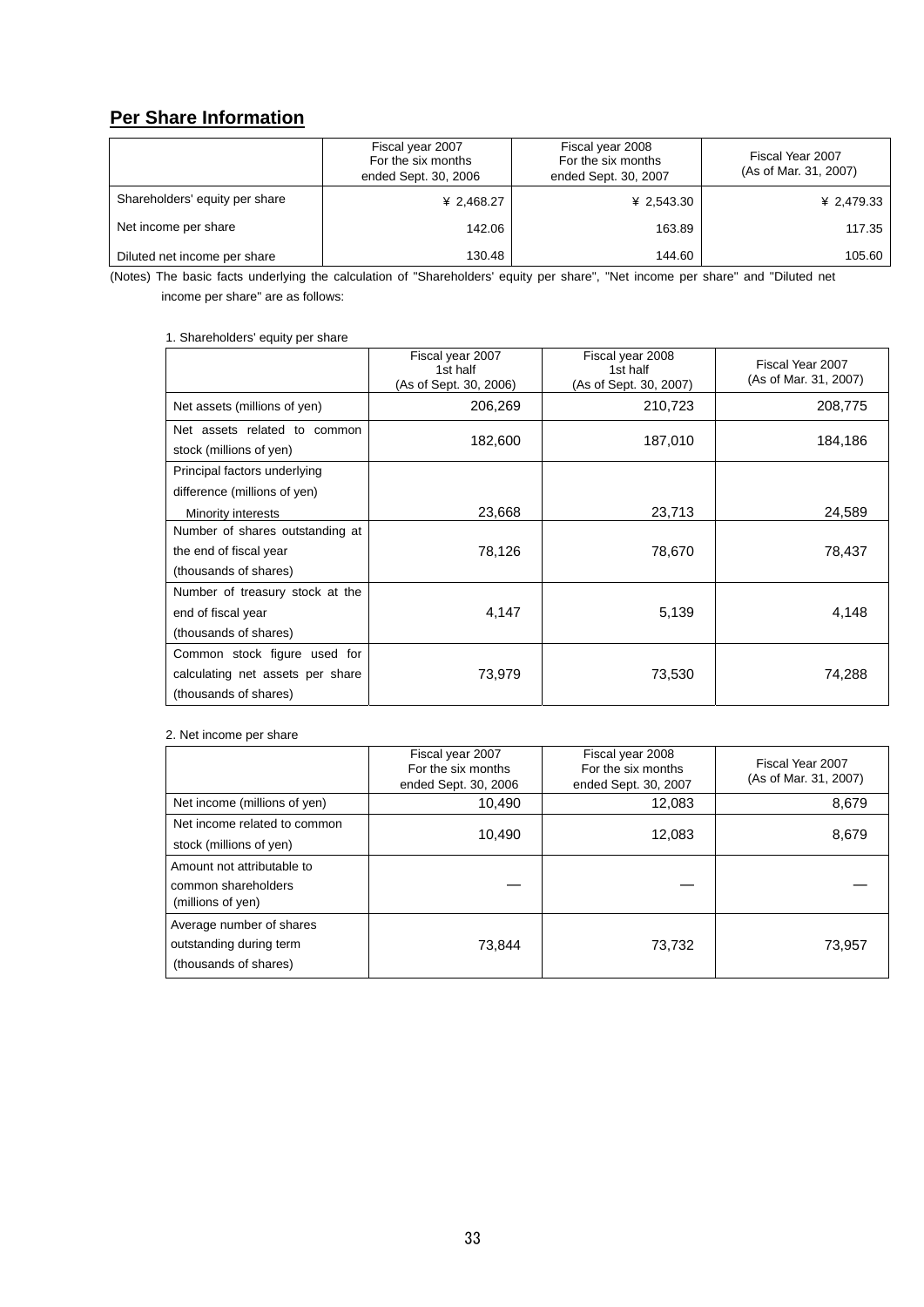3. Diluted net income per share\*

|                                    | Fiscal year 2007<br>For the six months<br>ended Sept. 30, 2006 | Fiscal year 2008<br>For the six months<br>ended Sept. 30, 2007 | Fiscal Year 2007<br>(As of Mar. 31, 2007) |
|------------------------------------|----------------------------------------------------------------|----------------------------------------------------------------|-------------------------------------------|
| Net income adjustment              | (26)                                                           |                                                                |                                           |
| (millions of yen)                  |                                                                | (7)                                                            | (3)                                       |
| (Of which, effect from dilution of |                                                                |                                                                |                                           |
| affiliated company stock           | (36)                                                           | (35)                                                           | (41)                                      |
| (millions of yen))                 |                                                                |                                                                |                                           |
| (Of which, Interest expenses       |                                                                |                                                                |                                           |
| (after deducting tax)              | 9                                                              | 28                                                             | 38                                        |
| (millions of yen))                 |                                                                |                                                                |                                           |
| Increase in common stock           |                                                                |                                                                |                                           |
| (thousands of shares)              | 6,351                                                          | 9,781                                                          | 8,198                                     |
| (Of which, warrant rights)         | 99                                                             | 22                                                             | 86                                        |
| (Of which, share warrants)         | 295                                                            | 33                                                             | 261                                       |
| (Of which, convertible             |                                                                |                                                                |                                           |
| bonds payable)                     | 5,956                                                          | 9,725                                                          | 7,849                                     |

\* Outline of residual stock not included in diluted net income per share due to lack of diluted effect as at Sept. 30, 2006:

| Company name               | Diluted net income per share                                                                                                              | Number of shares                                                    |
|----------------------------|-------------------------------------------------------------------------------------------------------------------------------------------|---------------------------------------------------------------------|
| CSK HOLDINGS CORPORATION   | Bonds with detachable warrants<br>(Succession of contractual obligation from<br>ServiceWare Corporation because of the share<br>exchange) | The share right exercise<br>period is ended in this fiscal<br>vear. |
| VeriServe Corporation      | Bonds with detachable warrants                                                                                                            | 561                                                                 |
| Cosmo Securities Co., Ltd. | Bonds with detachable warrants                                                                                                            | 1.642                                                               |

\* Outline of residual stock not included in diluted net income per share due to lack of diluted effect as at Sept. 30, 2007:

| Company name               | Diluted net income per share   | Number of shares |
|----------------------------|--------------------------------|------------------|
| CSK HOLDINGS CORPORATION   | Bonds with detachable warrants | 11.224           |
| VeriServe Corporation      | Bonds with detachable warrants | 559              |
| Cosmo Securities Co., Ltd. | Bonds with detachable warrants | 1.642            |

\* Outline of residual stock not included in diluted net income per share due to lack of diluted effect as at Mar. 31, 2007:

| Company name               | Diluted net income per share                                                                                                              | Number of shares                                                    |  |  |
|----------------------------|-------------------------------------------------------------------------------------------------------------------------------------------|---------------------------------------------------------------------|--|--|
| CSK HOLDINGS CORPORATION   | Bonds with detachable warrants<br>(Succession of contractual obligation from<br>ServiceWare Corporation because of the share<br>exchange) | The share right exercise<br>period is ended in this fiscal<br>year. |  |  |
| VeriServe Corporation      | Bonds with detachable warrants                                                                                                            | 561                                                                 |  |  |
| Cosmo Securities Co., Ltd. | Bonds with detachable warrants                                                                                                            | 1.642                                                               |  |  |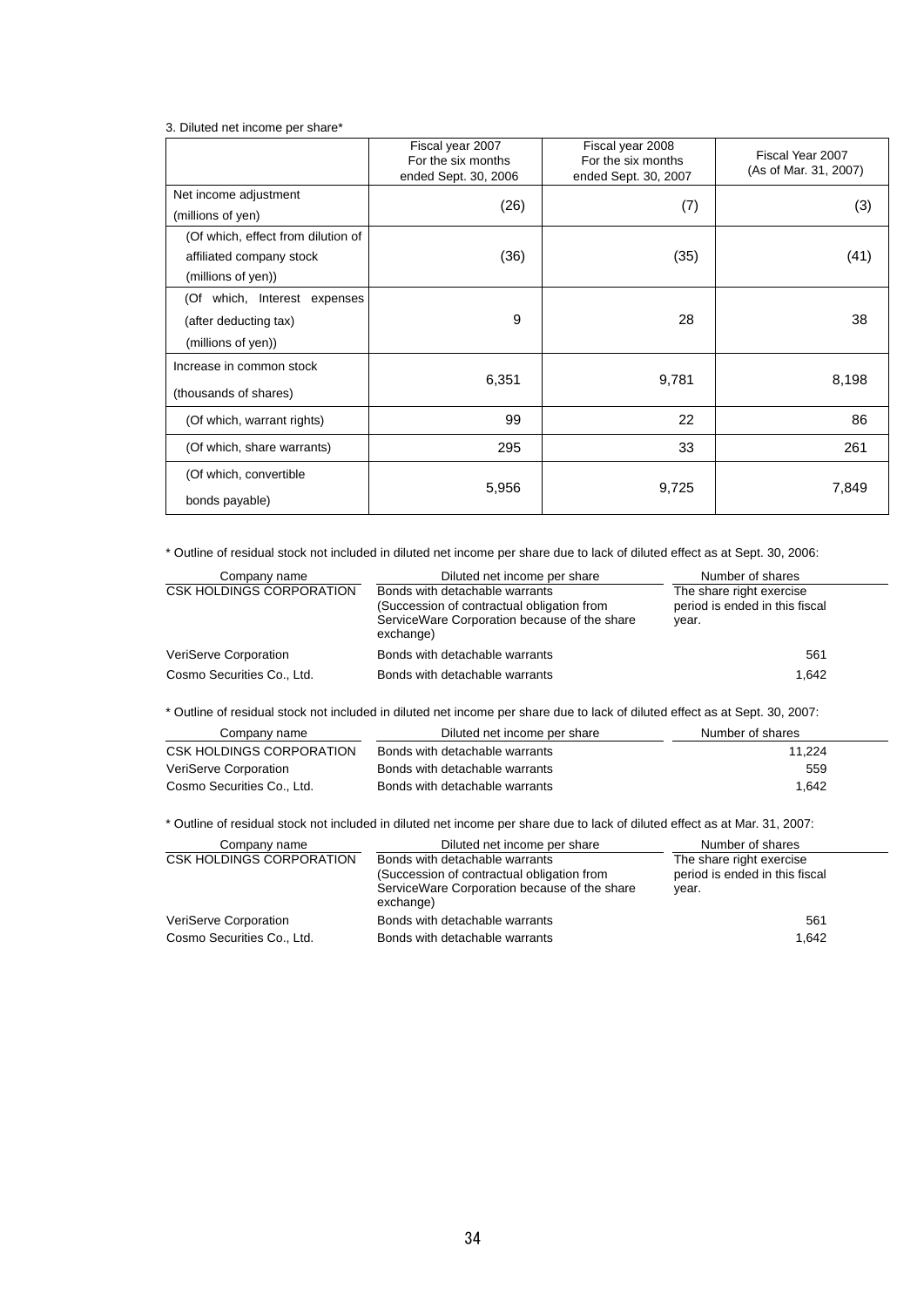# **Subsequent events**

There is no relevant matters.

# **Footnotes that are omitted.**

The following footnotes are omitted from the timely disclosure of the consolidated financial results since the Company judges the needs to include these footnotes in the timely disclosure to be less significant.

- Lease transaction
- Derivative
- Retirement benefits
- Stock options
- Corporate marriage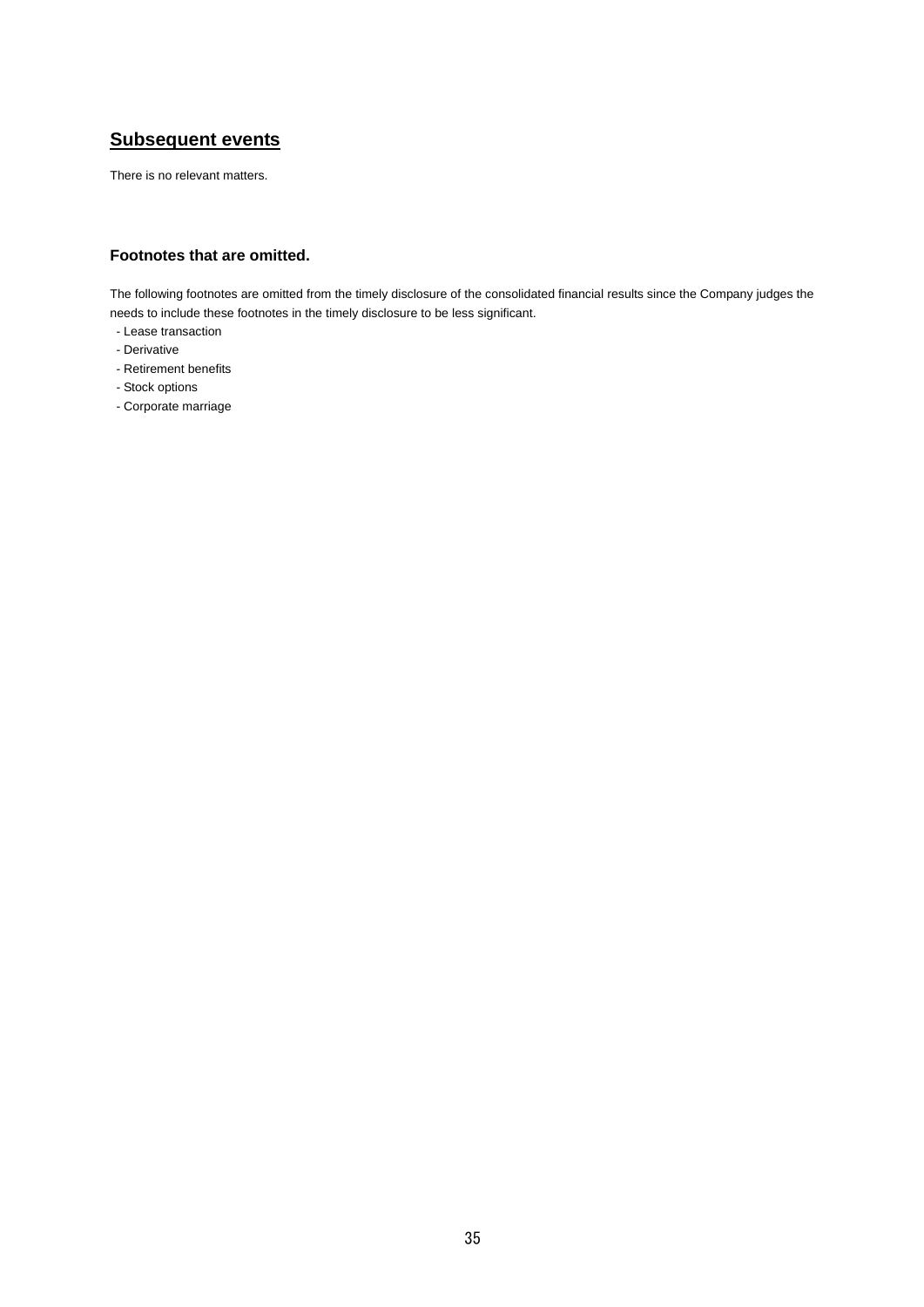# **Non-Consolidated Balance Sheets**

|                                                                      |                  |               |                                                           |               |                       |               |                                 | (millions of yen) |
|----------------------------------------------------------------------|------------------|---------------|-----------------------------------------------------------|---------------|-----------------------|---------------|---------------------------------|-------------------|
| Period                                                               | Fiscal year 2007 |               | Fiscal year 2008                                          |               | Fiscal year 2007      |               | Increase(Decrease)              |                   |
|                                                                      | 1st half         |               | 1st half<br>(As of Sept. 30, 2006) (As of Sept. 30, 2007) |               | (As of Mar. 31, 2007) |               | compared to<br>fiscal year 2007 |                   |
|                                                                      |                  | % of          |                                                           | $%$ of        |                       | % of          |                                 |                   |
| Account                                                              | Amount           | total         | Amount                                                    | total         | Amount                | total         | Amount                          | Change            |
| Assets                                                               |                  | $\frac{0}{0}$ |                                                           | $\frac{0}{0}$ |                       | $\frac{0}{0}$ |                                 | $\frac{0}{0}$     |
|                                                                      |                  |               |                                                           |               |                       |               |                                 |                   |
| <b>I</b> Current assets                                              |                  |               |                                                           |               |                       |               |                                 |                   |
| Cash and time deposits                                               | 85,320           |               | 43,324                                                    |               | 75,534                |               | (32, 210)                       |                   |
| Accounts receivable                                                  | 27               |               | 49                                                        |               | 1                     |               | 47                              |                   |
| Operating account receivable<br>Short-term loans to subsidiaries and | 710              |               | 733                                                       |               | 742                   |               | (9)                             |                   |
| affiliates                                                           | 37,457           |               | 75,777                                                    |               | 42,101                |               | 33,676                          |                   |
| Other current assets                                                 | 7,875            |               | 4,837                                                     |               | 13,714                |               | (8, 877)                        |                   |
| Allowance for doubtful accounts                                      |                  |               | (4)                                                       |               |                       |               | (4)                             |                   |
| Total current assets                                                 | 131,390          | 41.6          | 124,716                                                   | 39.3          | 132,094               | 39.9          | (7, 377)                        | (5.6)             |
| II Fixed assets                                                      |                  |               |                                                           |               |                       |               |                                 |                   |
| Tangible fixed assets                                                |                  |               |                                                           |               |                       |               |                                 |                   |
| ) Buildings                                                          | 4,693            |               | 10,421                                                    |               | 5,868                 |               | 4,553                           |                   |
| Computer and other equipment                                         | 735              |               | 1,086                                                     |               | 791                   |               | 294                             |                   |
| ) Land                                                               | 7,105            |               | 9,489                                                     |               | 7,935                 |               | 1,553                           |                   |
| ) Other tangible fixed assets                                        | 1,391            |               | 401                                                       |               | 2,758                 |               | (2, 356)                        |                   |
| Total tangible fixed assets                                          | 13,926           | 4.4           | 21,398                                                    | 6.7           | 17,353                | 5.2           | 4,044                           | 23.3              |
| 2 Intangible fixed assets                                            | 550              | 0.2           | 1,286                                                     | 0.4           | 1,013                 | 0.3           | 272                             | 26.9              |
| 3 Investments and other assets                                       |                  |               |                                                           |               |                       |               |                                 |                   |
| ) Investments in securities                                          | 30,385           |               | 27,095                                                    |               | 34,072                |               | (6,976)                         |                   |
| ) Investments in subsidiaries                                        |                  |               |                                                           |               |                       |               |                                 |                   |
| and affiliates                                                       | 106,550          |               | 109,918                                                   |               | 106,833               |               | 3,084                           |                   |
| () Investment in other securities<br>of subsidiaries and affiliates  |                  |               | 5,531                                                     |               |                       |               | 5,531                           |                   |
| () Long-term loans to                                                |                  |               |                                                           |               |                       |               |                                 |                   |
| subsidiaries and affiliates                                          | 28,328           |               | 24,592                                                    |               | 34,820                |               | (10, 228)                       |                   |
| () Fixed leasehold deposits                                          | 4,220            |               | 4,160                                                     |               | 4,054                 |               | 106                             |                   |
| ) Other                                                              | 1,136            |               | 1,925                                                     |               | 1,819                 |               | 106                             |                   |
| Allowance for losses on                                              |                  |               |                                                           |               |                       |               |                                 |                   |
| investment securities                                                |                  |               | (100)                                                     |               |                       |               | (100)                           |                   |
| Allowance for doubtful accounts                                      | (739)            |               | (2,891)                                                   |               | (739)                 |               | (2, 151)                        |                   |
| Total investments and other assets                                   | 169,882          | 53.8          | 170,232                                                   | 53.6          | 180,859               | 54.6          | (10, 627)                       | (5.9)             |
| <b>Total fixed assets</b>                                            | 184,359          | 58.4          | 192,916                                                   | 60.7          | 199,226               | 60.1          | (6, 310)                        | (3.2)             |
| <b>Total assets</b>                                                  | 315,750          | 100.0         | 317,633                                                   | 100.0         | 331,321               | 100.0         | (13, 687)                       | (4.1)             |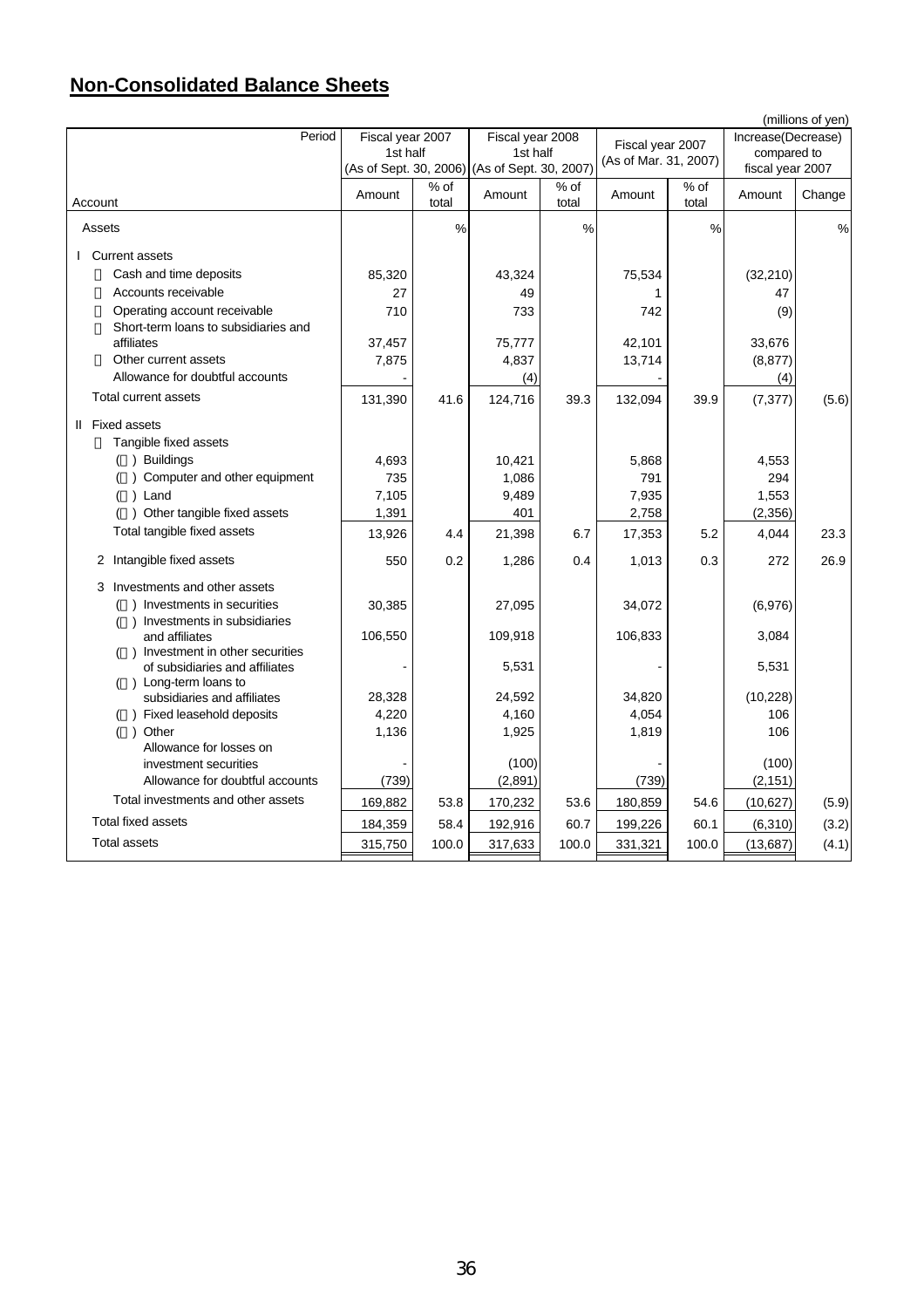| Period                                                     | Fiscal year 2007       |               | Fiscal year 2008       |                 |                       |               | Increase(Decrease) | (millions of yen) |
|------------------------------------------------------------|------------------------|---------------|------------------------|-----------------|-----------------------|---------------|--------------------|-------------------|
|                                                            | 1st half               |               | 1st half               |                 | Fiscal year 2007      |               | compared to        |                   |
|                                                            | (As of Sept. 30, 2006) |               | (As of Sept. 30, 2007) |                 | (As of Mar. 31, 2007) |               | fiscal year 2007   |                   |
| Account                                                    | Amount                 | % of<br>total | Amount                 | $%$ of<br>total | Amount                | % of<br>total | Amount             | Change            |
| Liabilities                                                |                        | $\%$          |                        | %               |                       | %             |                    | %                 |
| <b>Current liabilities</b>                                 |                        |               |                        |                 |                       |               |                    |                   |
| Accounts payable                                           | 15                     |               |                        |                 |                       |               |                    |                   |
| Short-term bank loans payable                              | 1,200                  |               |                        |                 |                       |               |                    |                   |
| Current portion of corporate bonds                         |                        |               |                        |                 |                       |               |                    |                   |
| payable                                                    |                        |               | 20,000                 |                 | 20,000                |               |                    |                   |
| Accrued income taxes                                       | 1,846                  |               | 1,597                  |                 | 3,720                 |               | (2, 122)           |                   |
| Deposits received                                          | 39,057                 |               | 50,934                 |                 | 50,517                |               | 417                |                   |
| Accrued bonuses to employees<br>Other current liabilities  | 97                     |               | 125                    |                 | 121                   |               | 4                  |                   |
| <b>Total current liabilities</b>                           | 990                    |               | 1,522                  |                 | 2,767                 |               | (1, 245)           |                   |
|                                                            | 43,207                 | 13.7          | 74,180                 | 23.4            | 77,127                | 23.3          | (2,946)            | (3.8)             |
| II Long-term liabilities                                   |                        |               |                        |                 |                       |               |                    |                   |
| Corporate bonds payable                                    | 40,000                 |               | 20.000                 |                 | 20,000                |               |                    |                   |
| Convertible bonds payable                                  | 58,000                 |               | 56,792                 |                 | 58,000                |               | (1,208)            |                   |
| Accrued directors' retirement benefits                     | 113                    |               | 100                    |                 | 113                   |               | (13)               |                   |
| Other long-term liabilities                                | 4,801                  |               | 4,108                  |                 | 6,063                 |               | (1, 955)           |                   |
| Total long-term liabilities                                | 102,914                | 32.6          | 81,000                 | 25.5            | 84,176                | 25.4          | (3, 176)           | (3.8)             |
| <b>Total liabilities</b>                                   | 146,121                | 46.3          | 155,180                | 48.9            | 161,303               | 48.7          | (6, 123)           | (3.8)             |
|                                                            |                        |               |                        |                 |                       |               |                    |                   |
| Net assets                                                 |                        |               |                        |                 |                       |               |                    |                   |
| Shareholders' equity                                       |                        |               |                        |                 |                       |               |                    |                   |
| Common stock                                               | 72,195                 | 22.9          | 73,225                 | 23.1            | 72,790                | 22.0          | 435                | 0.6               |
| Capital surplus                                            |                        |               |                        |                 |                       |               |                    |                   |
| () Additional paid-in capital                              | 27,841                 |               | 28,871                 |                 | 28,436                |               | 435                |                   |
| ) Other capital retained earnings                          | 7,075                  |               | 7,053                  |                 | 7,075                 |               | (21)               |                   |
| Total capital surplus                                      | 34,916                 | 11.0          | 35,925                 | 11.3            | 35,511                | 10.7          | 413                | 1.2               |
| Retained earnings                                          |                        |               |                        |                 |                       |               |                    |                   |
| ) Legal reserve                                            | 62                     |               | 62                     |                 | 62                    |               |                    |                   |
| Other retained earnings                                    |                        |               |                        |                 |                       |               |                    |                   |
| General reserve                                            | 67,321                 |               | 71,821                 |                 | 67,321                |               | 4,500              |                   |
| Carrying forward earned surpluses                          | 11,974                 |               | 3,185                  |                 | 9,162                 |               | (5, 977)           |                   |
| Total retained earnings                                    | 79,358                 | 25.1          | 75,069                 | 23.6            | 76,546                | 23.1          | (1, 477)           | (1.9)             |
| Treasury stock, at cost                                    | (19, 642)              | (6.2)         | (24, 010)              | (7.6)           | (19, 649)             | (5.9)         | (4, 361)           |                   |
| Total shareholders' equity                                 | 166,828                | 52.8          | 160,209                | 50.4            | 165,199               | 49.9          | (4,990)            | (3.0)             |
| II Valuation and translation adjustments                   |                        |               |                        |                 |                       |               |                    |                   |
| Net unrealized gains on securities                         | 2,799                  | 0.9           | 2,244                  | 0.7             | 4,818                 | 1.4           | (2, 573)           | (53.4)            |
| Net unrealized gains on hedging                            |                        |               |                        |                 |                       |               |                    |                   |
| derivatives<br>Total valuation and translation adjustments | 0                      | 0.0           | (0)                    | (0.0)           | 0                     | 0.0           | (0)                | (288.9)           |
| Total net assets                                           | 2,800                  | 0.9           | 2,244                  | 0.7             | 4,818                 | 1.4           | (2,574)            | (53.4)            |
|                                                            | 169,628                | 53.7          | 162,453                | 51.1            | 170,018               | 51.3          | (7, 564)           | (4.4)             |
| Total liabilities and net assets                           | 315,750                | 100.0         | 317,633                | 100.0           | 331,321               | 100.0         | (13, 687)          | (4.1)             |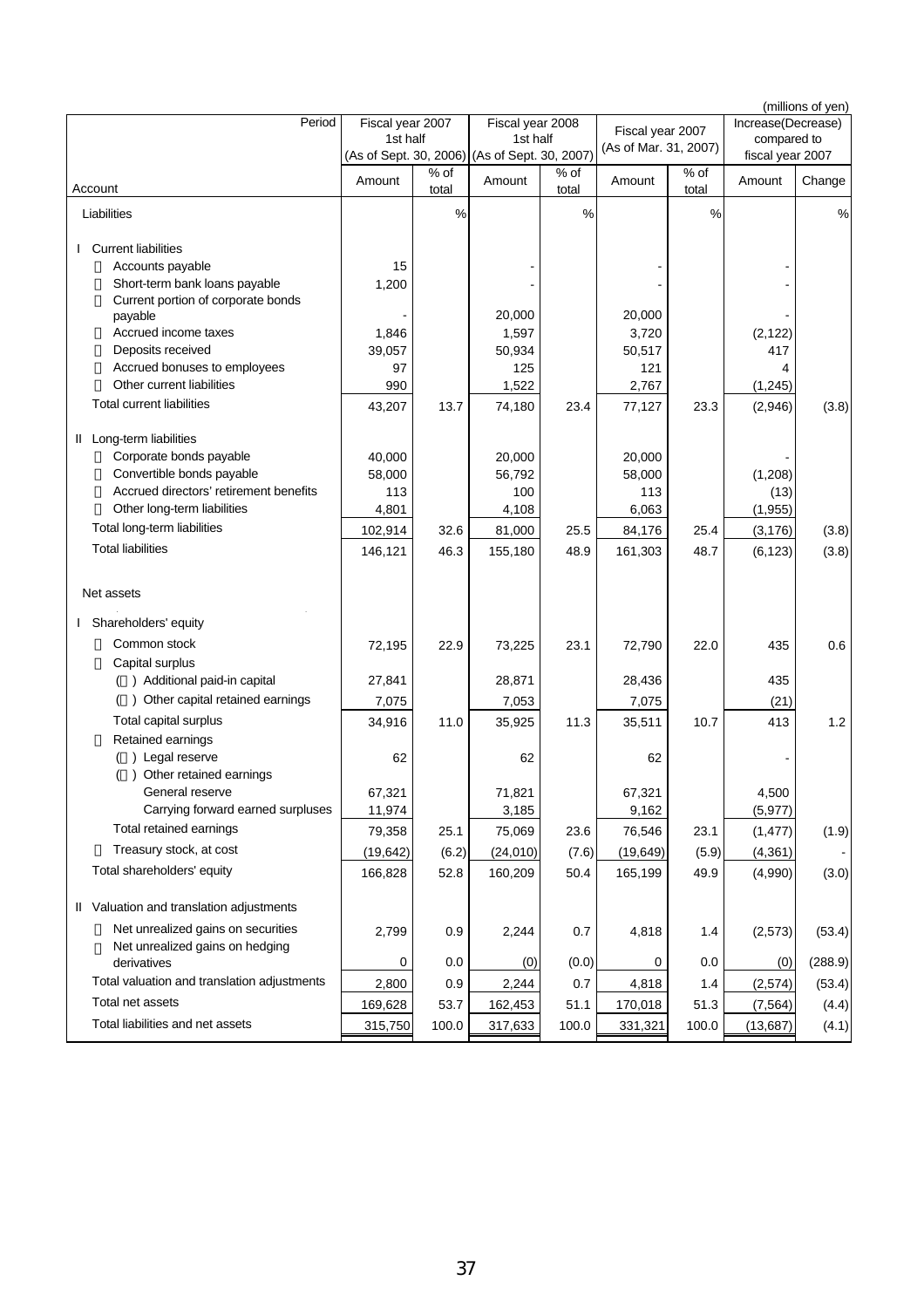# **Non-Consolidated Statements of Income**

|                                                            |                                                                |                                  |             |                                                                                          |                |         |         | (millions of yen)                                       |  |
|------------------------------------------------------------|----------------------------------------------------------------|----------------------------------|-------------|------------------------------------------------------------------------------------------|----------------|---------|---------|---------------------------------------------------------|--|
| Period                                                     | Fiscal year 2007<br>For the six months<br>ended Sept. 30, 2006 |                                  |             | Fiscal year 2008<br>Increase<br>For the six months<br>(Decrease)<br>ended Sept. 30, 2007 |                |         |         | Fiscal year 2007<br>For the year<br>ended Mar. 31, 2007 |  |
| Account                                                    | Amount                                                         | Ratio to<br>operating<br>revenue | Amount      | Ratio to<br>operating<br>revenue                                                         | Amount         | Change  | Amount  | Ratio to<br>operating<br>revenue                        |  |
|                                                            |                                                                | %                                |             | $\%$                                                                                     |                | $\%$    |         | %                                                       |  |
| Operating revenue<br>I.                                    | 11,511                                                         | 100.0                            | 5,554       | 100.0                                                                                    | (5,956)        | (51.7)  | 15,583  | 100.0                                                   |  |
| II Operating expenses                                      | 3,588                                                          | 31.2                             | 4,588       | 82.6                                                                                     | 1,000          | 27.9    | 7,215   | 46.3                                                    |  |
| Operating income                                           | 7,923                                                          | 68.8                             | 966         | 17.4                                                                                     | (6,956)        | (87.8)  | 8,367   | 53.7                                                    |  |
| III Non-operating income                                   | 1,889                                                          | 16.4                             | 1,763       | 31.7                                                                                     | (125)          | (6.6)   | 3,391   | 21.7                                                    |  |
| Interest income                                            | 1,138                                                          |                                  | 965         |                                                                                          | (173)          |         | 2,058   |                                                         |  |
| Dividend income                                            | 140                                                            |                                  | 157         |                                                                                          | 17             |         | 223     |                                                         |  |
| Facilities rent income                                     | 449                                                            |                                  | 477         |                                                                                          | 28             |         | 909     |                                                         |  |
| Other, net                                                 | 161                                                            |                                  | 163         |                                                                                          | $\overline{2}$ |         | 200     |                                                         |  |
| IV Non-operating expenses                                  | 485                                                            | 4.2                              | 1,035       | 18.6                                                                                     | 549            | 113.2   | 973     | 6.2                                                     |  |
| Interest expenses                                          | 99                                                             |                                  | 242         |                                                                                          | 142            |         | 240     |                                                         |  |
| Interest on corporate bonds                                | 192                                                            |                                  | 221         |                                                                                          | 28             |         | 412     |                                                         |  |
| Corporate bond issue costs                                 | 54                                                             |                                  |             |                                                                                          | (54)           |         |         |                                                         |  |
| Loss on sales of investment in securities                  |                                                                |                                  | 288         |                                                                                          | 288            |         |         |                                                         |  |
| 5 Loss from investments in partnerships                    |                                                                |                                  | 144         |                                                                                          | 144            |         |         |                                                         |  |
| 6 Transfer agent's commission                              | 83                                                             |                                  | 71          |                                                                                          | (11)           |         | 143     |                                                         |  |
| Other, net                                                 | 54                                                             |                                  | 68          |                                                                                          | 13             |         | 176     |                                                         |  |
| Ordinary income                                            | 9,326                                                          | 81.0                             | 1,694       | 30.5                                                                                     | (7,632)        | (81.8)  | 10,785  | 69.2                                                    |  |
| V Extraordinary gains                                      | 99                                                             | 0.9                              | 102         | 1.8                                                                                      | $\overline{2}$ | 3.0     | 133     | 0.9                                                     |  |
| Gain on sales of fixed assets                              | 59                                                             |                                  | $\mathbf 0$ |                                                                                          | (59)           |         | 59      |                                                         |  |
| 2 Gain from reversal of allowance for<br>doubtful accounts | 35                                                             |                                  |             |                                                                                          | (35)           |         | 35      |                                                         |  |
| Compensation income                                        |                                                                |                                  | 95          |                                                                                          | 95             |         |         |                                                         |  |
| Other, net                                                 | 4                                                              |                                  | 6           |                                                                                          | 1              |         | 38      |                                                         |  |
| VI Extraordinary losses                                    | 36                                                             | 0.3                              | 3,348       | 60.3                                                                                     | 3,312          |         | 1,061   | 6.8                                                     |  |
| Loss on disposal of fixed assets                           | 8                                                              |                                  | 12          |                                                                                          | 3              |         |         |                                                         |  |
| Loss on write-down of investments in<br>securities         | 27                                                             |                                  | 1,036       |                                                                                          | 1,009          |         |         |                                                         |  |
| Provision for allowance for doubtful<br>accounts           |                                                                |                                  | 2,156       |                                                                                          | 2,156          |         |         |                                                         |  |
| Other, net                                                 | 0                                                              |                                  | 143         |                                                                                          | 143            |         | 1,061   |                                                         |  |
| Income before income taxes                                 | 9,389                                                          | 81.6                             | (1, 551)    | (27.9)                                                                                   | (10, 941)      | (116.5) | 9,857   | 63.3                                                    |  |
| Income taxes: Current                                      | (558)                                                          | (4.8)                            | (386)       | (7.0)                                                                                    | 171            | (30.8)  | (1,022) | (6.5)                                                   |  |
| Income tax refund                                          |                                                                |                                  | (911)       | (16.4)                                                                                   | (911)          |         |         |                                                         |  |
| Income taxes: Deferred                                     | 989                                                            | 8.6                              | (262)       | (4.7)                                                                                    | (1,251)        | (126.5) | 1,136   | 7.3                                                     |  |
| Reversal of the prior year's income<br>taxes-deferred      |                                                                |                                  |             |                                                                                          |                |         |         | 13.6                                                    |  |
| Net income                                                 |                                                                | 77.8                             | 8           | $\overline{\phantom{a}}$<br>0.1                                                          |                |         | 2,117   | 48.9                                                    |  |
|                                                            | 8,957                                                          |                                  |             |                                                                                          | (8,949)        | (99.9)  | 7,625   |                                                         |  |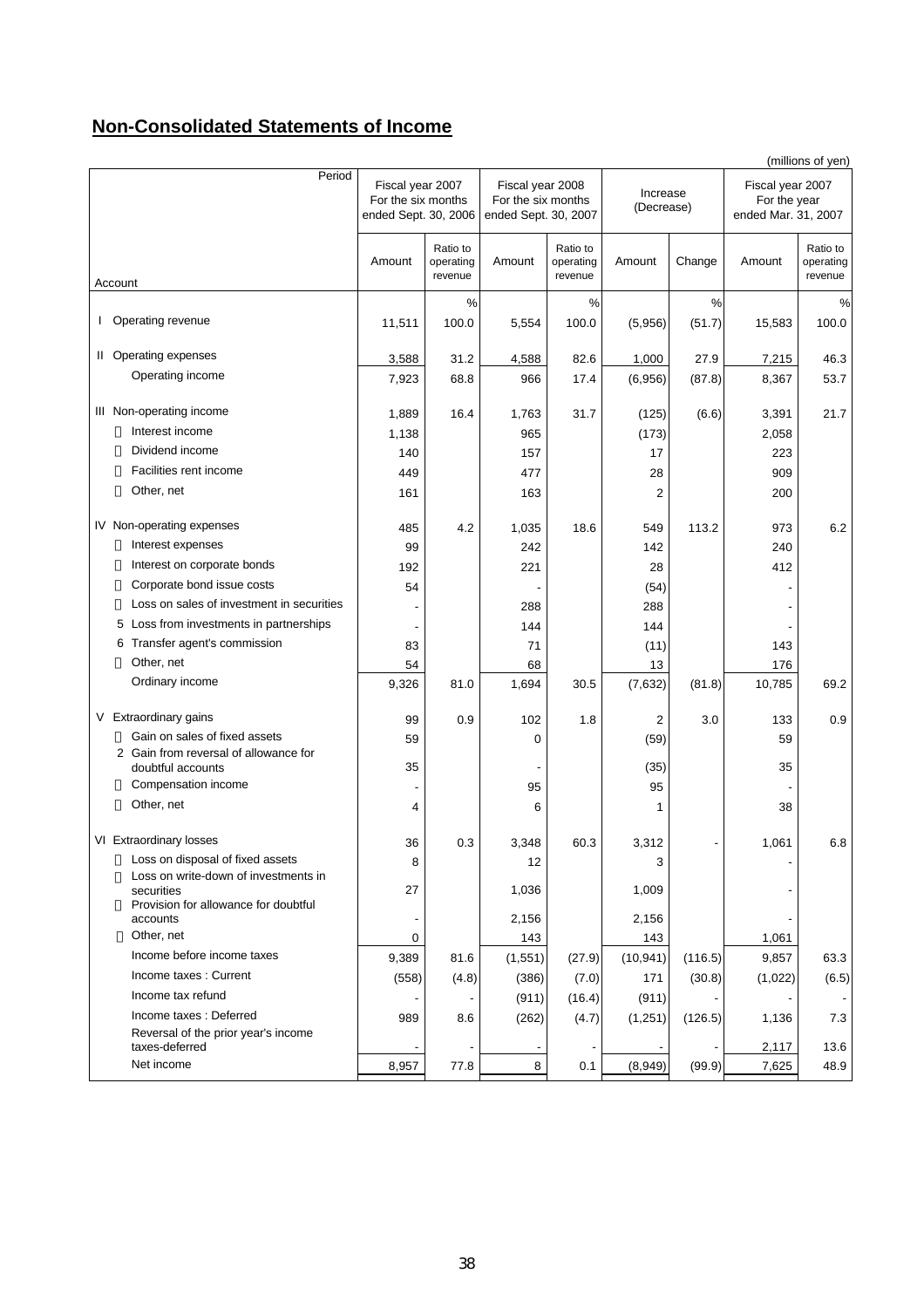# **Non-consolidated Statement of Changes in Net Assets**

Fiscal year 2007 for the six months ended Sep . 30, 2006

|                                                                                 |        |                      |                                 |                          |                    |                                            |                         |         |            |                                          | (millions of yen)      |         |                     |
|---------------------------------------------------------------------------------|--------|----------------------|---------------------------------|--------------------------|--------------------|--------------------------------------------|-------------------------|---------|------------|------------------------------------------|------------------------|---------|---------------------|
|                                                                                 |        | Shareholders' equity |                                 |                          |                    |                                            |                         |         |            | Valuation and<br>translation adjustments |                        |         |                     |
|                                                                                 |        | Capital surplus      |                                 |                          | Retained earnings  |                                            |                         |         |            |                                          |                        |         |                     |
|                                                                                 | Common |                      |                                 | Additional               | Other              |                                            | Other retained earnings |         | Treasury   | Total<br>shareholders'                   | Unrealized<br>gains on | Gain on | Total net<br>assets |
|                                                                                 | stock  | paid-in<br>capital   | capital<br>retained<br>earnings | Legal<br>reserve         | General<br>reserve | Carrying<br>forward<br>earned<br>surpluses | stock.<br>at cost       | equity  | securities | deferred<br>hedge                        |                        |         |                     |
| Balance as of Mar. 31, 2006                                                     | 71,523 | 27,169               | 7,075                           | 62                       | 48,821             | 24,505                                     | (19,625)                | 159,532 | 4,330      |                                          | 163,862                |         |                     |
| Change in the six months                                                        |        |                      |                                 |                          |                    |                                            |                         |         |            |                                          |                        |         |                     |
| Exercise of stock option                                                        | 671    | 671                  |                                 | ٠                        |                    |                                            |                         | 1,343   |            |                                          | 1,343                  |         |                     |
| General reserve*                                                                |        | ٠                    |                                 | $\overline{a}$           | 18,500             | (18,500)                                   |                         |         |            |                                          | $\sim$                 |         |                     |
| Cash dividends*                                                                 |        |                      |                                 | ٠                        |                    | (2,945)                                    |                         | (2,945) |            |                                          | (2,945)                |         |                     |
| Directors' and statutory auditors'<br>bonuses *                                 |        |                      |                                 | $\overline{a}$           |                    | (42)                                       |                         | (42)    |            |                                          | (42)                   |         |                     |
| Net income                                                                      |        |                      |                                 |                          |                    | 8,957                                      |                         | 8,957   |            |                                          | 8,957                  |         |                     |
| Repurchase of treasury stock                                                    |        |                      |                                 |                          |                    |                                            | (17)                    | (17)    |            |                                          | (17)                   |         |                     |
| Disporsal of treasury stock                                                     |        |                      | (0)                             |                          |                    |                                            | 0                       | 0       |            |                                          | $\mathbf 0$            |         |                     |
| Net change in the items other than<br>shareholders' equity in the six<br>months |        |                      |                                 |                          |                    |                                            |                         |         | (1,530)    | $\mathbf 0$                              | (1,530)                |         |                     |
| Total of change in the six months                                               | 671    | 671                  | (0)                             | $\overline{\phantom{a}}$ | 18,500             | (12, 530)                                  | (16)                    | 7,295   | (1,530)    | $\mathbf 0$                              | 5,765                  |         |                     |
| Balance as of Sep . 30, 2006                                                    | 72,195 | 27,841               | 7,075                           | 62                       | 67,321             | 11,974                                     | (19, 642)               | 166,828 | 2,799      | $\mathbf 0$                              | 169,628                |         |                     |

Note: \* It is appropriation of retained earnings item decided in the ordinary general meeting of shareholders' on June, 2006.

# Fiscal year 2008 for the six months ended Sep . 30, 2007

|                                                                                 |                      |                    |                                 |                          |                    |                                            |                        |                                  |                                             |                               | (millions of yen)             |                     |
|---------------------------------------------------------------------------------|----------------------|--------------------|---------------------------------|--------------------------|--------------------|--------------------------------------------|------------------------|----------------------------------|---------------------------------------------|-------------------------------|-------------------------------|---------------------|
|                                                                                 | Shareholders' equity |                    |                                 |                          |                    |                                            |                        |                                  | Valuation and<br>translation adjustments    |                               |                               |                     |
|                                                                                 | Common<br>stock      |                    | Capital surplus                 |                          | Retained earnings  |                                            |                        | Total<br>shareholders'<br>equity | Net<br>unrealized<br>gains on<br>securities |                               |                               |                     |
|                                                                                 |                      |                    | Additional                      | Other                    |                    | Other retained earnings                    |                        |                                  |                                             | Treasury<br>stock,<br>at cost | Net<br>unrealized<br>gains on | Total net<br>assets |
|                                                                                 |                      | paid-in<br>capital | capital<br>retained<br>earnings | Legal<br>reserve         | General<br>reserve | Carrying<br>forward<br>earned<br>surpluses | hedging<br>derivatives |                                  |                                             |                               |                               |                     |
| Balance as of Mar. 31, 2007                                                     | 72,790               | 28,436             | 7,075                           | 62                       | 67,321             | 9,162                                      | (19,649)               | 165,199                          | 4,818                                       | $\mathbf 0$                   | 170,018                       |                     |
| Change in the six months                                                        |                      |                    |                                 |                          |                    |                                            |                        |                                  |                                             |                               |                               |                     |
| Exercise of stock option                                                        | 435                  | 435                |                                 | $\blacksquare$           |                    | ٠                                          |                        | 870                              |                                             |                               | 870                           |                     |
| General reserve*                                                                |                      |                    |                                 | ٠                        | 4,500              | (4,500)                                    |                        |                                  |                                             |                               |                               |                     |
| Cash dividends*                                                                 |                      | ٠                  |                                 | $\blacksquare$           |                    | (1,485)                                    |                        | (1,485)                          |                                             |                               | (1, 485)                      |                     |
| Net income                                                                      |                      |                    |                                 | $\overline{\phantom{a}}$ |                    | 8                                          |                        | 8                                |                                             |                               | 8                             |                     |
| Repurchase of treasury stock                                                    |                      | Ĭ.                 |                                 | $\blacksquare$           |                    | ٠                                          | (4, 405)               | (4, 405)                         |                                             |                               | (4, 405)                      |                     |
| Disporsal of treasury stock                                                     |                      |                    | (21)                            | $\overline{\phantom{a}}$ |                    |                                            | 44                     | 22                               |                                             |                               | 22                            |                     |
| Net change in the items other than<br>shareholders' equity in the six<br>months |                      |                    |                                 | $\overline{\phantom{a}}$ |                    | ٠                                          |                        | $\blacksquare$                   | (2, 573)                                    | (0)                           | (2,574)                       |                     |
| Total of change in the six months                                               | 435                  | 435                | (21)                            | $\overline{\phantom{a}}$ | 4,500              | (5, 977)                                   | (4, 361)               | (4,990)                          | (2, 573)                                    | (0)                           | (7, 564)                      |                     |
| Balance as of Sep . 30, 2007                                                    | 73,225               | 28,871             | 7,053                           | 62                       | 71,821             | 3,185                                      | (24, 010)              | 160,209                          | 2,244                                       | (0)                           | 162,453                       |                     |

Note: \* It is appropriation of cash dividends in the ordinary general meeting of shareholders' on June, 2007.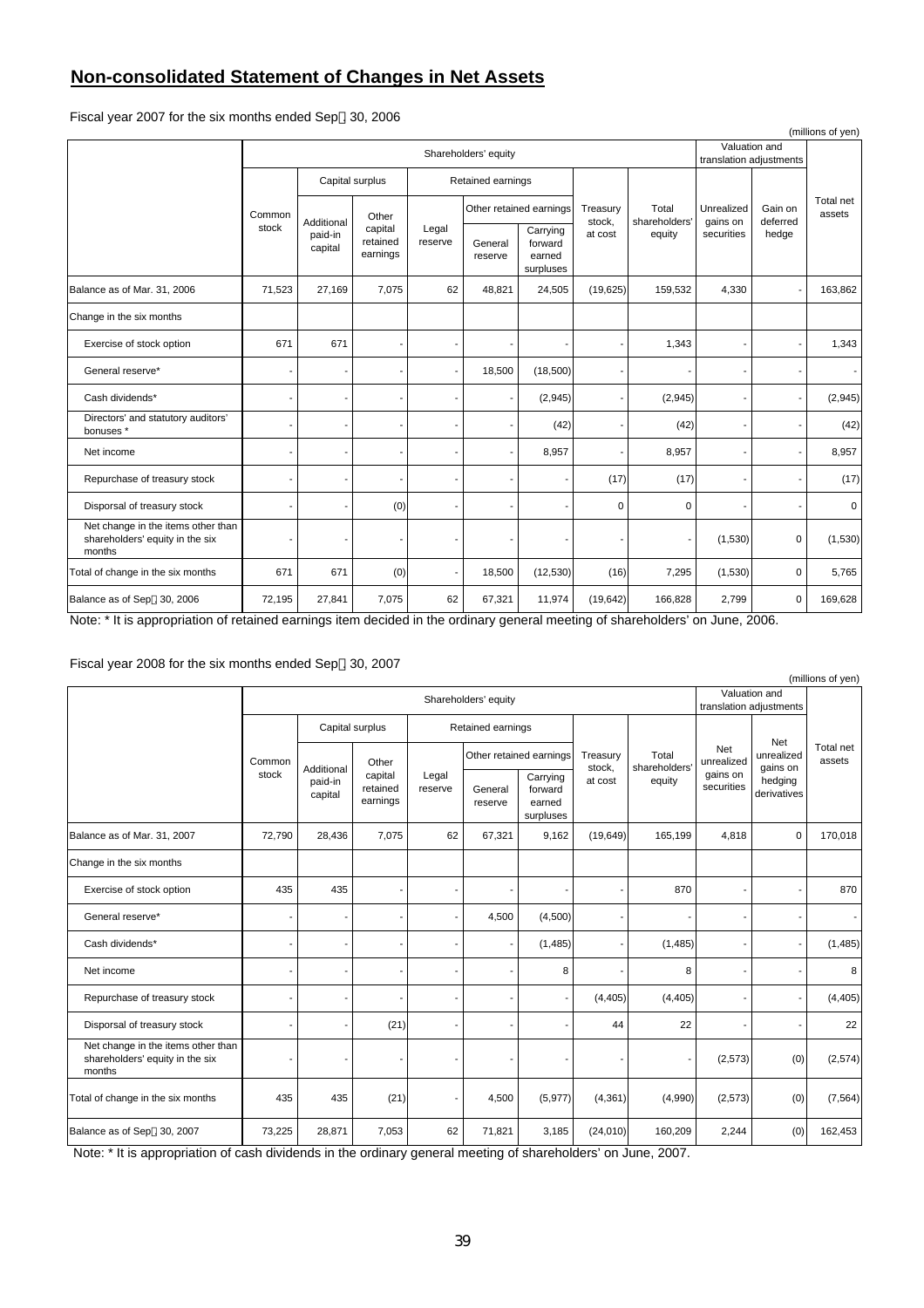# Fiscal year 2007 for the year ended Mar. 31, 2007

|                                                                                  |                      |        |                          |    |        |                    |                                 |                  |                    |                                            | (millions of yen) |                    |                        |                        |                               |                     |
|----------------------------------------------------------------------------------|----------------------|--------|--------------------------|----|--------|--------------------|---------------------------------|------------------|--------------------|--------------------------------------------|-------------------|--------------------|------------------------|------------------------|-------------------------------|---------------------|
|                                                                                  | Shareholders' equity |        |                          |    |        |                    |                                 |                  |                    | Valuation and<br>translation adjustments   |                   |                    |                        |                        |                               |                     |
|                                                                                  | Common<br>stock      |        | Capital surplus          |    |        | Retained earnings  |                                 |                  |                    |                                            |                   |                    |                        |                        |                               |                     |
|                                                                                  |                      |        |                          |    |        |                    | Additional                      | Other            |                    | Other retained earnings                    |                   | Treasury<br>stock, | Total<br>shareholders' | Net<br>unrealized      | Net<br>unrealized<br>gains on | Total net<br>assets |
|                                                                                  |                      |        |                          |    |        | paid-in<br>capital | capital<br>retained<br>earnings | Legal<br>reserve | General<br>reserve | Carrying<br>forward<br>earned<br>surpluses | at cost           | equity             | gains on<br>securities | hedging<br>derivatives |                               |                     |
| Balance as of Mar. 31, 2006                                                      | 71,523               | 27,169 | 7,075                    | 62 | 48,821 | 24,505             | (19,625)                        | 159,532          | 4,330              |                                            | 163,862           |                    |                        |                        |                               |                     |
| Change in the fiscal year                                                        |                      |        |                          |    |        |                    |                                 |                  |                    |                                            |                   |                    |                        |                        |                               |                     |
| Exercise of stock option                                                         | 1,266                | 1,266  |                          |    |        |                    | $\qquad \qquad \blacksquare$    | 2,533            |                    |                                            | 2,533             |                    |                        |                        |                               |                     |
| General reserve*                                                                 |                      |        |                          |    | 18,500 | (18,500)           | ä,                              |                  |                    |                                            | $\sim$            |                    |                        |                        |                               |                     |
| Cash dividends*                                                                  |                      |        |                          |    |        | (2,945)            | ٠                               | (2,945)          |                    |                                            | (2,945)           |                    |                        |                        |                               |                     |
| Cash dividends                                                                   |                      |        | $\overline{\phantom{a}}$ |    |        | (1, 479)           | ٠                               | (1, 479)         |                    |                                            | (1, 479)          |                    |                        |                        |                               |                     |
| Directors' and statutory auditors'<br>bonuses *                                  |                      |        | -                        |    |        | (42)               | ٠                               | (42)             |                    |                                            | (42)              |                    |                        |                        |                               |                     |
| Net income                                                                       |                      |        |                          |    |        | 7,625              |                                 | 7,625            |                    |                                            | 7,625             |                    |                        |                        |                               |                     |
| Repurchase of treasury stock                                                     |                      |        |                          |    |        |                    | (24)                            | (24)             |                    |                                            | (24)              |                    |                        |                        |                               |                     |
| Disporsal of treasury stock                                                      |                      |        | $\mathbf 0$              |    |        |                    | $\mathbf 0$                     | $\mathbf{1}$     |                    |                                            | $\mathbf{1}$      |                    |                        |                        |                               |                     |
| Net change in the items other than<br>shareholders' equity in the fiscal<br>year |                      |        |                          |    |        |                    |                                 |                  | 488                | 0                                          | 488               |                    |                        |                        |                               |                     |
| Total of change in the fiscal year                                               | 1,266                | 1,266  | 0                        |    | 18,500 | (15, 342)          | (23)                            | 5,667            | 488                | 0                                          | 6,155             |                    |                        |                        |                               |                     |
| Balance as of Mar. 31, 2007                                                      | 72,790               | 28,436 | 7,075                    | 62 | 67,321 | 9,162              | (19, 649)                       | 165,199          | 4,818              | $\mathbf 0$                                | 170,018           |                    |                        |                        |                               |                     |

Note: \* It is appropriation of retained earnings item decided in the ordinary general meeting of shareholders' on June, 2006.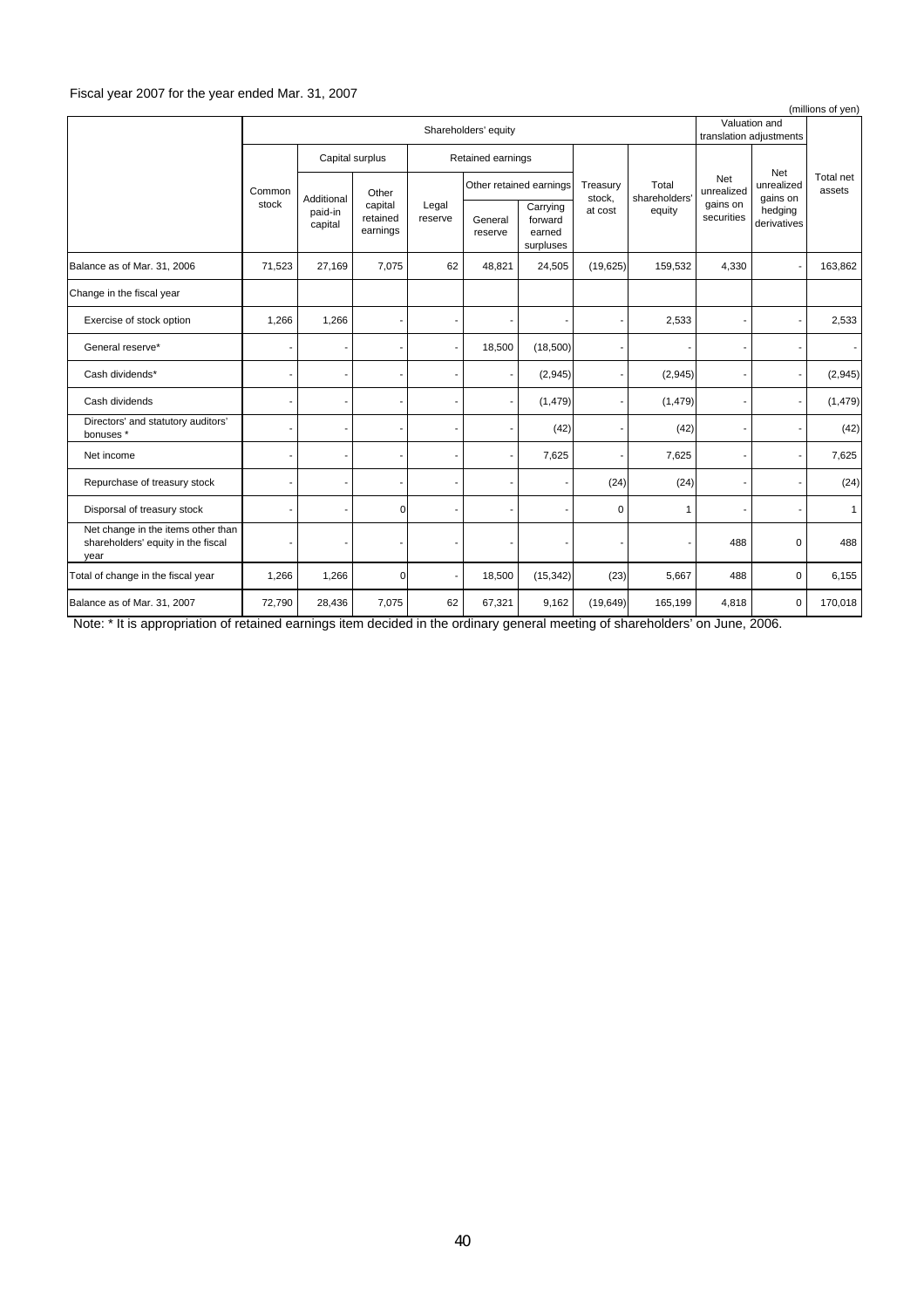# **Significant Accounting Policies of Non-Consolidated Financial Statements**

| 1. Valuation basis and valuation method for assets                                                                                                                 |                                                                                                                                                                                                                                                                                                                                              |
|--------------------------------------------------------------------------------------------------------------------------------------------------------------------|----------------------------------------------------------------------------------------------------------------------------------------------------------------------------------------------------------------------------------------------------------------------------------------------------------------------------------------------|
| (1) Marketable securities and investments in securities<br>Held-to-maturity bonds:<br>Investments in subsidiaries and affiliates:<br>Available-for-sale securities | Amortized cost method<br>Cost method based on the moving-average method                                                                                                                                                                                                                                                                      |
| With market value:                                                                                                                                                 | Market value method<br>(Unrealized gains and losses are reported in the ret assets section of the<br>non-consolidated balance sheets. Sales cost is calculated using the moving-average<br>method.)                                                                                                                                          |
| Without market value:<br>(2) Derivative instruments:                                                                                                               | Cost method based on the moving-average method<br>Market value method                                                                                                                                                                                                                                                                        |
| 2. Depreciation method for fixed assets                                                                                                                            |                                                                                                                                                                                                                                                                                                                                              |
| (1) Tangible fixed assets:                                                                                                                                         | Declining balance method<br>For the depreciation of buildings (excluding structures), which have been acquired<br>since April 1, 1998, the straight-line method is adopted.<br>Buildings: 2-50 years<br>Computer and other equipment: 2-20 years<br>(Change in accounting policy)                                                            |
|                                                                                                                                                                    | From the interim period under review, depreciation for tangible fixed assets which                                                                                                                                                                                                                                                           |
|                                                                                                                                                                    | have been acquired since April 1, 2007, has been applied to the revised corporation<br>tax law.                                                                                                                                                                                                                                              |
|                                                                                                                                                                    | The adoption of the revised corporation tax law had ¥42 million impact on net                                                                                                                                                                                                                                                                |
|                                                                                                                                                                    | income.                                                                                                                                                                                                                                                                                                                                      |
|                                                                                                                                                                    | (Additional Information)                                                                                                                                                                                                                                                                                                                     |
|                                                                                                                                                                    | From the interim period under review, depreciation for tangible fixed assets which                                                                                                                                                                                                                                                           |
|                                                                                                                                                                    | have been acquired before March 31, 2007, and amortized to allowable limit for                                                                                                                                                                                                                                                               |
|                                                                                                                                                                    | depreciation has been applied to method which amortizes residual value equally for<br>five years.                                                                                                                                                                                                                                            |
|                                                                                                                                                                    | The adoption of the revised corporation tax law had little impact on net income.                                                                                                                                                                                                                                                             |
|                                                                                                                                                                    |                                                                                                                                                                                                                                                                                                                                              |
| (2) Intangible fixed assets<br>Internal use software:<br>Other:                                                                                                    | Straight-line method based on the period available (within 5 years) in the company<br>Straight-line method                                                                                                                                                                                                                                   |
| 3. Deferred assets                                                                                                                                                 | Equity costs is expensed as incurred.                                                                                                                                                                                                                                                                                                        |
| 4. Allowances                                                                                                                                                      |                                                                                                                                                                                                                                                                                                                                              |
| (1) Allowance for doubtful accounts:                                                                                                                               | Allowance for doubtful accounts is maintained for the amounts deemed uncollectible<br>based on solvency analyses and for estimated delinguency based on collection<br>rates projected from historical credit loss experiences, and for the amounts to cover<br>specific accounts that are estimated to be uncollectible.                     |
| (2) Allowance for losses on investment securities:                                                                                                                 | Allowance for investment loss is maintained by considering financial conditions of<br>subsidiaries.                                                                                                                                                                                                                                          |
| (3) Accrued bonuses to employees:                                                                                                                                  | Accrued bonuses to employees represents bonuses to employees expected to be<br>paid for their services rendered prior to the balance sheets date.                                                                                                                                                                                            |
| (4) Accrued employees' retirement benefits:                                                                                                                        | Accrued employees' retirement benefits are calculated based on the estimated<br>retirement obligations less estimated plan assets at the balance sheets date.<br>When "Plan assets" exceeds an amount of "Projected benefit obligations"                                                                                                     |
|                                                                                                                                                                    | minus both "Unrecognized net translation" the amount in excess is accounted for as<br>"Other" included in "Investments and other assets".<br>Unrecognized actuarial net loss will be amortized using the straight-line<br>method over the average remaining service period (12 years) and amortization will                                  |
| (5) Accrued directors' retirement benefits:                                                                                                                        | be started from the next fiscal year.<br>Accrued directors' retirement benefits in amounts is equivalent to the liability the<br>Company would have been required to pay upon directors' retirement at the balance<br>sheets date in accordance with internal rules.<br>However the Company is not increasing the required amounts after the |
|                                                                                                                                                                    | general meeting of shareholders of June 26, 2003 holding, due to revise internal<br>rules.                                                                                                                                                                                                                                                   |
| 5. Lease transactions                                                                                                                                              | Finance leases, other than those which involve transferring of ownership of the<br>leased assets to the lessee, are accounted for in a manner similar to operating<br>leases.                                                                                                                                                                |